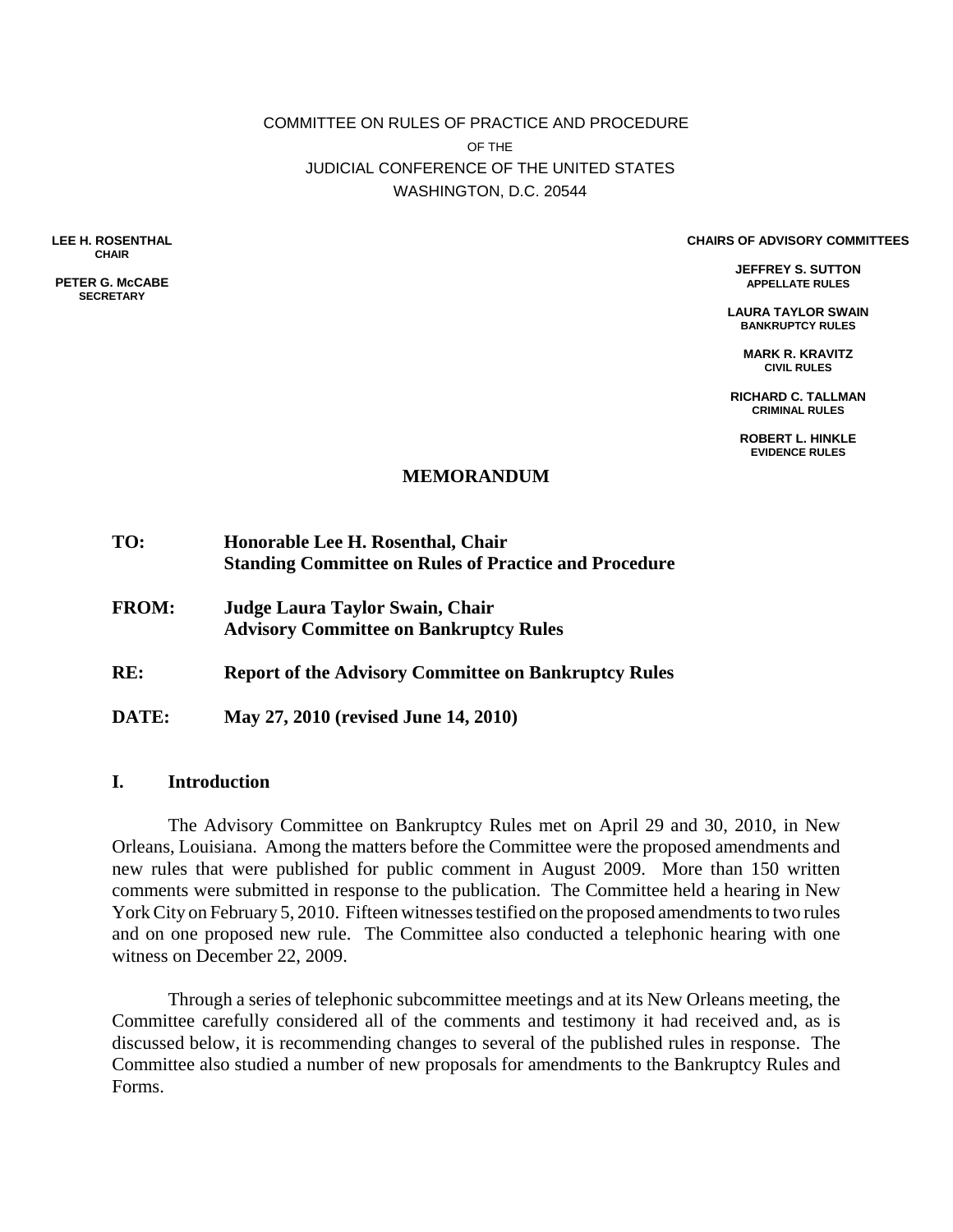## Report to Standing Committee Page 2 Bankruptcy Rules Advisory Committee

The Committee took action on the following matters, which it presents to the Standing Committee with the indicated recommendations:

(a) approval for transmission to the Judicial Conference of published amendments to Rules 2003, 2019, 3001, 4004, 6003, . . . and new Rules 1004.2 and 3002.1;

\* \* \* \* \*

# **II. Action Items**

# A. Items for Final Approval

*1. Amendments and New Rules Published for Comment in August 2009.* **The Advisory Committee recommends that the proposed amendments and new rules that are summarized below be approved and forwarded to the Judicial Conference.** The texts of the amended rules and forms and of the new rules are set out in Appendix A.

**Rule 1004.2** is new. Subdivision (a) requires that the entity filing a chapter 15 petition identify in the petition the country in which the debtor has the center of its main interests ("COMI"). It also requires that the filer list each country in which a case involving the debtor is pending. Subdivision (b) sets a deadline for challenging the statement of the debtor's COMI. In response to comments received after initial publication of the proposed rule in August 2008, the Committee changed the deadline in subdivision (b) for filing a motion challenging the COMI designation from "60 days after the notice of the petition has been given" to "no later than seven days before the date set for the hearing on the petition."

No comments were submitted on the proposed rule in response to the August 2009 publication. Only stylistic changes were made after that publication. The Committee voted unanimously to approve it.

**Rule 2003** is amended in subdivision (e) to require the presiding official at a meeting of creditors to file a statement specifying the date and time to which the meeting is adjourned. This requirement will ensure that the record clearly reflects whether the meeting of creditors was concluded or adjourned to another day.

Nine comments were submitted about this proposed amendment. Eight of the comments expressed support for the amended rule as proposed. These comments were submitted by six individual members of the consumer bar, by Bankruptcy Judge Marvin Isgur of the Southern District of Texas, and by David Shaev on behalf of the National Association of Consumer Bankruptcy Attorneys.

The ninth comment was submitted by Deborah A. Butler, Associate Chief Counsel of the IRS, on behalf of the Office of Chief Counsel. She recommended revising the proposed amendment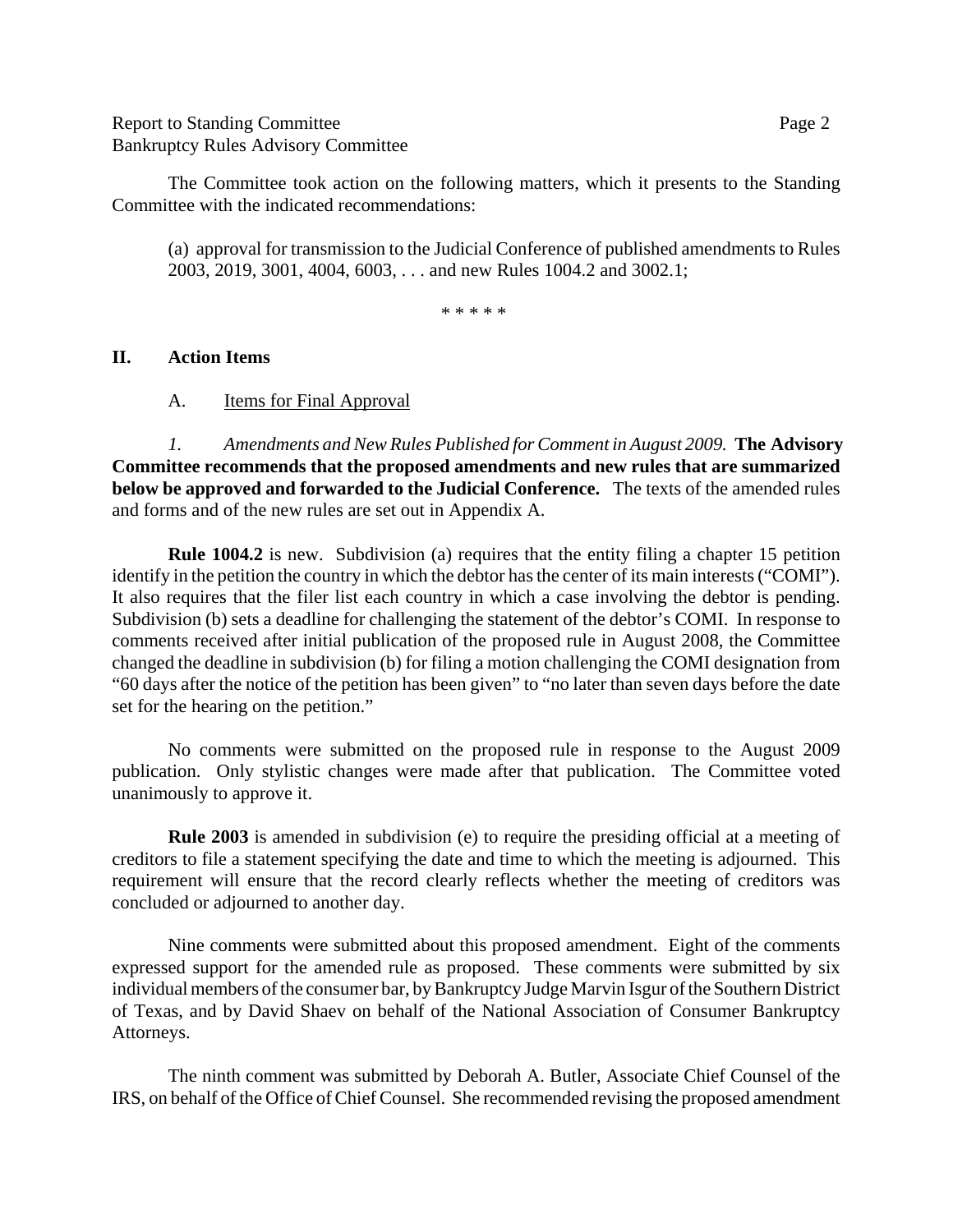# Report to Standing Committee Page 3 Bankruptcy Rules Advisory Committee

to require the official presiding at the meeting of creditors to specify whether the meeting is being held open pursuant to § 1308(b) to allow a taxpayer additional time to file a tax return, or adjourned for some other purpose. Only if the trustee declared that the meeting was being "held open" under § 1308(b) would the debtor be protected from dismissal or conversion under § 1307(e) for the failure to file a tax return within the time specified by § 1308.

The Committee, by a 9 to 4 vote, approved the amendment to Rule 2003(e) as published, with a clarifying change to the Committee Note. It concluded that holding open a meeting is equivalent to adjourning it to a specific date and that a chapter 13 case should not be subject to conversion or dismissal merely because of the language the trustee uses in adjourning a meeting of creditors.

**Rule 2019** is amended to expand the scope of the rule's coverage and the content of its disclosure requirements. As amended, the rule requires disclosures in chapter 9 and chapter 11 cases by committees, groups, or entities that consist of or represent more than one creditor or equity security holder. The type of financial information that must be disclosed is expanded to extend to all "disclosable economic interests," a term that is broadly defined in subdivision (a) to include, not just claims or interests, but all economic rights and interests that could affect the legal and strategic positions that a stakeholder takes in a case. Stylistic and organizational changes are made throughout the rule, resulting in new subdivisions (c), (d), and (e).

Publication of the proposed amendments to this rule attracted much attention. Seven witnesses presented testimony concerning the Rule 2019 amendments at the Committee's hearing in New York on February 5, 2010, and 14 individuals or organizations submitted written comments on the amendments. The major topics addressed by the testimony and comments are discussed below.

*Price and date of acquisition information*. Most of the opposition to the published amendments focused on proposed Rule  $2019(c)(2)(B)$  and  $(C)$  and  $(c)(3)(B)$  and  $(C)$ . As published, these provisions would have required the disclosure of the date when each disclosable economic interest was acquired (if not more than one year before the filing of the petition) and, if directed by the court, the amount paid for each disclosable economic interest. These disclosure obligations would have applied to each covered entity, indenture trustee, member of a group or committee, and to each creditor or equity security holder represented by a covered entity, indenture trustee, or committee or group (other than an official committee).

The objectors to these provisions raised a consistent set of concerns:

- The price paid for a claim or interest is generally irrelevant to any issue in a chapter 11 case.
- If this information should ever be relevant, it could be obtained through discovery or pursuant to the court's inherent authority to order its disclosure.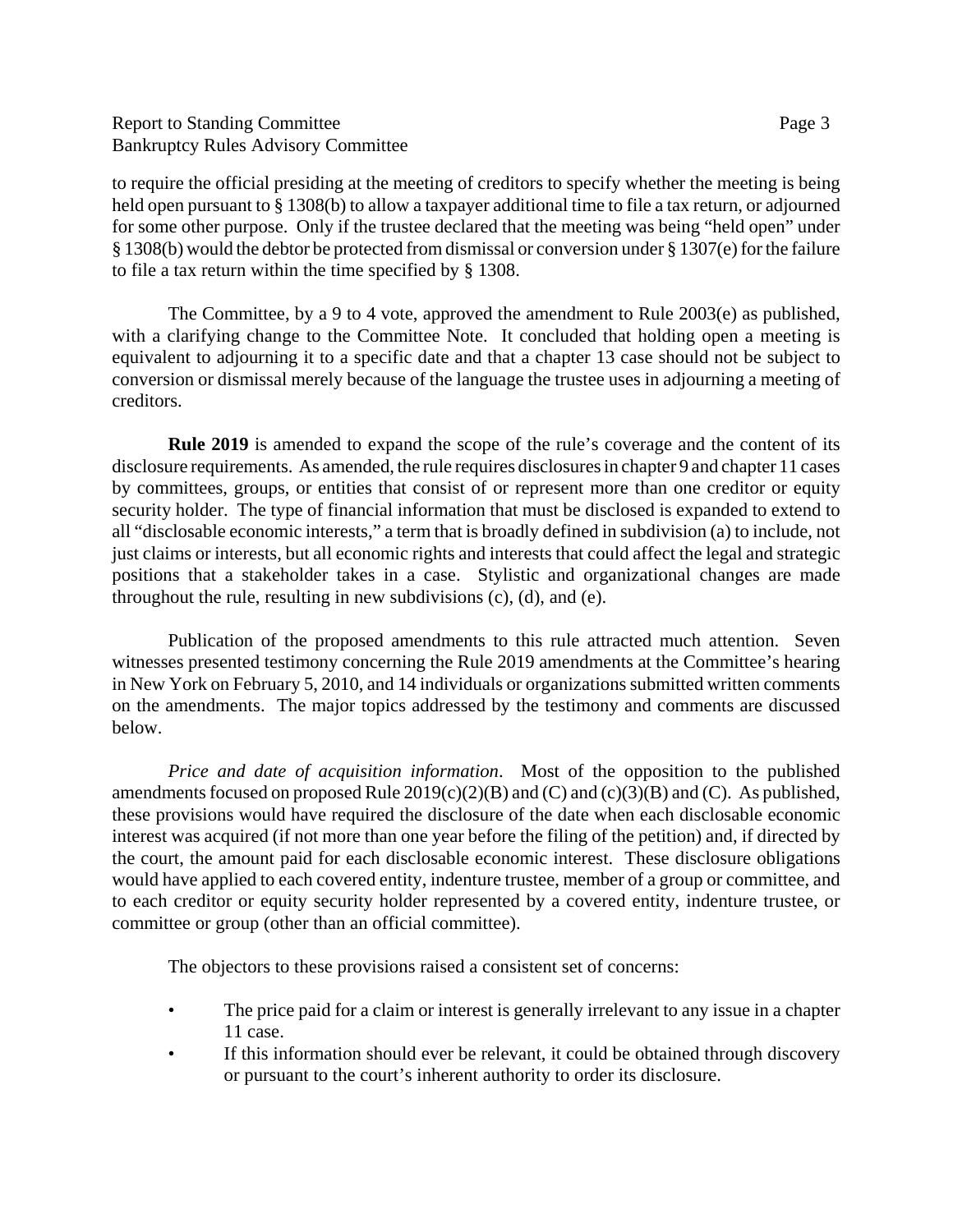# Report to Standing Committee Page 4 Bankruptcy Rules Advisory Committee

- Pricing information is highly guarded by distressed debt purchasers. Requiring its disclosure will allow competing firms to determine the disclosing party's trading strategy.
- Parties in interest engage in the strategic use of the authority to compel the disclosure of this confidential information.
- The existence of this requirement, proposed to be made explicitly applicable to *ad hoc* committees, will discourage the formation of such groups and will decrease the purchasing of distressed debt.
- The disclosure of the date of purchase enables other parties to determine the purchase price. Thus the required disclosure in all cases of the date of purchase will result in the acquisition price being revealed, whether or not the court directs its disclosure.

Bankruptcy Judge Robert Gerber of the Southern District of New York testified in favor of the published amendments, including the provisions for disclosure of date and price of acquisition. He indicated, however, that a more general disclosure of the time of acquisition and a required showing of relevance of price might be sufficient to serve the rule's purposes.

*Disclosure regarding clients who do not actively participate in the case*. The National Bankruptcy Conference ("NBC") commented that an entity, such as a law firm, should not be made subject to the rule when it represents more than one client with respect to a chapter 11 case but it does not appear in court to seek or oppose the granting of relief on behalf of more than one of those clients. NBC argued that if a client remains passive in the case, there is no reason to require the public disclosure of its holdings merely because it retained a firm that happens to represent one or more other creditors or equity security holders.

*Exclusions from the rule*. Several comments asserted that administrative agents under credit agreements should not be required to disclose information regarding each of the lenders in its syndicated credit facility; others argued further that such agents should be exempted altogether from the rule's coverage. It was argued that these entities are not agents in the traditional sense of that term since the lenders are free to take positions adverse to the agent. Furthermore, it was contended, the lenders themselves are often not acting in concert with each other and so should not be covered by the rule just because there happens to be an administrative agent under the credit agreement.

Somewhat similarly, the argument was made that indenture trustees should not be required to make disclosures regarding every bondholder under the applicable indenture merely because the bonds were issued under an indenture. Another comment stated that the rule should be revised to make clear that it does not cover class action representatives.

*Supplemental statements*. Several comments addressed the proposed requirement in subdivision (d) that supplemental verified statements be filed monthly, setting forth any material changes in the facts disclosed in a previously filed statement. The comments expressed concern that the requirement would be overly burdensome on the parties and the court. Some commentators sought clarification that a supplemental statement would not have to be filed if no changes had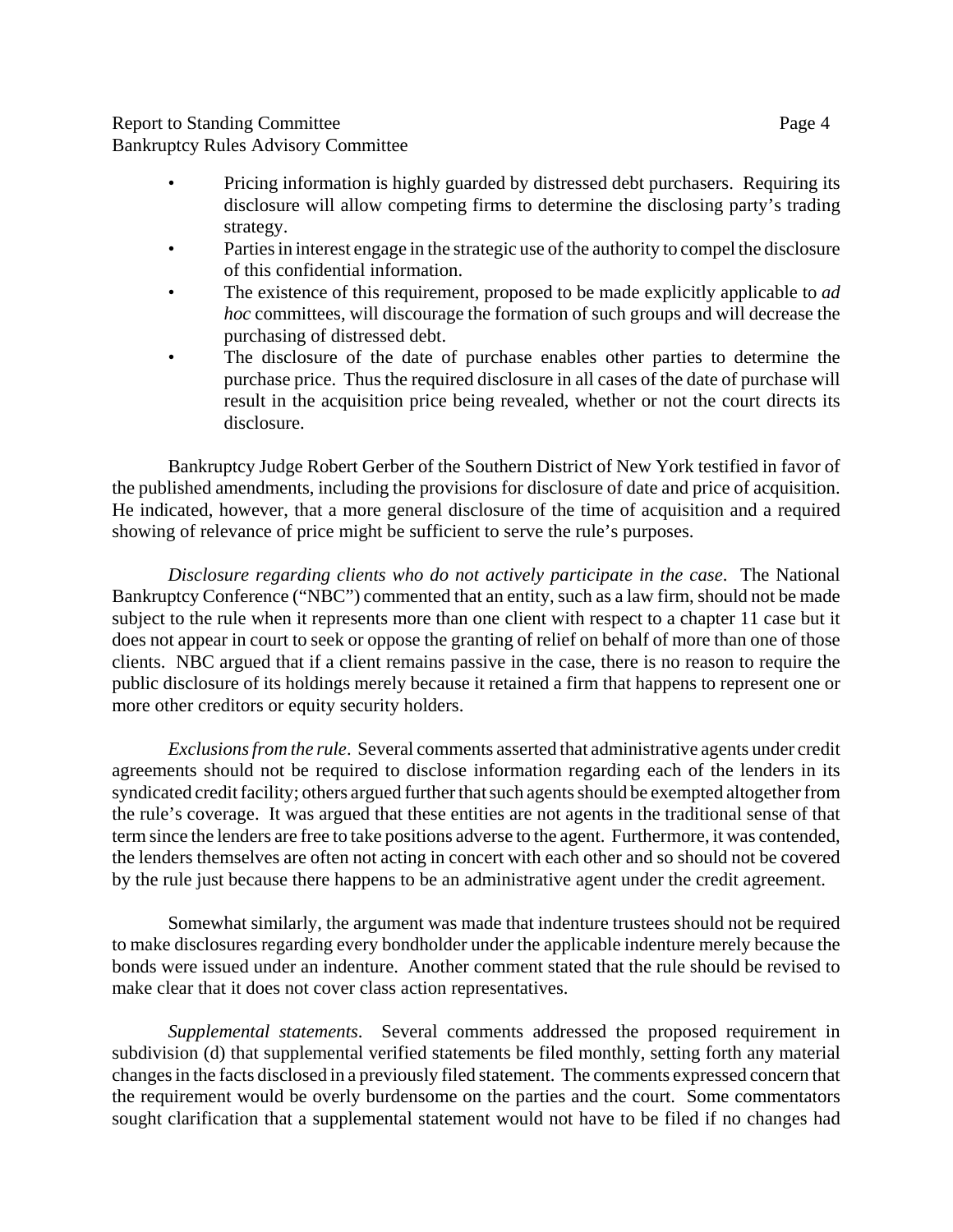## Report to Standing Committee Page 5 Bankruptcy Rules Advisory Committee

occurred. One comment suggested that verified statements be supplemented only when the group, committee, or entity that filed the original statement was seeking to participate in matters before the court. That change, it was argued, would relieve parties no longer active in the case from the continuing obligation to file supplemental statements.

*The enforcement provision of subdivision (e)*. The published draft of amended Rule 2019 proposed mostly organizational and stylistic changes to the existing provisions of Rule 2019(b), which authorize sanctions for the failure to comply with the rule's requirements. Under the revised rule, those provisions are set forth in subdivision (e). Although this part of the rule did not attract attention at the New York hearing, two sets of written comments criticized the breadth of proposed subdivision (e). Like the existing rule, the proposed subdivision would have authorized the court to determine and impose sanctions for violations of applicable law other than Rule 2019. It would also continue to specify certain materials that the court could examine in making its determination.

Both the comment submitted by the Loan Syndications and Trading Association ("LSTA") and the Securities Industry and Financial Markets Association ("SIFMA") and the comment submitted by the Insolvency Law Committee of the Business Law Section of the California State Bar questioned the authority of bankruptcy courts to determine "whether there has been any failure to comply with any other applicable law regulating the activities and personnel of any entity, group, committee, or indenture trustee" and "whether there has been any impropriety in connection with any solicitation." LSTA and SIFMA also argued that the materials that the court can examine in making a determination under this subdivision should be left to the Federal Rules of Evidence.

*Disclosure by entities that are seeking or opposing relief*. As published, Rule 2019(b) would have authorized the court, on motion of a party in interest or on its own motion, to require disclosure of some or all of the information specified in subdivision (c)(2) by an entity that seeks or opposes the granting of relief. This part of the rule would apply to individual entities that do not represent others. While disclosure by such entities would not be routinely required, the provision would authorize the court to order disclosure when knowledge of a party's economic stake in the debtor would assist the court in evaluating the party's arguments.

Two commentators expressed concerns about this part of the proposed rule. The Clearing House Association argued that the addition of the provision was inconsistent with the original purpose of the rule – protection of represented parties; that the information could be obtained by means of discovery or Rule 2004 if relevant; and that the provision would lead to abusive litigation by parties seeking merely to harass opponents. Bankruptcy Judge Michael Lynn of the Northern District of Texas also expressed concern about the likely tactical use of this provision. He suggested that an order for such disclosure by an entity that is not representing others should issue only on the court's own motion, or on motion by the U.S. trustee, the case trustee, or an examiner.

*Repeal of Rule 2019 or adoption of an alternative to its verified statement requirement*. The Committee's consideration of Rule 2019 was prompted by a suggestion of two trade associations that the rule be repealed. After publication of the proposed amendments, however, those organizations no longer advocated repeal. The only commentator who supported repeal of Rule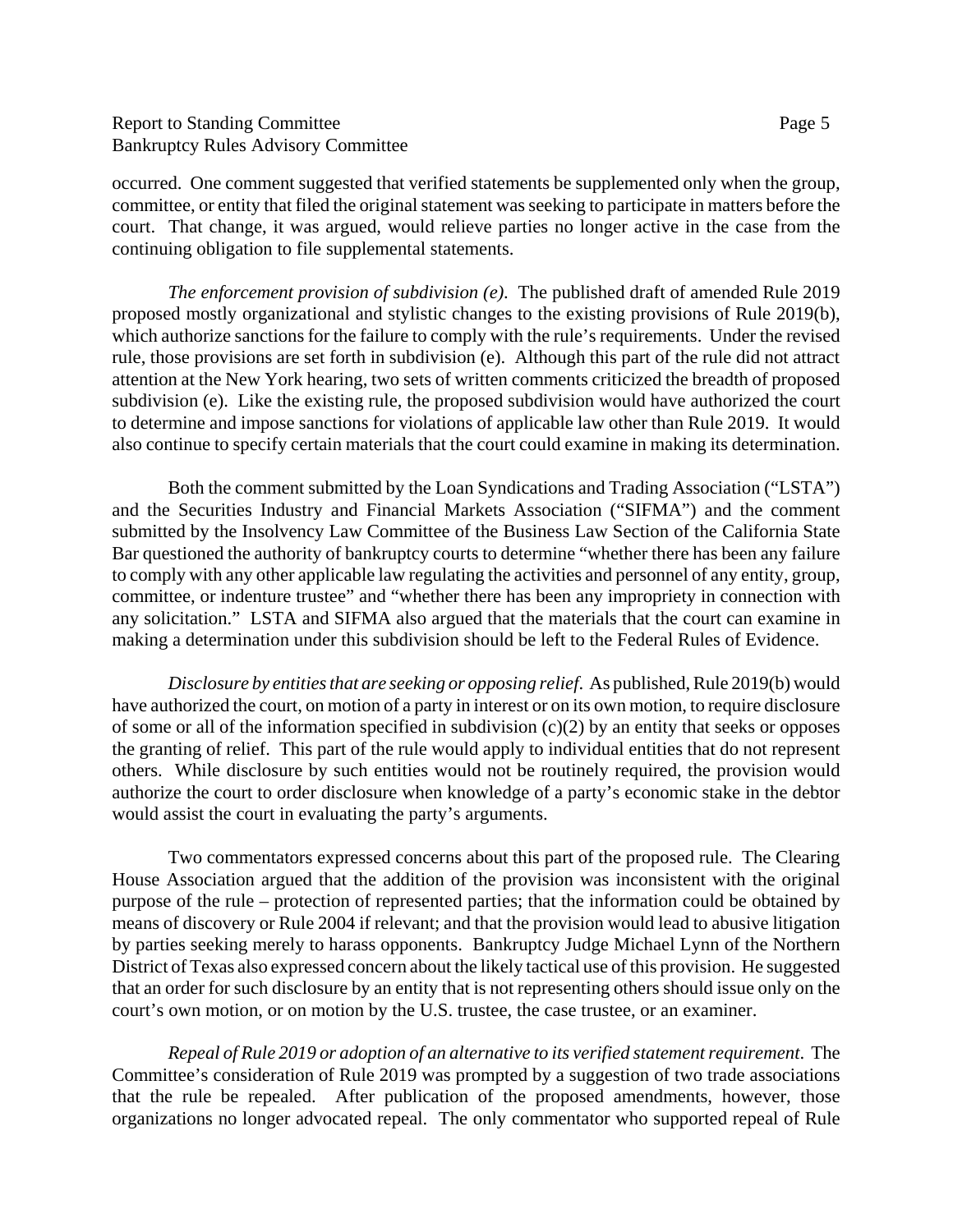# Report to Standing Committee Page 6 Bankruptcy Rules Advisory Committee

2019 was attorney Thomas Lauria. In both his testimony and his written comments, he argued that the rule chills participation by *ad hoc* committees in chapter 11 cases, that it is used improperly for tactical purposes by parties, and that its valid purpose can be fulfilled by the use of discovery. Another attorney, Martin Bienenstock, suggested that parties be allowed to satisfy Rule 2019 by filing three certifications rather than the verified statement required by the rule. The certifications would require a party to state the amount of its pre- and postpetition claims against the debtor and whether it held economic interests in the debtor or in an affiliate of the debtor that would increase in value if the debtor's estate decreased in value.

The overwhelming majority of commentators supported a clarified and reinvigorated Rule 2019, even if they opposed specific aspects of the proposed amendments. They favored providing greater transparency in the chapter 11 reorganization process and permitting creditors and equity security holders to have access to information about possible conflicts of interest of those purporting to represent them.

The Committee's careful consideration of all the views expressed in the testimony and comments led it to make several changes to the published rule. In addition to stylistic changes, the Committee unanimously recommends that revised Rule 2019 be approved with the following changes made after publication, all of which are responsive to suggestions made in the comments and testimony and narrow in some respects the provisions of the published rule:

- the addition of a definition of "represent" or "represents" in subdivision (a)(2) that limits the meaning of the terms to taking a position before the court or soliciting votes on a plan, thereby removing entities that are only passively involved in a case from coverage under the rule;
- the addition of a provision in subdivision  $(b)(1)$  providing that the covered groups, committees, and entities are those that represent or consist of multiple creditors or equity security holders that act in concert to advance their common interests and are not composed entirely of affiliates or insiders of one another;
- the elimination of the provision in subdivision (b) of the published amendments that authorized the court to require disclosure by an entity that does not represent anyone else;
- the addition of subdivision  $(b)(2)$ , which excludes certain entities from the rule's disclosure requirements unless the court orders otherwise;
- the elimination from subdivision (c) of the authorization for the court to order the disclosure of the amount paid for a disclosable economic interest;
- with respect to disclosure of the date of acquisition of a disclosable economic interest, the limitation of the requirement in subdivision (c) to the quarter and year of acquisition and the restriction of its application to an unofficial group or committee that claims to represent any entity other than its members;
- revision of subdivision (d) to require the filing of supplemental statements only when a covered entity, group, or committee is taking a position before the court or solicits votes on a plan, and any fact disclosed in its most recently filed statement has changed materially;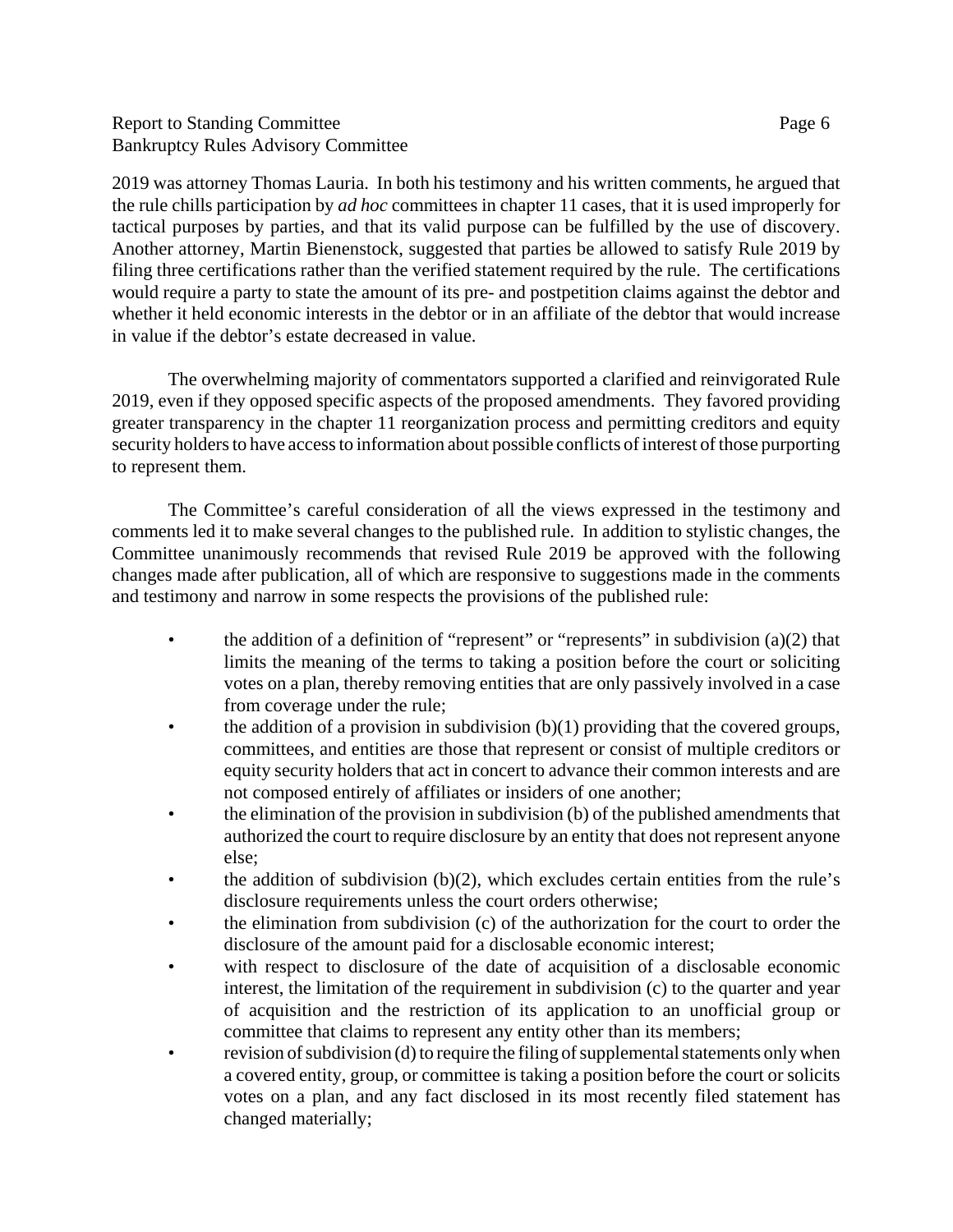# Report to Standing Committee Page 7 Bankruptcy Rules Advisory Committee

- revision of subdivision (e) to limit the scope of this sanctions provision to failures to comply with the provisions of Rule 2019 and to eliminate the enumeration of materials the court may examine in making a determination of noncompliance; and
- the addition of a sentence to the Committee Note stating that the rule does not affect the right to obtain information by means of discovery or as ordered by the court under authority outside the rule.

**Rule 3001** is amended to prescribe in greater detail the supporting information required to accompany certain proofs of claim and, in cases in which the debtor is an individual, the possible consequences of failing to provide the required information. As published, existing subdivision (c) was redesignated as  $(c)(1)$ , and it included a new provision applicable to a claim based on an openend or revolving consumer credit agreement. The new clause would have required the proof of claim to be accompanied by the last account statement sent to the debtor prior to the filing of the bankruptcy petition. Based on the testimony and comments that were submitted, the Committee voted to withdraw that proposed provision. In its place, the Committee recommends approval for publication of a new subdivision (c)(3), which is discussed below in section II B of this report.

New subdivision (c)(2) requires additional information to be filed with a proof of claim in a case in which the debtor is an individual. This additional information includes an itemization of interest, fees, expenses, and other charges incurred prior to the petition and included in a claim; a statement of the amount necessary to cure any prepetition default on a claim secured by a security interest in the debtor's property; and, for a claim secured by a security interest in the debtor's principal residence, an escrow account statement as of the petition date if an escrow account has been established. Subdivision (c)(2) also authorizes the imposition of sanctions on a creditor who fails to provide the information required by this subdivision.

The Committee received numerous comments and testimony favoring and opposing the published version of Rule 3001(c)(2) – both as applied to credit card and other unsecured claims and as applied to home mortgage claims. They are summarized below.

*Requirement in subparagraph (A) for itemized statement of interest, fees, expenses, or charges.* Most of the comments concerning this provision related to unsecured claims, particularly those based on credit card debt. Despite the current and longstanding requirement of the proof of claim form that an "itemized statement of interest or charges" be attached if the "claim includes interest or other charges in addition to the principal amount of claim," commentators opposing this proposed rule provision asserted that it is often impossible to break out the components of credit card debt because, depending upon the terms of the applicable credit agreement, unpaid interest and fees may be folded into the principal balance. They further contended that in most bankruptcy cases the debtor has no need for this information. While they acknowledged that mortgage lenders may have a history of including inflated or unnecessary fees and charges in their claims, they argued that this problem does not generally exist with respect to unsecured credit card claims.

Two comments addressed this requirement as it applies to mortgage claims. Attorney John Cannizzaro suggested that this provision should require more detail. He proposed that the following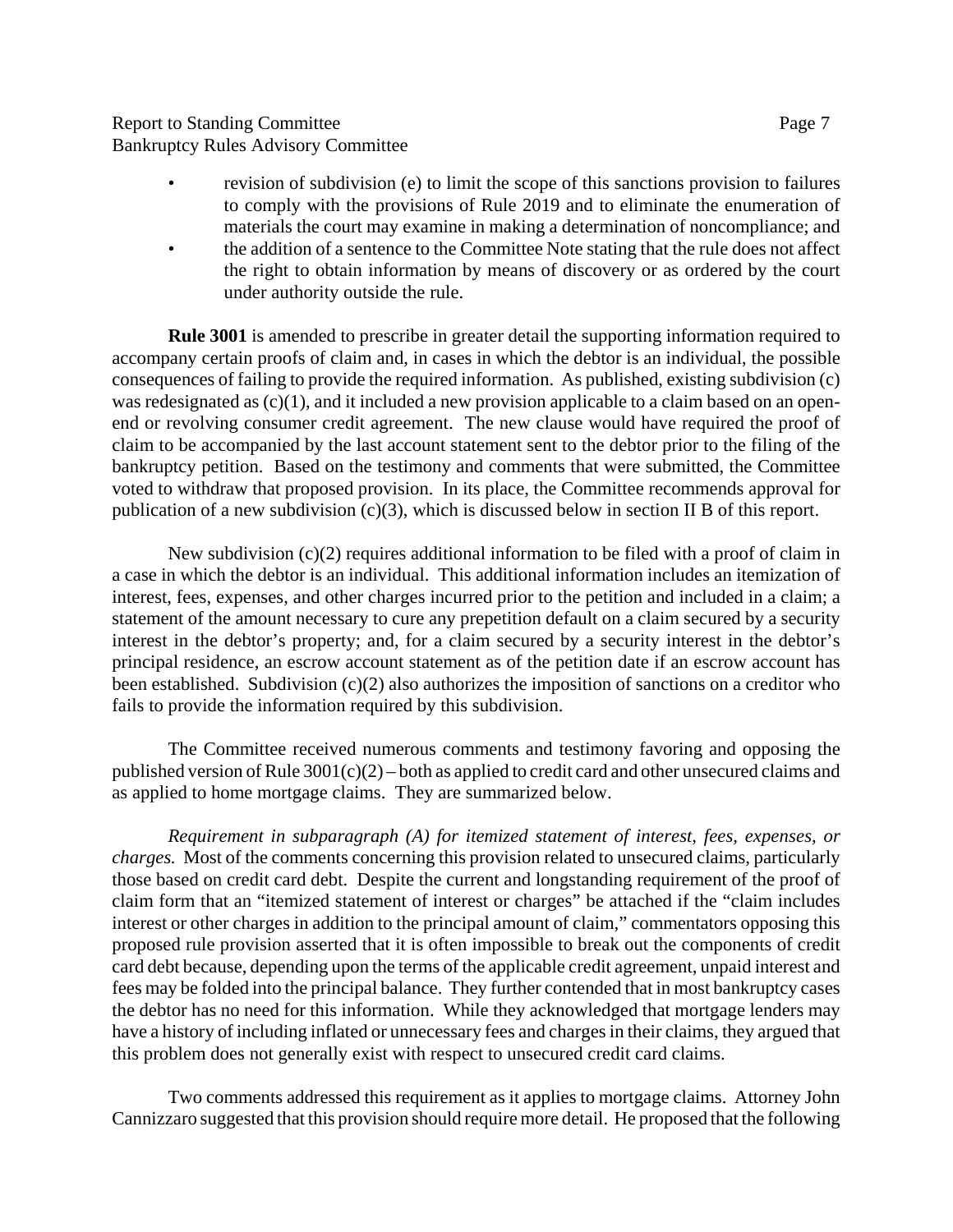## Report to Standing Committee Page 8 Bankruptcy Rules Advisory Committee

sentence be added to subparagraph (A): "The itemized statement shall include evidence of the expenditure, the identity of the entity to whom the payment was made and the reason for the expenditure." The other comment was submitted by Judge Marvin Isgur, and it is discussed below in connection with subparagraph (B).

*Requirement in subparagraph (B) for a statement of the amount necessary to cure any default as of the date of the petition.* Three comments addressed this requirement. The written comment submitted on behalf of the American Bankers Association, the Financial Services Roundtable, and the Mortgage Bankers Association raised two objections to this requirement. First, it noted that in the case of a judgment lien, the cure amount would be the entire indebtedness. Second, it questioned the need for the inclusion of this requirement in the rule since the proof of claim form already requires this information to be provided.

Another comment on this subparagraph was submitted by Bankruptcy Judge Marvin Isgur of the Southern District of Texas in his written comments. While supporting the purpose behind this provision and subparagraph (A), Judge Isgur questioned the effectiveness of the two provisions in addressing the problems that he has encountered with home mortgage proofs of claim. He said that a full loan history, which provides more detailed information about the assessment of fees, expenses, charges, and the application of payments, is needed. Judge Isgur expressed particular concern that, without the submission of a full loan history, it may not be evident when payments were actually made by the debtor (as opposed to the months for which payments were applied by the mortgagee). He advocated the use of a form similar to the local form that has been adopted by his district.

The National Association of Consumer Bankruptcy Attorneys also urged that a complete loan history be required. It stated that "[w]ithout such documents, a trustee cannot know how much of the amount claimed is for penalties, such as late charges and overbalance fees, that are classified differently in bankruptcy."

*Requirement in subparagraph (C) for an escrow account statement.* Three comments specifically addressed this provision. First, the written comment of the American Bankers Association, the Financial Services Roundtable, and the Mortgage Bankers Association noted that an escrow statement is already required to be provided by local rules in many jurisdictions. The comment expressed the need for a uniform national form to provide this information and suggested that the proposal be withdrawn until such a form is developed.

Second, chapter 13 trustee Debra Miller, on behalf of the National Association of Chapter Thirteen Trustees' Mortgage Liaison Committee, raised concerns about this provision. She explained that some smaller servicers lack the capacity to run an escrow analysis as of a particular date (such as the date of the filing of the petition).

Finally, Judge Isgur, in both his testimony on December 22, 2009, and his written comments, raised a concern about subparagraph (C). He stated that the requirement of an escrow account statement prepared as of the date of the petition and in a form consistent with applicable nonbankruptcy law might conflict with the Fifth Circuit's decision in *Campbell v. Countrywide*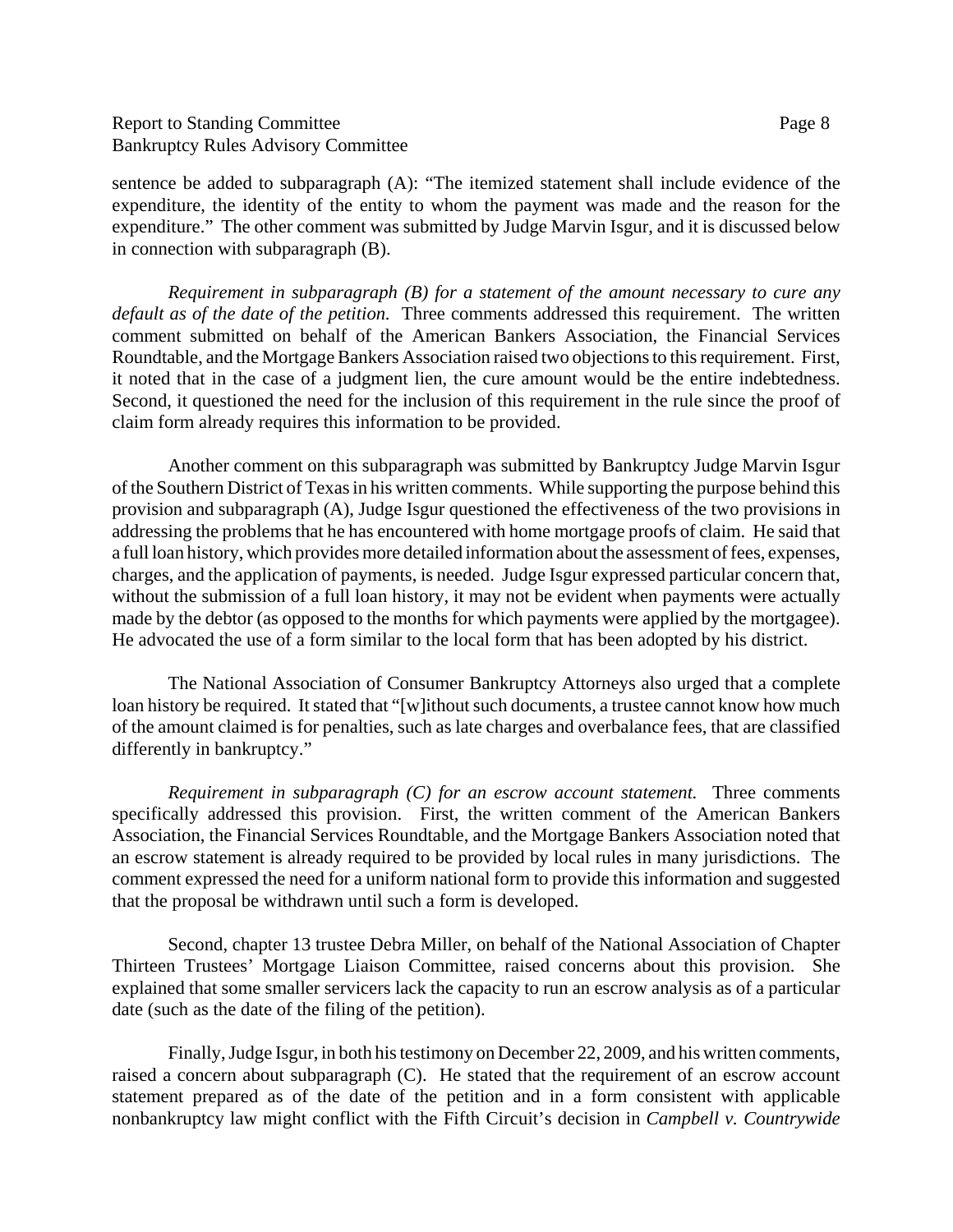## Report to Standing Committee Page 9 Bankruptcy Rules Advisory Committee

*Home Loans, Inc.*, 545 F.3d 348 (2008). He described that decision as holding that the prepetition arrearage includes all amounts that the home mortgage lender could have demanded be paid into an escrow account prior to the petition date. He was concerned that an escrow account statement prepared according to applicable nonbankruptcy law would result in a smaller prepetition escrow arrearage, which could be cured over the life of the plan, and would lead to a larger postpetition escrow adjustment, which would have to be paid as part of the debtor's ongoing mortgage payments.

*Sanctions under subparagraph (D).* This is the part of proposed Rule 3001(c)(2) that attracted the most attention and opposition. Several of the comments submitted by persons other than members of the consumer bankruptcy bar raised concerns about this provision. The overall theme of these comments was that the proposed sanctions are overly harsh, are inconsistent with the Code, exceed the authority under the Rules Enabling Act, and are attempting to address a problem that has not been shown to exist. The sanctions in proposed Rule  $3001(c)(2)(D)$  can be imposed on all types of claimants in cases of individual debtors, and the comments generally did not distinguish between the impact of the provision on inadequately documented home mortgage proofs of claim and on unsecured or other types of secured claims.

The most detailed critique of this provision was submitted by Professor Bernadette Bollas Genetin of the University of Akron School of Law. She argued that the provision sweeps too broadly and that by requiring the attachment of additional supporting documentation in every case, even when there is no demonstrated need for the information, the proposed amendments to Rule 3001(c), including its sanction provision, would abridge creditors' substantive rights in violation of the Rules Enabling Act. Viewing the sanction in subparagraph (D) as being tantamount to claim disallowance, she contended that it is inconsistent with § 502 of the Code, as well as disproportionate to the violation in most cases.

Representatives Lamar Smith (ranking minority member of the House Judiciary Committee) and James Langevin of Rhode Island also expressed concerns about the sanctions, focusing primarily on the impact of the rule on unsecured creditors. Both Congressmen questioned whether there was evidence of a significant problem of unsupported claims being filed in consumer cases, and Rep. Smith noted the potential for litigation over compliance and the imposition of new sanctions and attorney's fees for failure to abide by the requirements. He further questioned the authority to provide for the disallowance of claims for failure to comply with the requirements of a rule, as opposed to the grounds for disallowance listed in § 502(b) of the Code.

Likewise, attorney Patti H. Bass contended that subparagraph (D) in effect provides a new basis for the disallowance of a claim, one that is not authorized by the Code. She argued that the provision is therefore in conflict with the Supreme Court's decision in *Travelers Casualty & Surety Co. v. Pacific Gas & Electric Co.*, 549 U.S. 443 (2007), which holds that the grounds for disallowance are limited to the ones statutorily specified. She further submitted that the sanction provision would create an incentive for debtors to refrain from scheduling debts that they know they owe if they believe that the creditor lacks all of the documentation that would be required under the rule. The debtor would just object to the creditor's insufficiently supported proof of claim, and the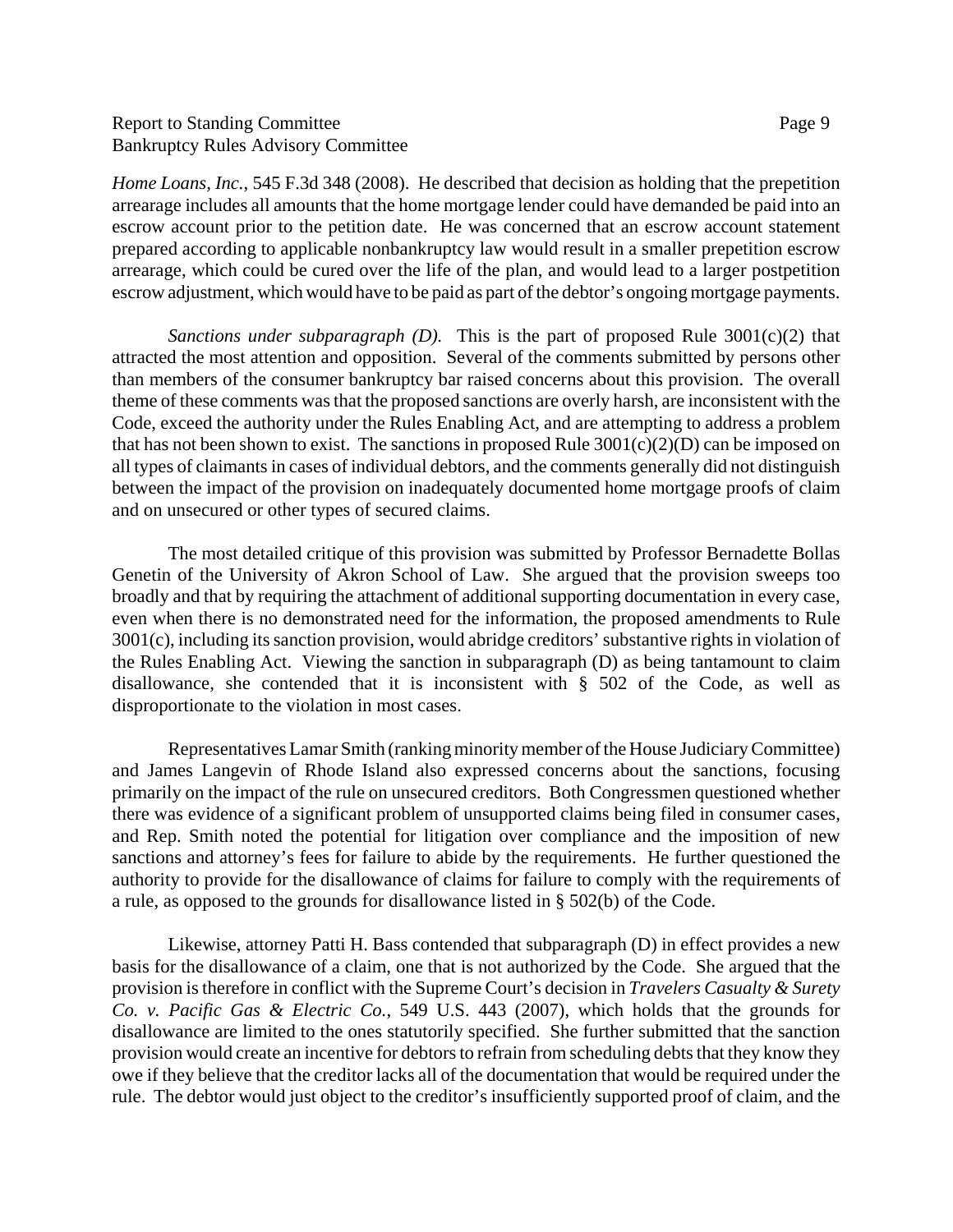## Report to Standing Committee Page 10 Bankruptcy Rules Advisory Committee

creditor would be prevented by the sanction provision from presenting its proof of the validity of the claim in response to the objection.

The comment of John McMickle on behalf of the Housing Policy Council, Financial Services Roundtable, American Bankers Association, and the Mortgage Bankers Association argued that the sanction provision "runs afoul of the Rules Enabling Act by 'modifying' and 'diminishing' a mortgage servicer's statutory right to rely on a presumption of validity for timely-filed proofs of claim." The comment made by Philip Corwin on behalf of several of the same organizations was similar.

Finally, the Insolvency Law Committee of the Business Law Section of the California State Bar commented that the proposed sanctions are too harsh. This group suggested that instead of precluding the creditor from using any omitted information to prove its claim, an insufficiently supported proof of claim should be temporarily disallowed and the claimant should be given an opportunity to provide the missing documentation.

On the other side of the issue, numerous comments filed by consumer bankruptcy lawyers and trustees strongly supported the proposed amendments. They recounted their frustrating experiences in dealing with bare proofs of claim filed by bulk purchasers of credit card debt. They said that claims often failed to comply with existing documentation requirements and that it was impossible to determine how the claim amounts were calculated. Furthermore, they argued, when additional information was sought, claimants frequently failed to respond until an objection was filed, at which point they either withdrew their claims or belatedly provided information that should have been attached to the proof of claim.

Consumer lawyers also expressed frustration with the failure of mortgage claimants to comply with the existing rule requirements and noted their gratitude for the Committee's efforts to address the problems. Representatives John Conyers, Jr., (chair of the House Judiciary Committee) and Steve Cohen (chair of the Subcommittee on Commercial and Administrative Law) submitted a comment that expressed the need for "more enforcement tools" to "polic[e] creditor abuses in consumer bankruptcy cases." They noted testimony given at a congressional hearing that asserted that the filing of false proofs of claim in bankruptcy cases had led families to lose their homes.

Debtors' lawyers explained the disincentives to challenging inadequately documented claims. Debtor's counsel often receives no additional compensation for the effort, and any money freed up from payment to the creditor whose claim is challenged goes to other unsecured creditors. In some cases, they said, the cost of objecting would exceed the payment that would be made to the creditor. Nevertheless, some lawyers or trustees said that, when they had pursued challenges to claims filed by bulk purchasers of credit card claims, they had discovered claims that were timebarred, filed against the wrong debtor, or excessive in amount.

Supporters of the amendments applauded the proposal to provide sanctions for the failure of claimants to comply with the rules. They noted the burdens the Bankruptcy Code and Rules place on debtors seeking bankruptcy relief and expressed the view that bulk purchasers should not be free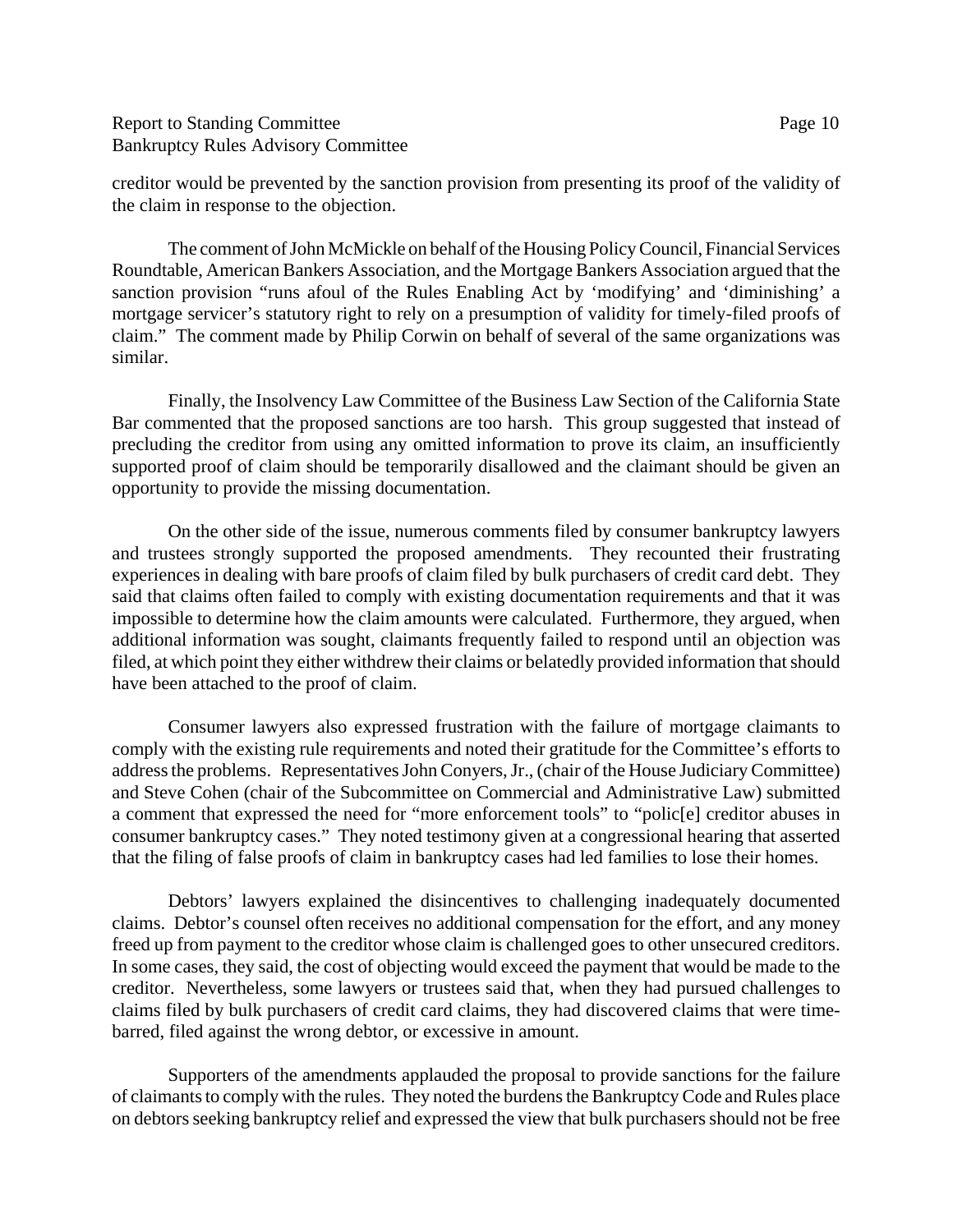# Report to Standing Committee Page 11 Bankruptcy Rules Advisory Committee

to ignore rule requirements based on assertions that compliance would be unduly burdensome. Some members of the consumer bar advocated strengthening the proposed requirements and sanctions.

The Committee carefully considered all of the comments and testimony regarding Rule  $3001(c)(2)$ , and it engaged in extensive discussion of the sanction provision. Following its deliberations, the Committee voted to recommend final approval of the provision, with the following changes made to the published draft of subdivision  $(c)(2)$ :

- Subparagraph (C) was revised to refer to the official form that is being proposed as a required attachment for a proof of claim filed by a creditor with a security interest in the debtor's principal residence. The Committee is recommending that form (Official Form 10 (Attachment A)) for publication for comment in August 2010.
- In subparagraph (D), the sanction provision was revised to eliminate the phrase "shall be precluded," and to provide that the court "may, after notice and hearing, take either or both" of the listed actions.
- The term "security interest" was added to the discussion in the Committee Note of subdivision  $(c)(2)(B)$  to underscore that the requirement of a statement of the amount required to cure a prepetition default applies only to consensual liens, and not to judgment liens.
- The discussion in the Committee Note of subparagraph (D) was expanded. As revised, it states that grounds for disallowance of a claim are governed by § 502(b) of the Code and that inadequate documentation of a proof of claim, by itself, is not a basis for disallowance. The Committee Note now also points out that the court retains discretion to allow an amendment to a proof of claim under appropriate circumstances and to impose a sanction different from or in addition to the preclusion of the introduction of evidence.
- Stylistic changes were made to the provision.

**Rule 3002.1** is new. It assists in the implementation of § 1322(b)(5) of the Bankruptcy Code, which permits a chapter 13 debtor to cure a default and maintain payments of a home mortgage over the course of the debtor's plan. As published, subdivision (a) required the holder of a claim secured by a security interest in the debtor's principal residence to provide at least 30 days' notice to the debtor, debtor's counsel, and the trustee of any postpetition changes in the mortgage payment amount. Subdivision (b) prescribed the procedure for giving that notice. Subdivision (c) required the holder of a home mortgage claim to give an itemized notice of any postpetition fees, expenses, or charges within 180 days after they are incurred, and it allowed the debtor or trustee to challenge those additional charges within a year after notice is given.

Subdivisions (d)-(f) established a procedure for determining whether the debtor has cured any default and is otherwise current on the debtor's mortgage payments at the close of a chapter 13 case. Subdivision (g) specified sanctions that could be imposed if the holder of a claim secured by the debtor's principal residence failed to provide any of the information required by this rule.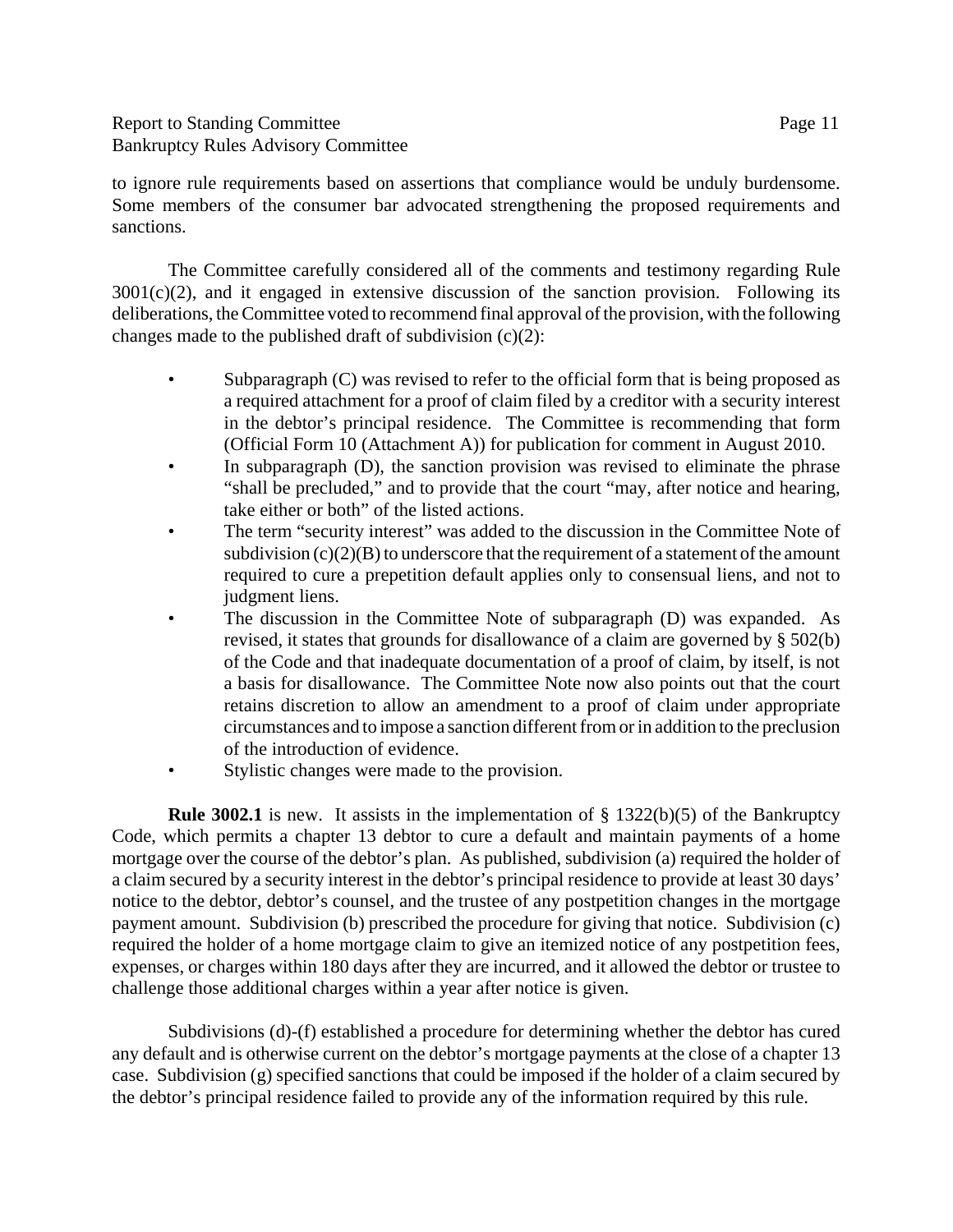# Report to Standing Committee Page 12 Bankruptcy Rules Advisory Committee

The Committee received approximately 100 written comments on the published rule, and three witnesses testified concerning it. About three-fourths of the comments were submitted by members of the consumer bankruptcy bar in support of the rule. Several of those commentators described the difficulty they have encountered with the misapplication of payments during the pendency of a chapter 13 case and the lack of information about postpetition mortgage payment changes and the assessment of charges. Attorney Annabelle Patterson, for example, stated that she has had clients successfully emerge from chapter 13, believing that they were current on their mortgage payments, only to be immediately confronted with a notice of delinquency.

None of the comments or testimony opposed the rule in its entirety, but some suggested the need for revision of certain of its provisions. The most significant of these comments are briefly summarized below by category.

*Timing of notice of payment changes.* Three comments raised questions about the proposed requirement of published subdivision (a) that a mortgagee file a notice of payment change "no later than 30 days before a payment at the new amount is due." They expressed concerns about how this provision would apply to loan payments that adjust frequently. One comment suggested that to be consistent with the Truth in Lending Act's notice requirement for adjustable rate mortgages, the notice required by the rule should be given "at least 25, but no more than 120, calendar days prior to the due date of the new payment amount."

*Filing of notice of payment changes.* The comments reflected a division of opinion within the court system about the requirement that the notice of payment change be filed as a supplement to the proof of claim (i.e. on the claims register), rather than on the case docket. A comment submitted on behalf of the Bankruptcy Judges Advisory Group supported the rule's provision for the filing of the notice as a supplement to the proof of claim, which filing can be made by a creditor without the assistance of a lawyer. Another comment, however, indicated that a majority of bankruptcy clerks prefer that payment change notices be filed on the case docket.

*Timing of notice of fees, expenses, and charges and of motion for court determination of validity.* Three comments expressed concern about the requirements of subdivision (c) of the published rule that the mortgagee serve a notice of fees, expenses, and charges "no later than 180 days after the date when the fees, expenses, or charges are incurred" or that the debtor or trustee file a motion "no later than one year after service of the notice" to obtain a court determination of the validity of the fees, expenses, and charges. Testifying at the New York hearing, attorney Philip Corwin stated that compliance with the 180-day requirement may not be feasible in a significant number of cases. His later-submitted written comments did not elaborate on this assertion. The comment submitted by John McMickle on behalf of the Housing Policy Council and other groups suggested without explanation that the 180-day provision be changed to one year and that the provision for filing a motion to seek a judicial determination be changed from one year to 90 days. Finally, Bankruptcy Judge Howard R. Tallman of the District of Colorado stated that the 180-day notice requirement could result in unnecessary supplementation in chapter 13 cases that are never successfully completed. He also noted that both debtors' and creditors' lawyers in his district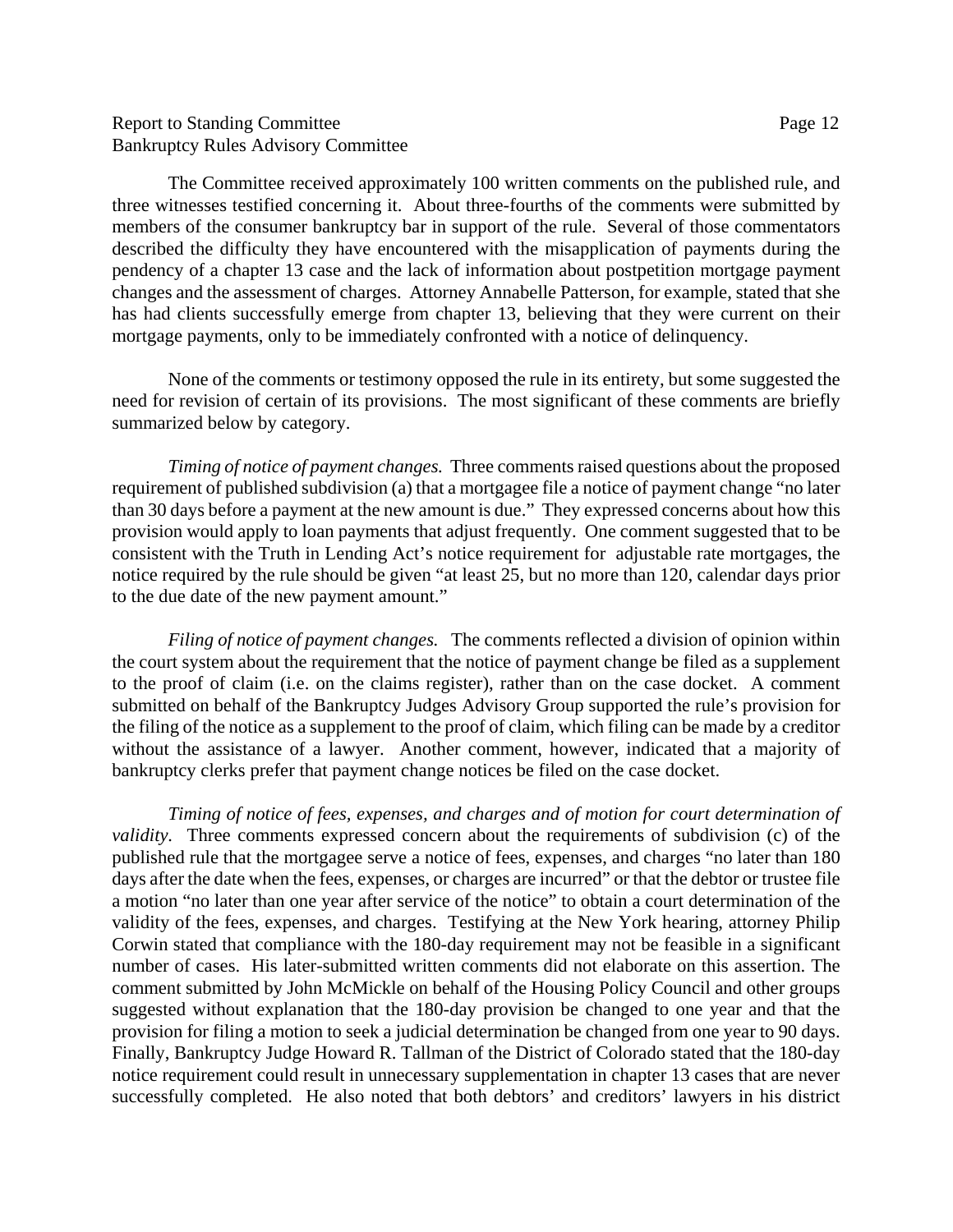## Report to Standing Committee Page 13 Bankruptcy Rules Advisory Committee

*Procedure for determining the status of the debtor's payments at the end of the case.* Several comments raised issues about the procedure provided in subdivisions (d) - (f) of the published rule regarding the debtor's successful cure of any default and completion of all payments due after the petition. One concern related to the timing of the notice provision. Marie-Ann Greenberg, a standing trustee in the District of New Jersey, pointed out that mortgage defaults, especially when the amounts are relatively small, are sometimes cured early in the case. In such cases the procedure specified in subdivisions (d) - (f) would not result in a determination upon the conclusion of the case that the debtor was current on all payments. Two other comments expressed similar concerns.

Another issue was raised by Bankruptcy Judge Marvin Isgur of the Southern District of Texas in his written comments. He suggested that, in place of the proposed procedure, the rule should authorize a motion at the end of the case for a determination that the debtor is current on all ongoing mortgage payments and has paid all arrearages. The court's ruling on this motion would have a preclusive effect on both parties. Thus if the mortgage were determined to be current at the end of the case, the mortgagee would be precluded from declaring a default and initiating foreclosure proceedings in state court once the bankruptcy case was closed.

*Appropriateness of the rule in all districts.* Several comments suggested that proposed Rule 3002.1 is designed for or is appropriate only in so-called "conduit" districts – those in which the chapter 13 trustee disburses all mortgage payments – as opposed to districts in which the debtor makes ongoing mortgage payments directly to the mortgagee. These comments were based on the provisions of the rule that require notices to be filed on the claims register and service to be made on the trustee (as well as on the debtor and debtor's counsel).

The Committee made several changes to the published Rule 3002.1 in response to the comments and testimony it received:

- As a result of an organizational revision of the rule, the subdivision designations were changed.
- The timing of the notice of payment change, now addressed by subdivision (b), was changed from 30 to 21 days before payment must be made in the new amount.
- The triggering event for the filing of the notice of final cure payment, now addressed by subdivision (f), was changed to the debtor's completion of all payments required under the plan. The subdivision now requires that notice be given to the holder of the mortgage claim of its obligation to file and serve a response under subdivision (g).
- The provision governing the consequences of the failure to provide information as required by the rule, now subdivision (i), was revised in the same manner as the sanction provision of Rule  $3001(c)(2)(D)$ .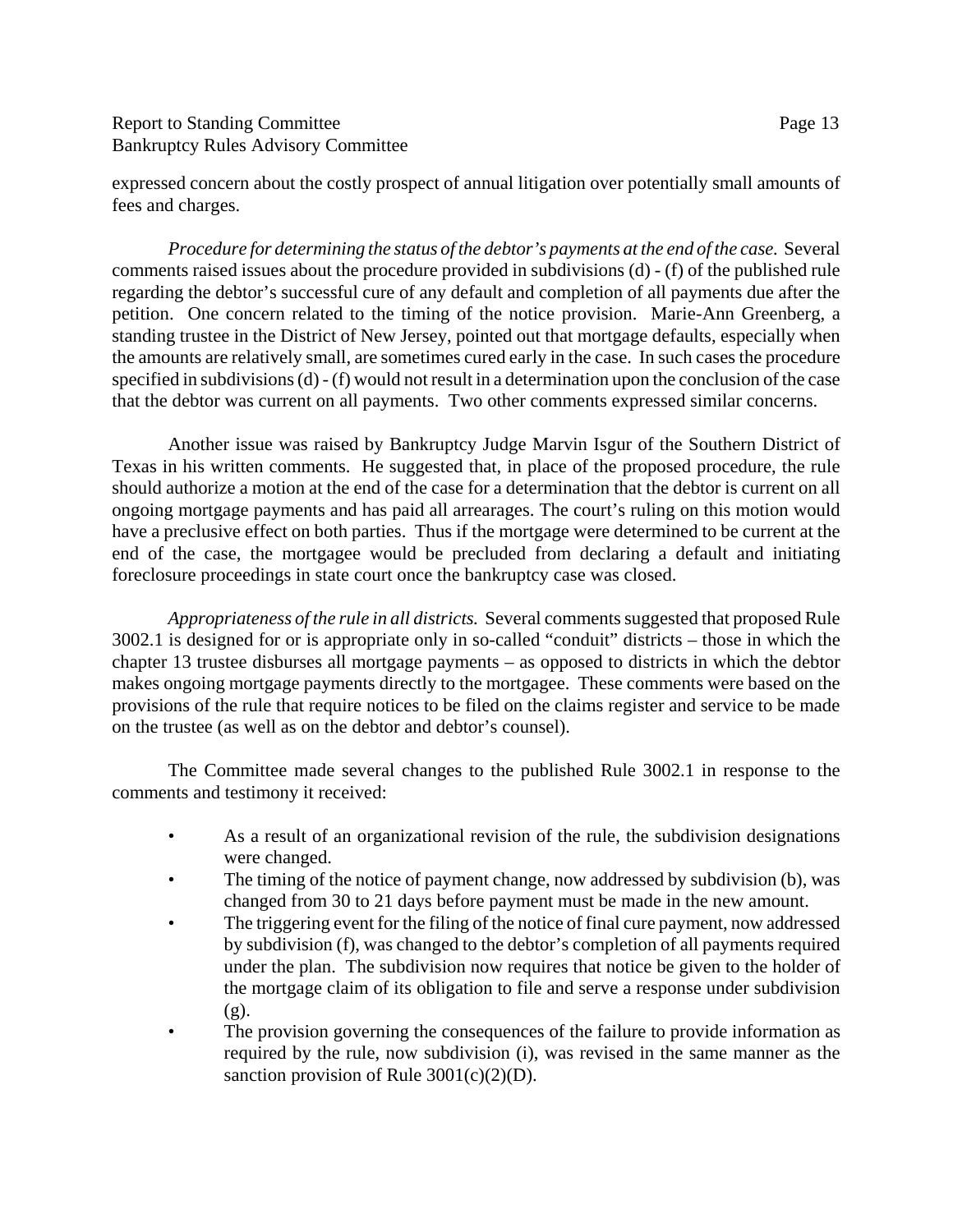# Report to Standing Committee Page 14 Bankruptcy Rules Advisory Committee

- A sentence was added to the first paragraph of the Committee Note that clarifies that the rule applies in all districts, regardless of whether ongoing mortgage payments are made directly by the debtor or by the chapter 13 trustee.
- Stylistic changes were made throughout the rule and Committee Note.

With these changes made to the preliminary draft of Rule 3002.1, the Committee unanimously recommends that it be given final approval.

**Rule 4004** is amended to permit a party under limited circumstances to seek an extension of time to object to a debtor's discharge after the time for objecting has expired. In some cases the discharge is not entered immediately after the objection deadline passes. That situation creates the possibility during the resulting gap period – between the expiration of the time for objecting and the entry of a discharge – that a party may discover information that would have provided a basis for objecting had it been known in time to object. Even when the discharge is later entered, revocation of the discharge under § 727(d) may not be available based on the information acquired in the gap period, because some grounds for revocation require the complaining party to have learned of the debtor's misconduct *after* the entry of the discharge. Subdivision (b) of the Rule is amended to allow a party in that circumstance to file a motion for extension of time to object to the debtor's discharge even though the objection period under subdivision (a) has already expired.

Three comments were submitted on the proposed amendment. The Insolvency Law Committee of the Business Law Section of the State Bar of California ("ILC") supported the proposed changes. In particular, it approved the proposed rule's reference to § 727(d) as a whole, rather than to any specific paragraph within that subsection. The broader reference, ILC said, allows an extension of time to be sought whenever the debtor commits an act during the gap period that provides a basis for both denial and revocation of the discharge, even if the ground for revocation does not require lack of knowledge of the debtor's misconduct prior to the discharge. The ILC noted approvingly that the amended rule would allow a creditor or trustee to seek an extension of time to object to discharge upon learning of the misconduct, rather than having to wait until the discharge was granted to seek its revocation. It suggested that the Committee Note be amended to clarify the rule's applicability in that situation.

Bankruptcy Judge Wesley Steen of the Southern District of Texas suggested that the proposed amendment does not go far enough. He expressed concern that it fails to address the situation in which a debtor during the gap period engages in conduct of a type that would provide a basis for denial of the discharge under § 727(a) but that is not a ground for revocation of the discharge under § 727(d). In a recent opinion that he attached to his comment, *In re Shankman*, 2009 WL 2855731 (Bankr. S.D. Tex. Sept. 1, 2009), Judge Steen found that Rule 4004 is invalid because it imposes a deadline that prevents parties from objecting to discharge based on misconduct by the debtor that occurs during the gap period. The proposed amendment, he said, does not fully address this problem because it is limited to conduct that would provide a basis for discharge revocation, and § 727(a) and (d) are not coextensive.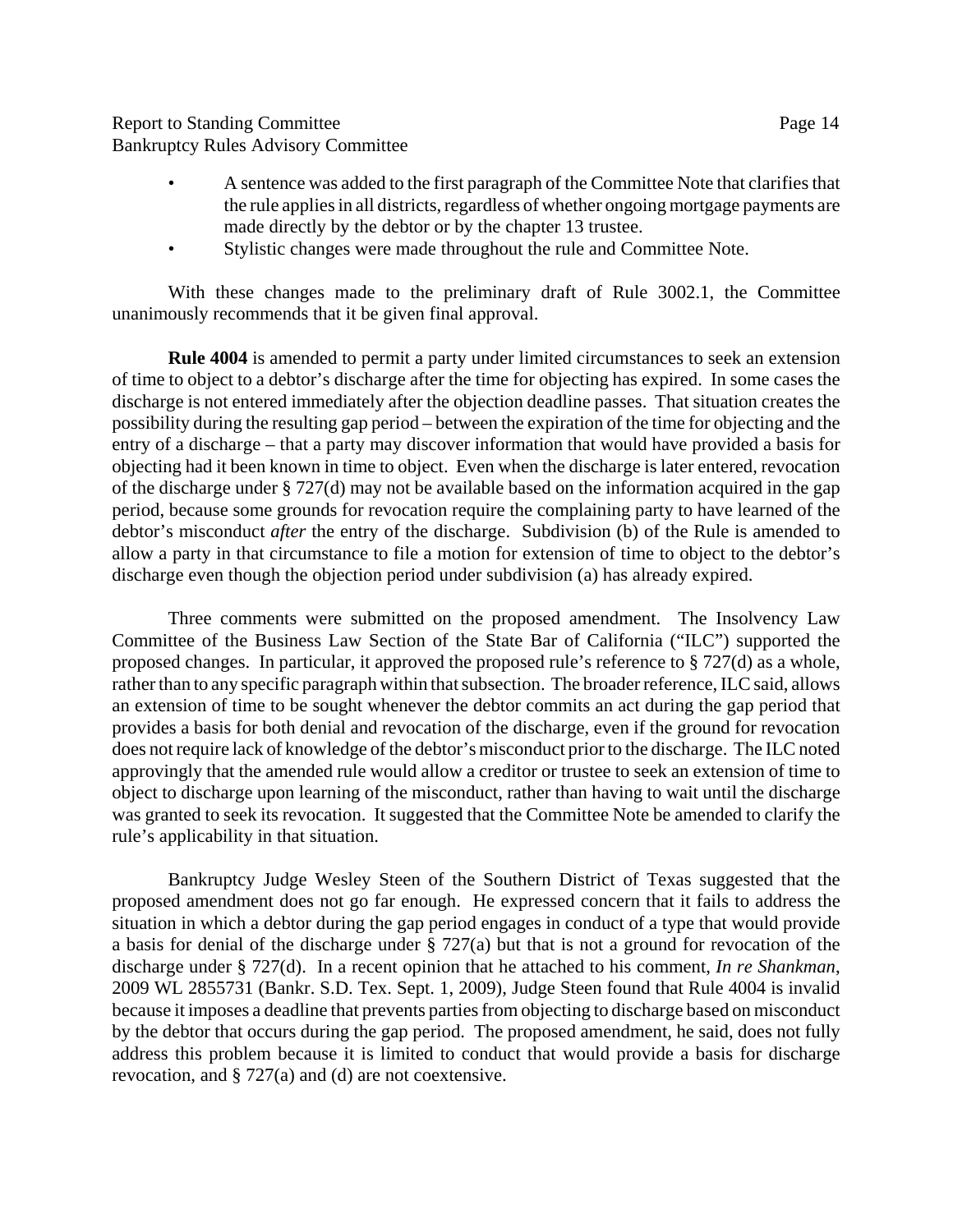## Report to Standing Committee Page 15 Bankruptcy Rules Advisory Committee

Bankruptcy Judge Marvin Isgur, also of the Southern District of Texas, concurred in Judge Steen's comment. While stating that the proposed amendment "is an excellent change to this Rule," Judge Isgur suggested that the language of the amendment be broadened to address the concerns raised in the *Shankman* opinion.

The Committee voted unanimously to approve the rule amendment as published, with only stylistic changes to the rule itself and a clarifying change to the Committee Note. The Committee decided that the purpose of the amendment is to arrive at the same result as would occur if the discharge were entered promptly after the expiration of the Rule 4004(a) deadline and thus no gap existed. In that situation, § 727(d) would determine whether acts committed or discovered after the discharge would provide a basis for revocation, and not all acts that might have resulted in denial of the discharge would qualify as grounds for revocation. A sentence was added to the Committee Note to clarify that the amended rule authorizes an extension of time to object to discharge whenever a debtor commits an act during the gap period that provides a basis for both denial and revocation of the discharge.

**Rule 6003** is amended to clarify that the 21-day waiting period before a court can enter certain orders at the beginning of a case, including an order approving employment of counsel, does not prevent the court from specifying in the order that it is effective as of an earlier date.

\* \* \* \* \*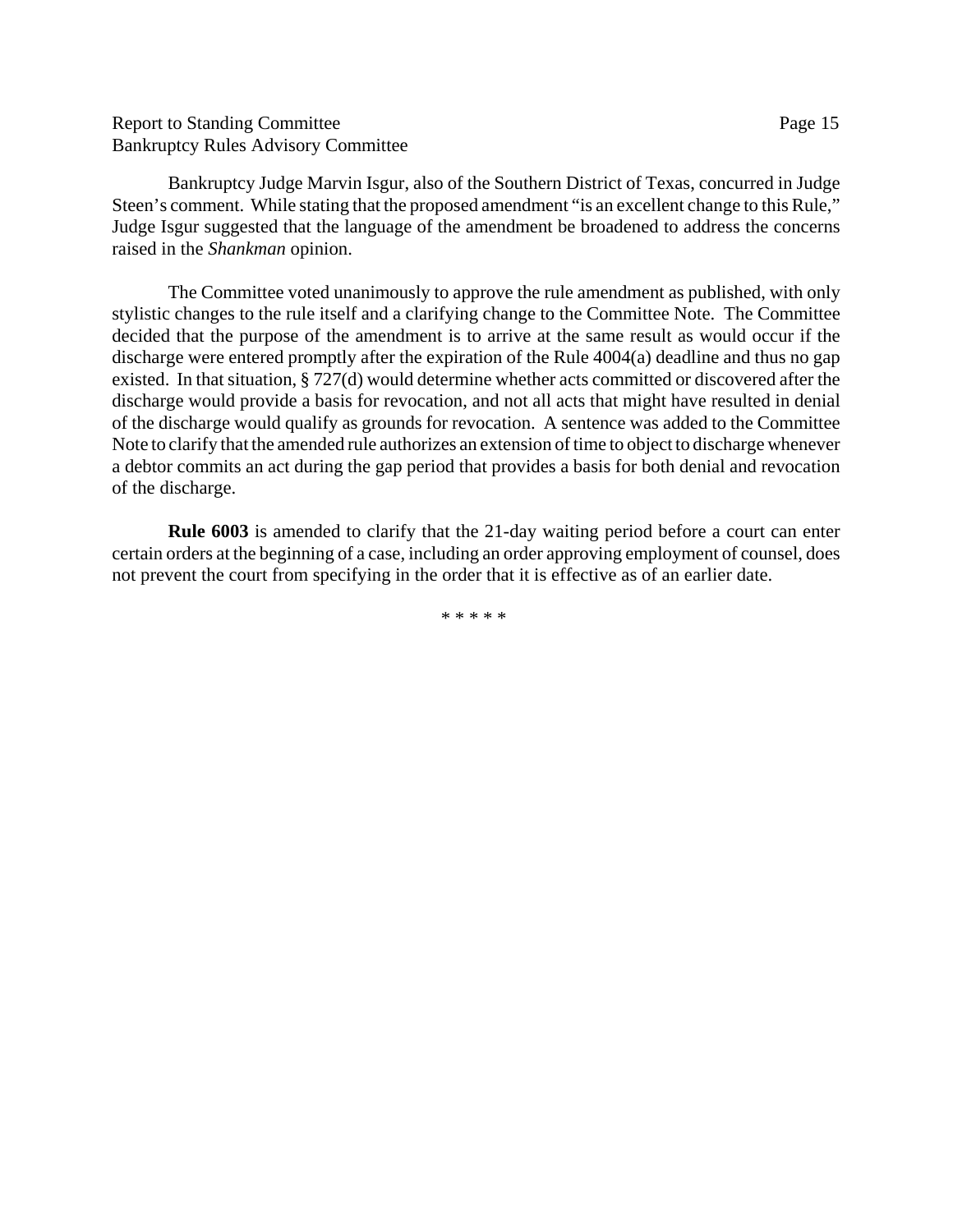# **PROPOSED AMENDMENTS TO THE FEDERAL RULES OF BANKRUPTCY PROCEDURE\***

# **Rule 1004.2. Petition in Chapter 15 Cases\*\***

| 1  | DESIGNATING CENTER<br>OF<br>(a)<br><b>MAIN</b>                 |
|----|----------------------------------------------------------------|
| 2  | <b>INTERESTS.</b> A petition for recognition of a foreign      |
| 3  | proceeding under chapter 15 of the Code shall state the        |
| 4  | country where the debtor has its center of main interests. The |
| 5  | petition shall also identify each country in which a foreign   |
| 6  | proceeding by, regarding, or against the debtor is pending.    |
| 7  | (b) CHALLENGING DESIGNATION. The United                        |
| 8  | States trustee or a party in interest may file a motion for a  |
| 9  | determination that the debtor's center of main interests is    |
| 10 | other than as stated in the petition for recognition           |
| 11 | commencing the chapter 15 case. Unless the court orders        |
|    |                                                                |

\*New material is underlined; matter to be omitted is lined through.

<sup>\*\*</sup>In addition to the adoption of Rule 1004.2, Official Form 1 would be amended to include a line on the form where the foreign representative indicates the country of the debtor's center of main interests. The Official Form would also be amended to include a line or lines on which the filer would set out the countries in which cases are pending.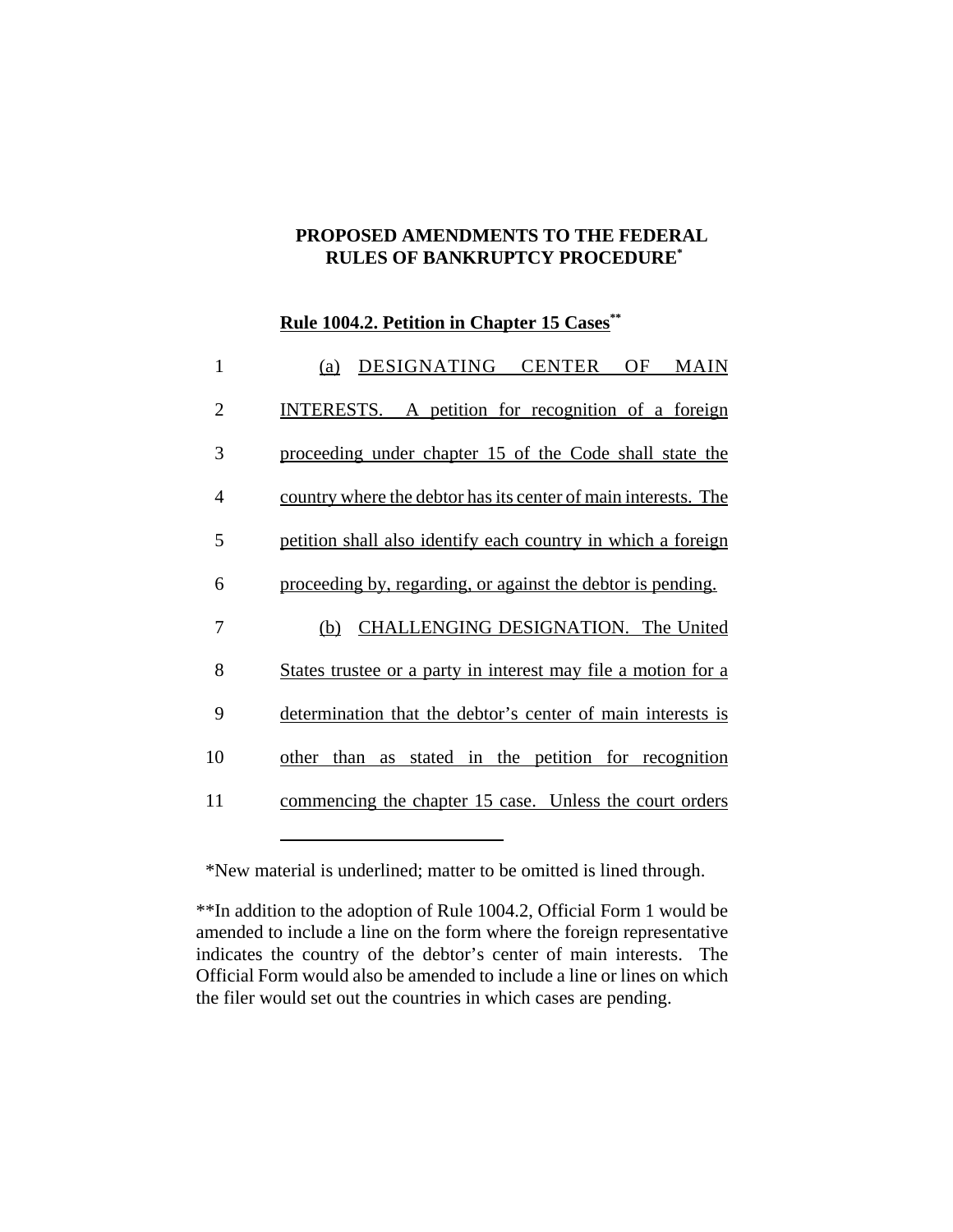- 12 otherwise, the motion shall be filed no later than seven days
- 13 before the date set for the hearing on the petition. The motion
- 14 shall be transmitted to the United States trustee and served on
- 15 the debtor, all persons or bodies authorized to administer
- 16 foreign proceedings of the debtor, all entities against whom
- 17 provisional relief is being sought under § 1519 of the Code,
- 18 all parties to litigation pending in the United States in which
- 19 the debtor was a party as of the time the petition was filed,
- 20 and such other entities as the court may direct.

## **COMMITTEE NOTE**

This rule is new. Subdivision (a) directs any entity that files a petition for recognition of a foreign proceeding under chapter 15 of the Code to state in the petition the center of the debtor's main interests. The petition must also list each country in which a foreign proceeding involving the debtor is pending. This information will assist the court and parties in interest in determining whether the foreign proceeding is a foreign main or nonmain proceeding.

Subdivision (b) sets a deadline of seven days prior to the hearing on the petition for recognition for filing a motion challenging the statement in the petition regarding the country in which the debtor's center of main interests is located.

**\_\_\_\_\_\_\_\_\_\_\_\_\_\_\_\_\_\_\_\_\_\_\_\_\_\_\_\_\_\_\_\_\_\_\_\_\_\_\_\_\_\_\_\_\_\_\_\_\_\_\_\_\_\_**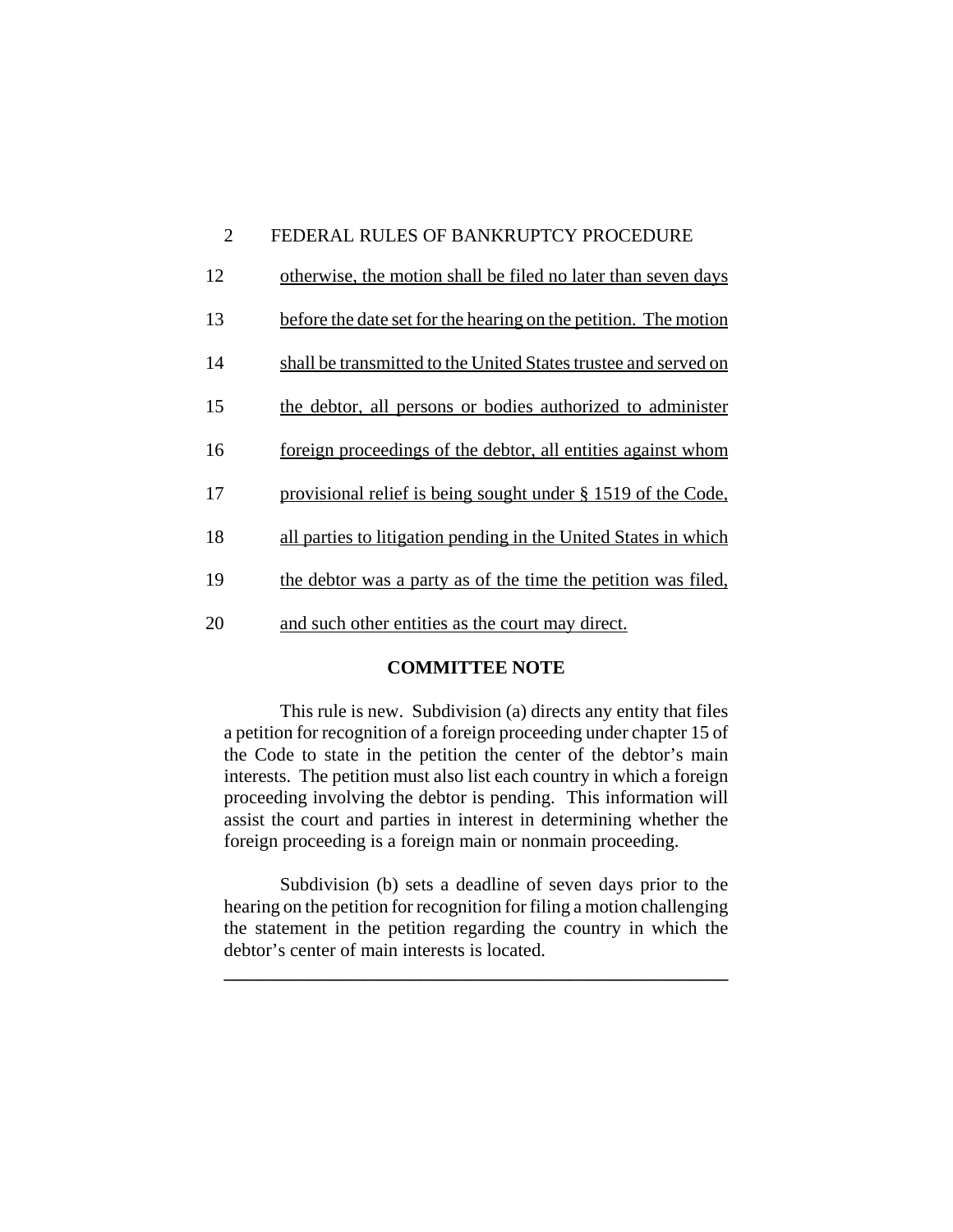#### **Changes Made After Publication**

The rule was first published for comment in August 2008. After publication, the deadline in subdivision (b) for challenging the designation of the center of the debtor's main interests was changed from "60 days after the notice of the petition has been given" to "no later than seven days before the date set for the hearing on the petition."

The rule as revised was published in August 2009. Minor stylistic changes were made to the rule's language and the Committee Note following that publication.

No comments were submitted on proposed Rule 1004.2 after its republication in August 2009.

# **Rule 2003. Meeting of Creditors or Equity Security Holders**

|                             | * * * * *                                                     |
|-----------------------------|---------------------------------------------------------------|
| $\mathcal{D}_{\mathcal{L}}$ | ADJOURNMENT. The meeting may be adjourned<br>(e)              |
| 3                           | from time to time by announcement at the meeting of the       |
| $\overline{4}$              | adjourned date and time without further written notice. The   |
| 5                           | presiding official shall promptly file a statement specifying |
| 6                           | the date and time to which the meeting is adjourned.          |
|                             | * * * * *                                                     |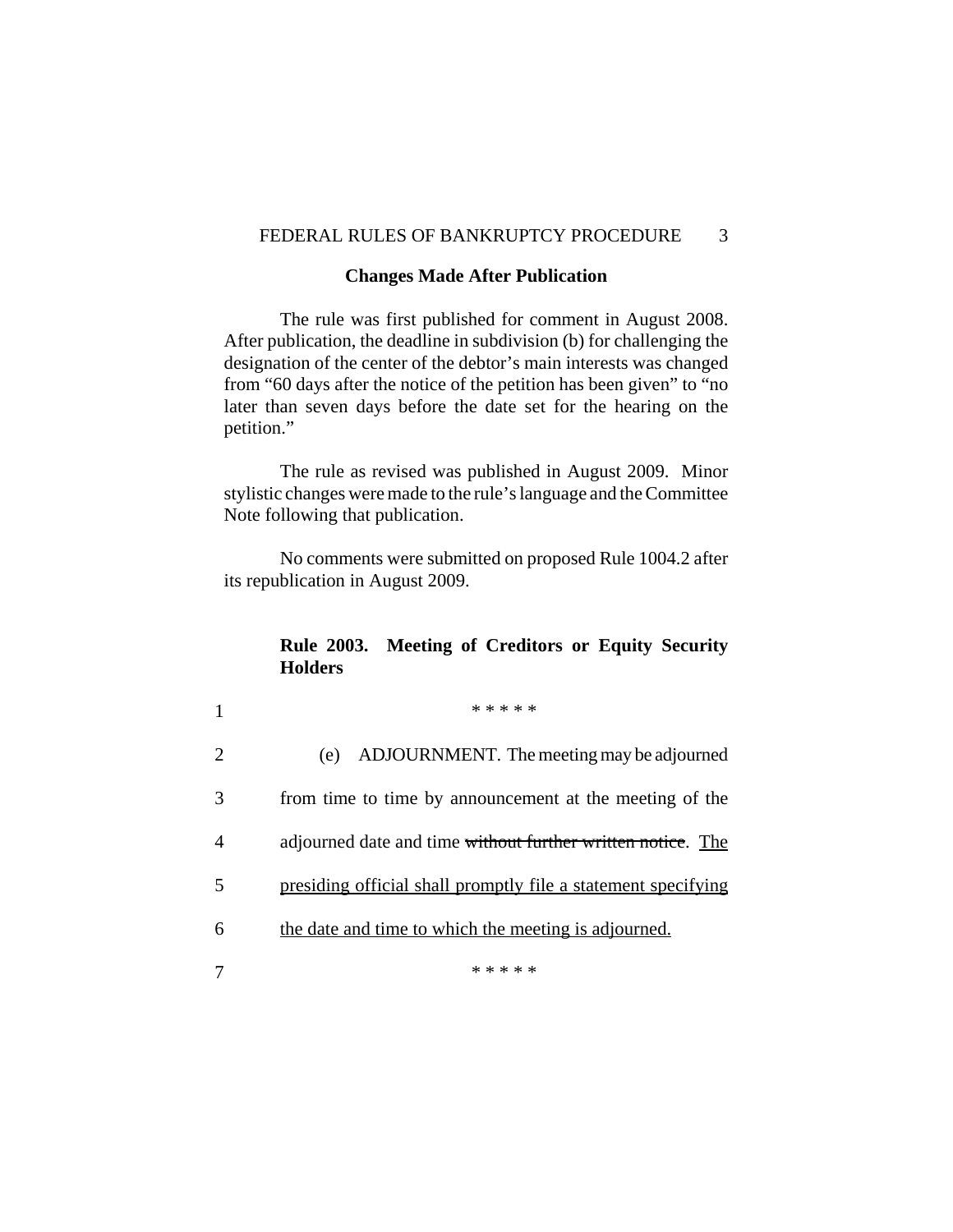#### **COMMITTEE NOTE**

**Subdivision (e).** Subdivision (e) is amended to require the presiding official to file a statement after the adjournment of a meeting of creditors or equity security holders designating the period of the adjournment. The presiding official is the United States trustee or the United States trustee's designee. This requirement will provide notice to parties in interest not present at the initial meeting of the date and time to which the meeting has been continued. An adjourned meeting is "held open" as permitted by § 1308(b)(1) of the Code. The filing of this statement will also discourage premature motions to dismiss or convert the case under § 1307(e).

## **Changes Made After Publication**

No changes were made to the language of the rule following publication. The Committee Note was revised to state more explicitly that adjournment of a meeting of creditors to a specific date constitutes holding it open for purposes of § 1308(b) of the Bankruptcy Code.

## **Rule 2019. Representation of Creditors and Equity Security Holders in Chapter 9 Municipality and Chapter 11 Reorganization Cases**

|   | (a) DATA REQUIRED. In a chapter 9 municipality                |
|---|---------------------------------------------------------------|
|   | or chapter 11 reorganization case, except with respect to a   |
|   | committee appointed pursuant to § 1102 or 1114 of the Code,   |
| 4 | every entity or committee representing more than one creditor |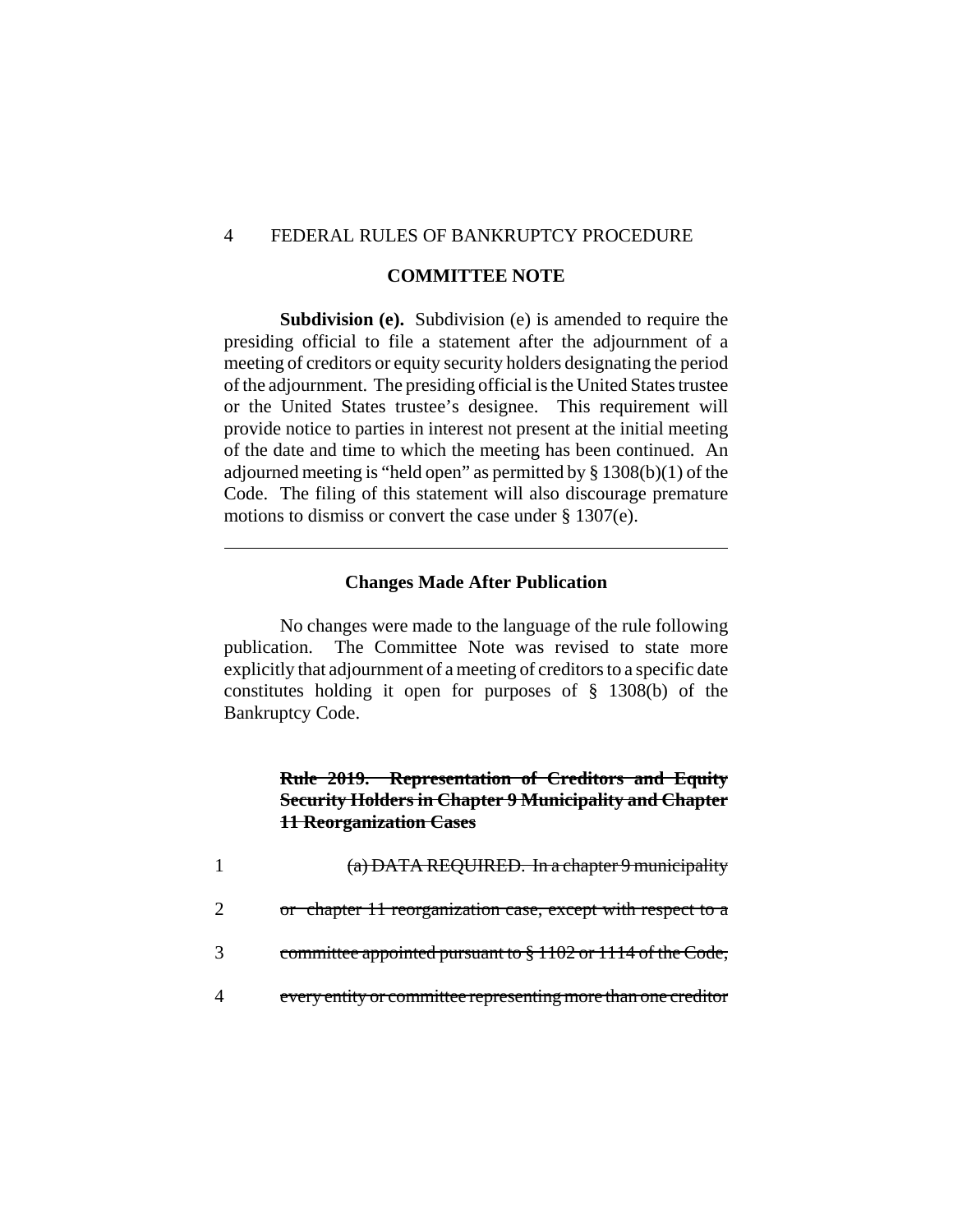| 5  | or equity security holder and, unless otherwise directed by the   |
|----|-------------------------------------------------------------------|
| 6  | court, every indenture trustee, shall file a verified statement   |
| 7  | setting forth (1) the name and address of the creditor or equity  |
| 8  | security holder; (2) the nature and amount of the claim or        |
| 9  | interest and the time of acquisition thereof unless it is alleged |
| 10 | to have been acquired more than one year prior to the filing      |
| 11 | of the petition; (3) a recital of the pertinent facts and         |
| 12 | circumstances in connection with the employment of the            |
| 13 | entity or indenture trustee, and, in the case of a committee,     |
| 14 | the name or names of the entity or entities at whose instance,    |
| 15 | directly or indirectly, the employment was arranged or the        |
| 16 | committee was organized or agreed to act; and (4) with            |
| 17 | reference to the time of the employment of the entity, the        |
| 18 | organization or formation of the committee, or the appearance     |
| 19 | in the case of any indenture trustee, the amounts of claims or    |
| 20 | interests owned by the entity, the members of the committee       |
| 21 | or the indenture trustee, the times when acquired, the amounts    |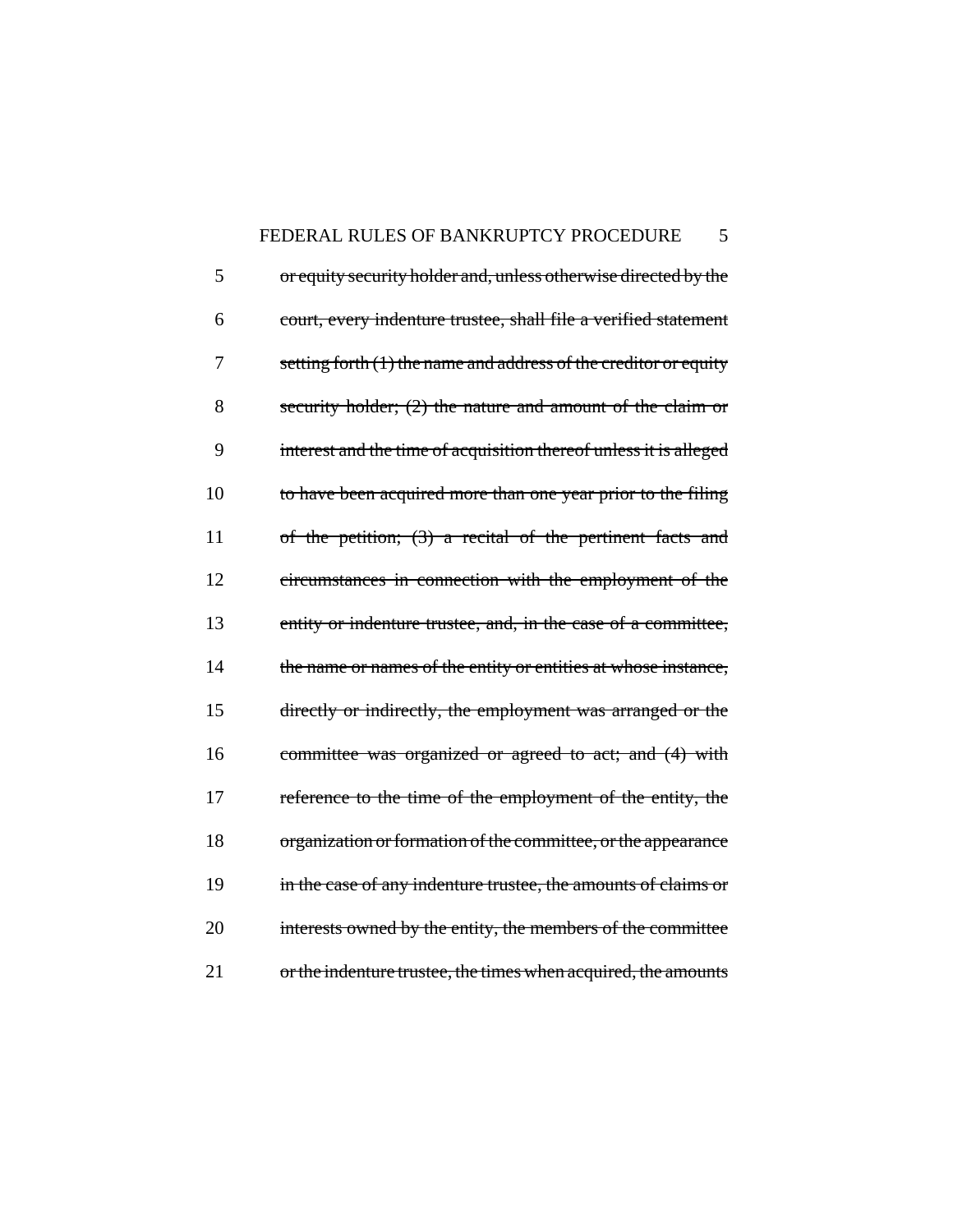| 6  | FEDERAL RULES OF BANKRUPTCY PROCEDURE                              |
|----|--------------------------------------------------------------------|
| 22 | paid therefor, and any sales or other disposition thereof. The     |
| 23 | statement shall include a copy of the instrument, if any,          |
| 24 | whereby the entity, committee, or indenture trustee is             |
| 25 | empowered to act on behalf of creditors or equity security         |
| 26 | holders. A supplemental statement shall be filed promptly,         |
| 27 | setting forth any material changes in the facts contained in the   |
| 28 | statement filed pursuant to this subdivision.                      |
| 29 | (b) FAILURE TO COMPLY; EFFECT. On motion                           |
| 30 | of any party in interest or on its own initiative, the court may   |
| 31 | (1) determine whether there has been a failure to comply with      |
| 32 | the provisions of subdivision $(a)$ of this rule or with any other |
| 33 | applicable law regulating the activities and personnel of any      |
| 34 | entity, committee, or indenture trustee or any other               |
| 35 | impropriety in connection with any solicitation and, if it so      |
| 36 | determines, the court may refuse to permit that entity,            |
| 37 | committee, or indenture trustee to be heard further or to          |
| 38 | intervene in the case; $(2)$ examine any representation            |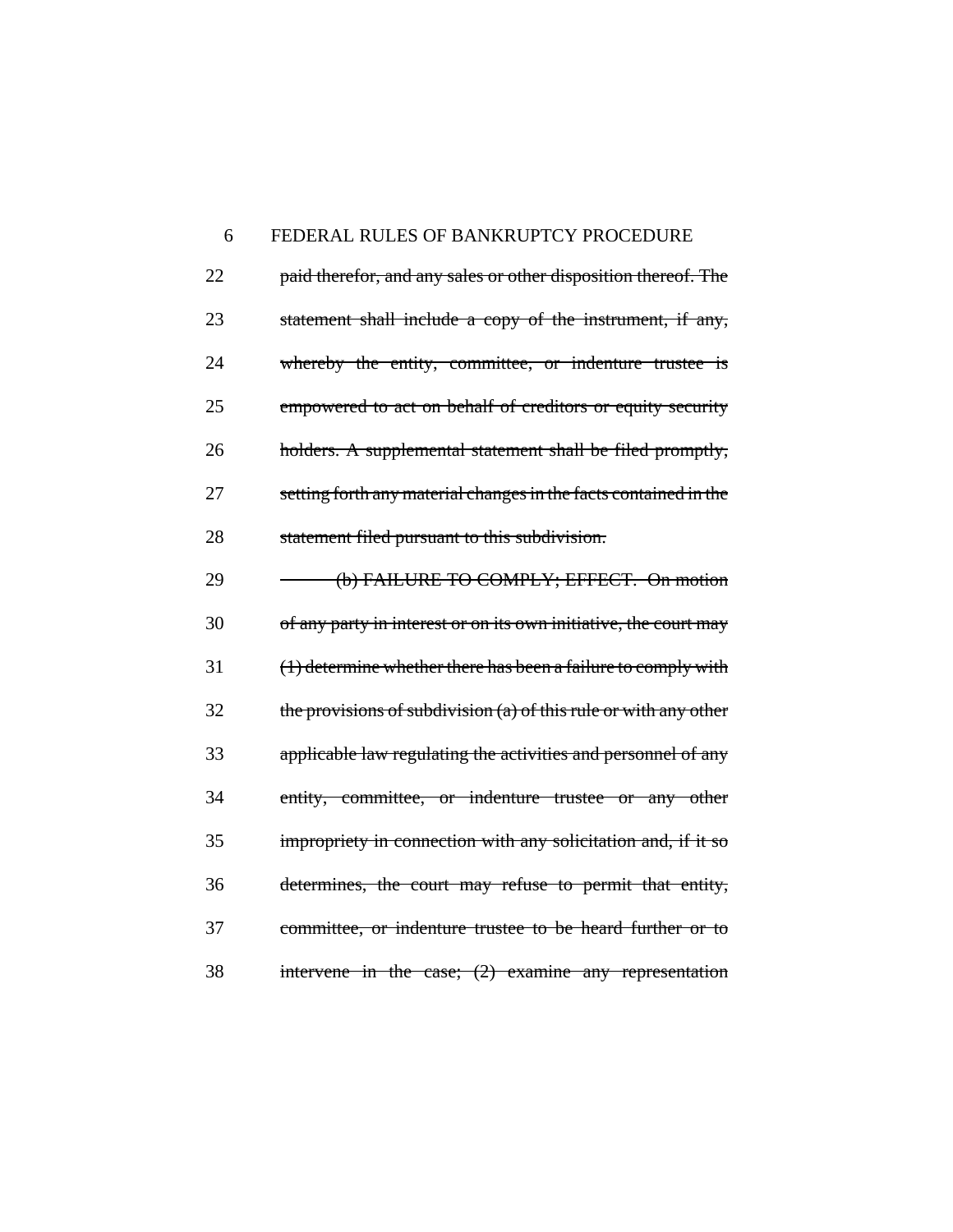| 39 | provision of a deposit agreement, proxy, trust mortgage, trust                                                    |
|----|-------------------------------------------------------------------------------------------------------------------|
| 40 | indenture, or deed of trust, or committee or other                                                                |
| 41 | authorization, and any claim or interest acquired by any entity                                                   |
| 42 | or committee in contemplation or in the course of a case                                                          |
| 43 | under the Code and grant appropriate relief; and (3) hold                                                         |
| 44 | invalid any authority, acceptance, rejection, or objection                                                        |
| 45 | given, procured, or received by an entity or committee who                                                        |
| 46 | has not complied with this rule or with § 1125(b) of the Code.                                                    |
|    | Rule 2019. Disclosure Regarding Creditors and Equity<br><b>Security Holders in Chapter 9 and Chapter 11 Cases</b> |
| 47 | <b>DEFINITIONS.</b> In this rule the following terms<br>(a)                                                       |
| 48 | have the meanings indicated:                                                                                      |
| 49 | (1) "Disclosable economic interest" means any                                                                     |
| 50 | claim, interest, pledge, lien, option, participation, derivative                                                  |
| 51 | instrument, or any other right or derivative right granting the                                                   |
|    |                                                                                                                   |
| 52 | holder an economic interest that is affected by the value,                                                        |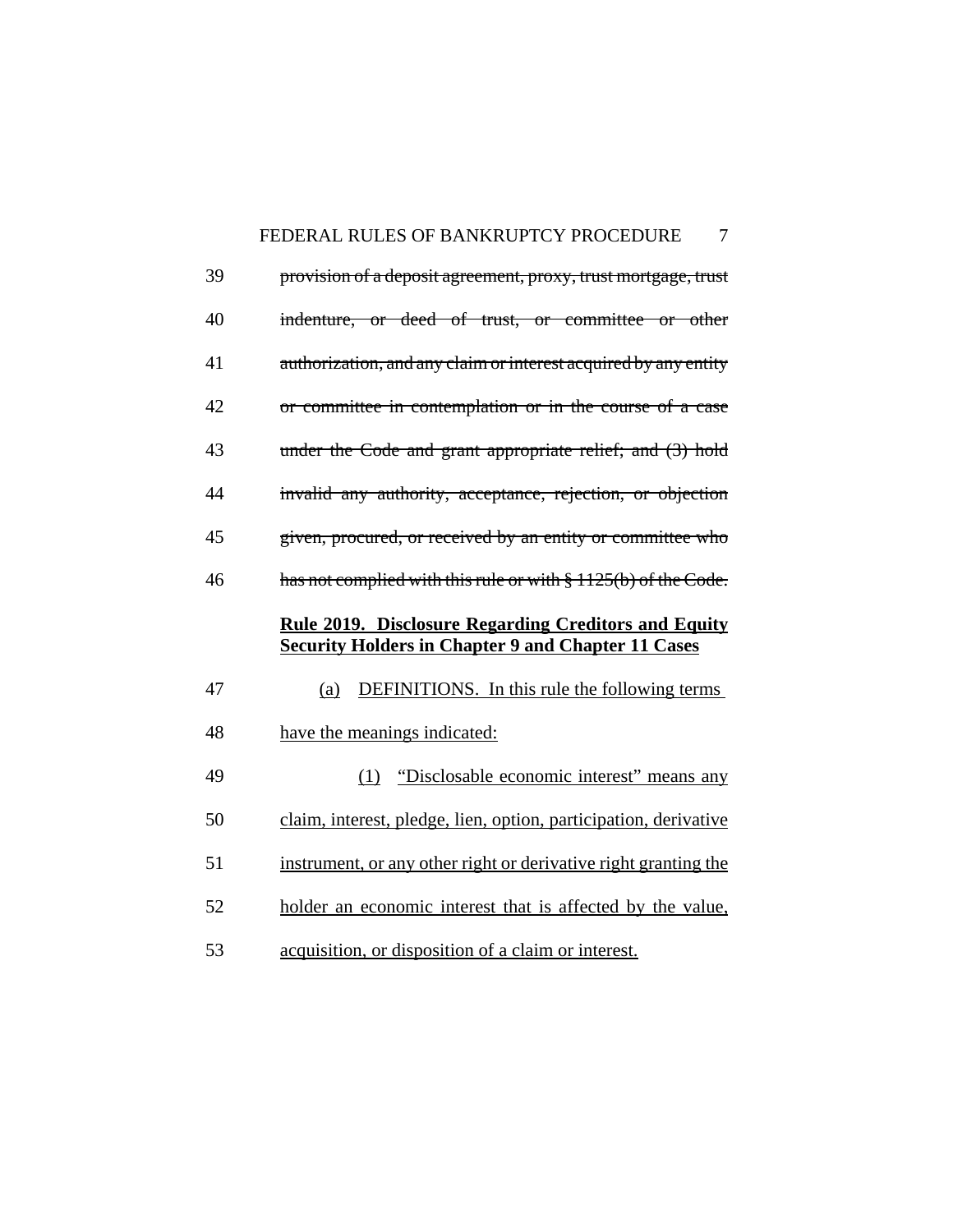| 8  | FEDERAL RULES OF BANKRUPTCY PROCEDURE                           |
|----|-----------------------------------------------------------------|
| 54 | (2) "Represent" or "represents" means to take a                 |
| 55 | position before the court or to solicit votes regarding the     |
| 56 | confirmation of a plan on behalf of another.                    |
| 57 | DISCLOSURE BY GROUPS, COMMITTEES,<br>(b)                        |
| 58 | <b>AND ENTITIES.</b>                                            |
| 59 | In a chapter 9 or 11 case, a verified statement<br>(1)          |
| 60 | setting forth the information specified in subdivision (c) of   |
| 61 | this rule shall be filed by every group or committee that       |
| 62 | consists of or represents, and every entity that represents,    |
| 63 | multiple creditors or equity security holders that are (A)      |
| 64 | acting in concert to advance their common interests, and (B)    |
| 65 | not composed entirely of affiliates or insiders of one another. |
| 66 | Unless the court orders otherwise, an entity is<br>(2)          |
| 67 | not required to file the verified statement described in        |
| 68 | paragraph (1) of this subdivision solely because of its status  |
| 69 | <u>as:</u>                                                      |
| 70 | (A) an indenture trustee;                                       |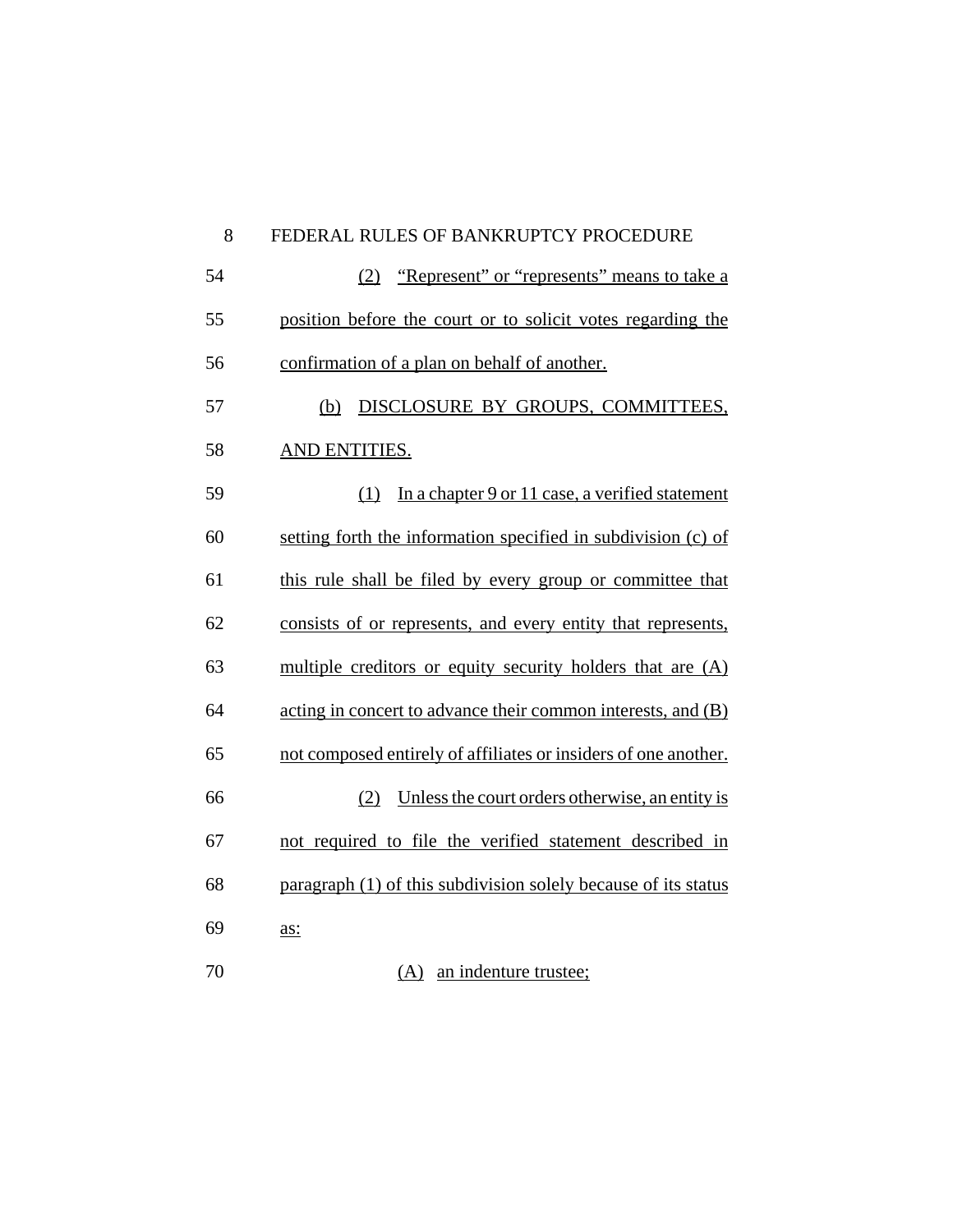| 71 | (B) an agent for one or more other entities                      |
|----|------------------------------------------------------------------|
| 72 | under an agreement for the extension of credit;                  |
| 73 | (C) a class action representative; or                            |
| 74 | (D) a governmental unit that is not a person.                    |
| 75 | INFORMATION REQUIRED. The verified<br>(c)                        |
| 76 | statement shall include:                                         |
| 77 | the pertinent facts and circumstances<br>(1)                     |
| 78 | concerning:                                                      |
| 79 | (A) with respect to a group or committee,                        |
| 80 | other than a committee appointed under $\S 1102$ or $\S 1114$ of |
| 81 | the Code, the formation of the group or committee, including     |
| 82 | the name of each entity at whose instance the group or           |
| 83 | committee was formed or for whom the group or committee          |
| 84 | has agreed to act; or                                            |
| 85 | entity, the<br>(B) with<br>respect to<br>an                      |
|    |                                                                  |

employment of the entity, including the name of each creditor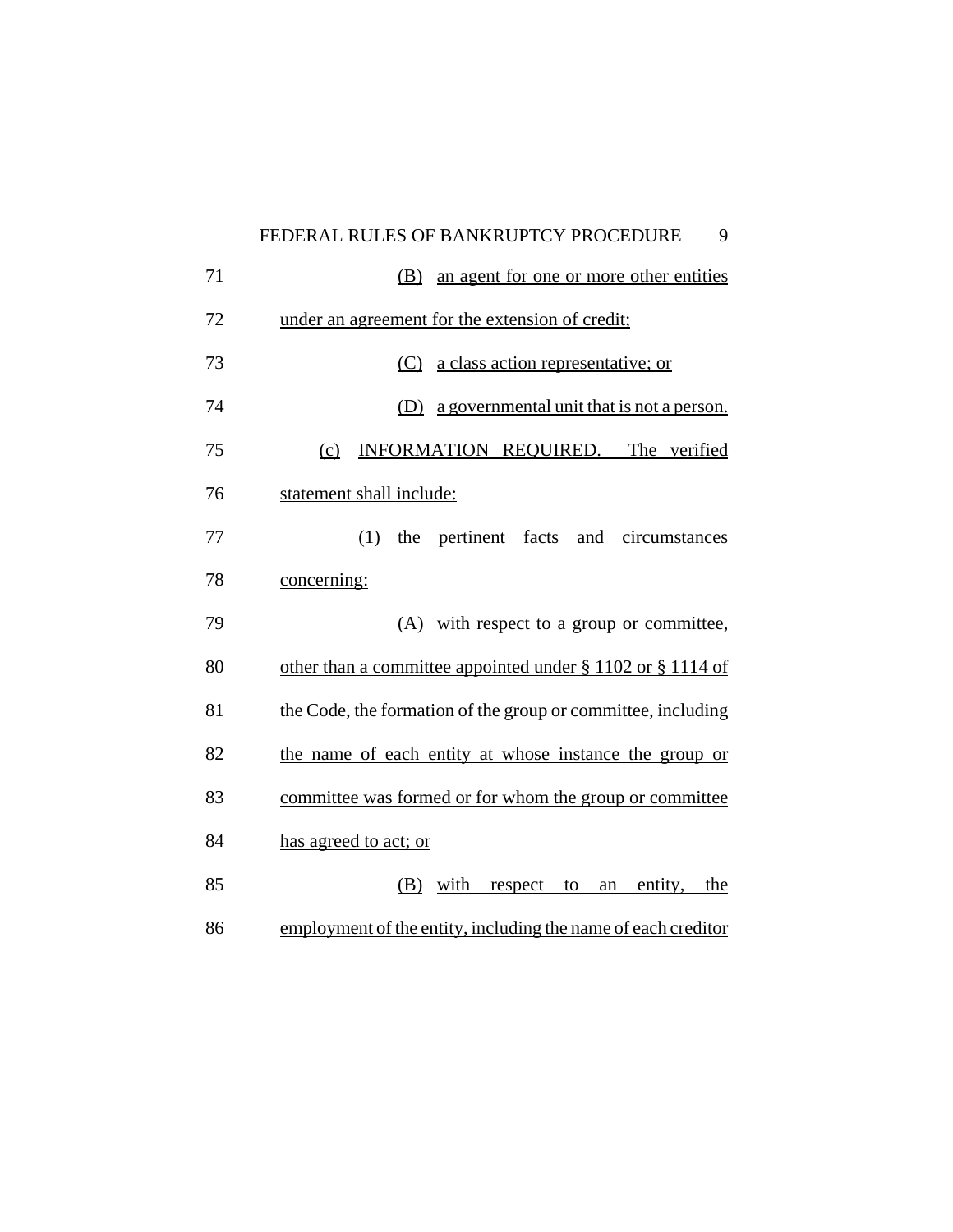| 10  | FEDERAL RULES OF BANKRUPTCY PROCEDURE                             |
|-----|-------------------------------------------------------------------|
| 87  | or equity security holder at whose instance the employment        |
| 88  | was arranged;                                                     |
| 89  | if not disclosed under subdivision $(c)(1)$ , with<br>(2)         |
| 90  | respect to an entity, and with respect to each member of a        |
| 91  | group or committee:                                               |
| 92  | (A) name and address;                                             |
| 93  | (B) the nature<br>and<br>amount of each                           |
| 94  | disclosable economic interest held in relation to the debtor as   |
| 95  | of the date the entity was employed or the group or committee     |
| 96  | was formed; and                                                   |
| 97  | (C) with respect to each member of a group                        |
| 98  | or committee that claims to represent any entity in addition to   |
| 99  | the members of the group or committee, other than a               |
| 100 | committee appointed under $\S 1102$ or $\S 1114$ of the Code, the |
| 101 | date of acquisition by quarter and year of each disclosable       |
| 102 | economic interest, unless acquired more than one year before      |
| 103 | the petition was filed;                                           |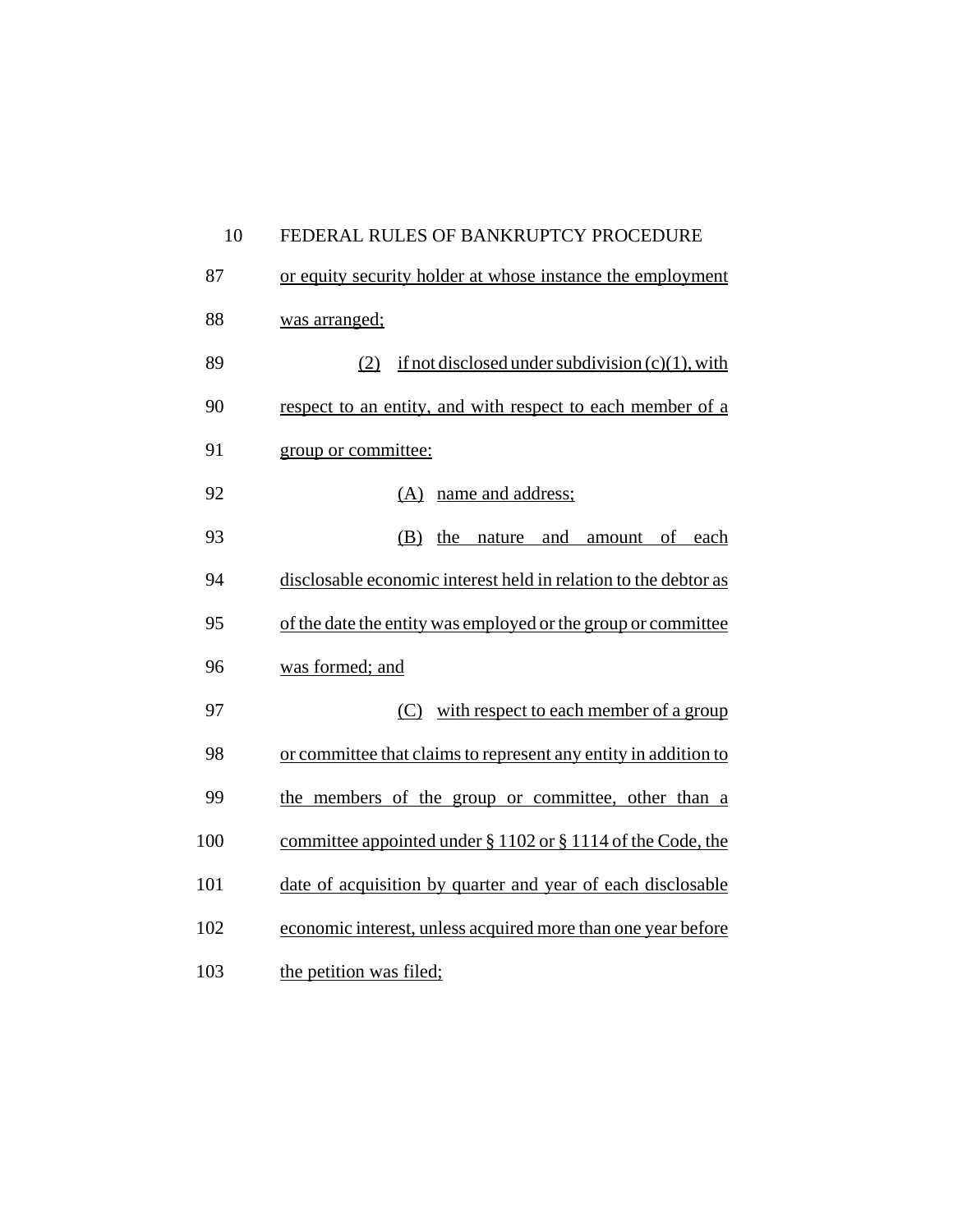| 104 | (3) if not disclosed under subdivision $(c)(1)$ or                 |
|-----|--------------------------------------------------------------------|
| 105 | $(c)(2)$ , with respect to each creditor or equity security holder |
| 106 | represented by an entity, group, or committee, other than a        |
| 107 | committee appointed under § 1102 or § 1114 of the Code:            |
| 108 | name and address; and<br>(A)                                       |
| 109 | the nature and amount of each<br>(B)                               |
| 110 | disclosable economic interest held in relation to the debtor as    |
| 111 | of the date of the statement; and                                  |
| 112 | $(4)$ a copy of the instrument, if any, authorizing                |
| 113 | the entity, group, or committee to act on behalf of creditors or   |
| 114 | equity security holders.                                           |
| 115 | SUPPLEMENTAL STATEMENTS. If any fact<br>(d)                        |
| 116 | disclosed in its most recently filed statement has changed         |
| 117 | materially, an entity, group, or committee shall file a verified   |
| 118 | supplemental statement whenever it takes a position before         |
| 119 | the court or solicits votes on the confirmation of a plan. The     |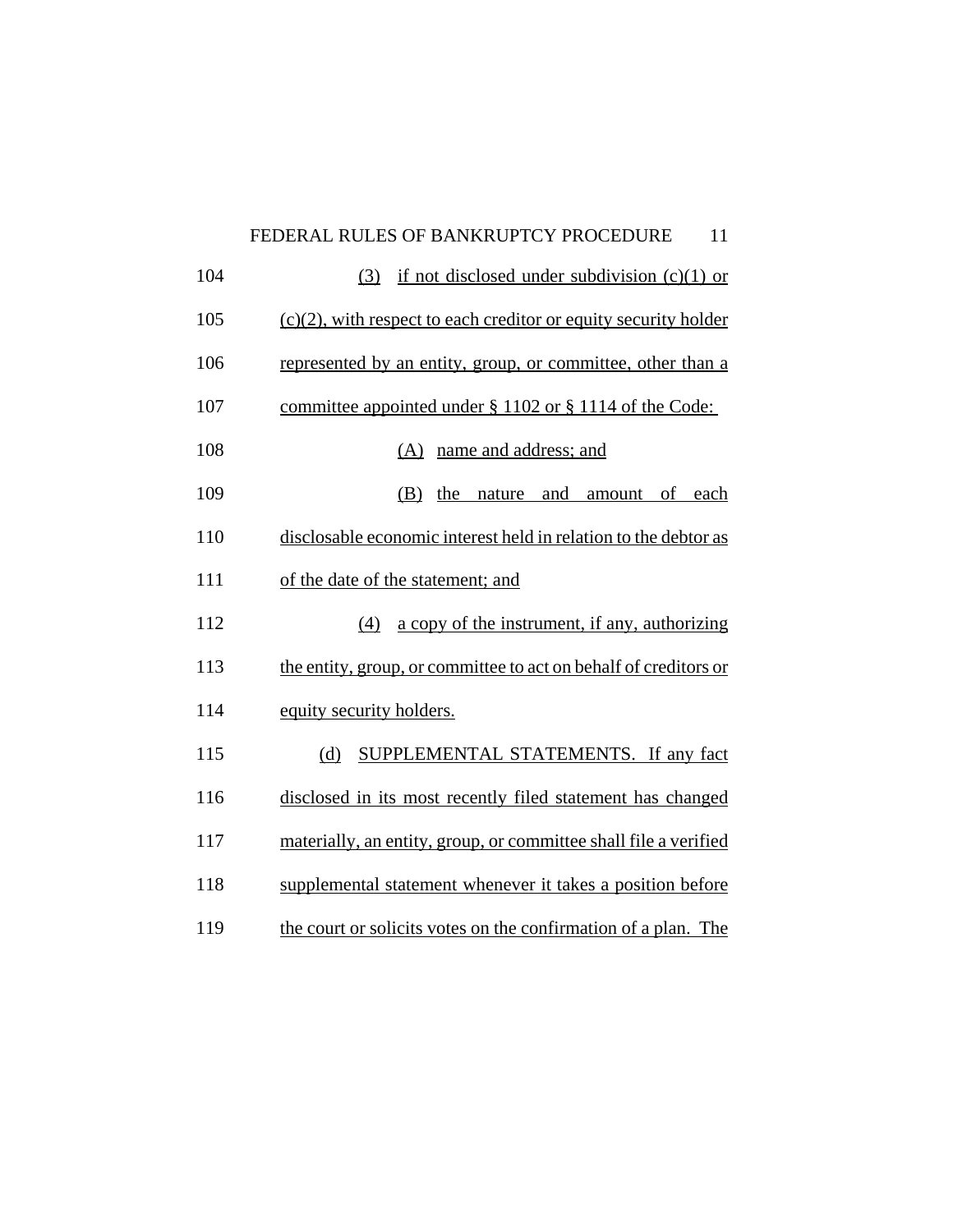| 12  | FEDERAL RULES OF BANKRUPTCY PROCEDURE                          |
|-----|----------------------------------------------------------------|
| 120 | supplemental statement shall set forth the material changes in |
| 121 | the facts required by subdivision (c) to be disclosed.         |
| 122 | DETERMINATION OF FAILURE TO COMPLY;<br>(e)                     |
| 123 | SANCTIONS.                                                     |
| 124 | On motion of any party in interest, or on its<br>(1)           |
| 125 | own motion, the court may determine whether there has been     |
| 126 | a failure to comply with any provision of this rule.           |
| 127 | If the court finds such a failure to comply, it<br>(2)         |
| 128 | may:                                                           |
| 129 | (A) refuse to permit the entity, group, or                     |
| 130 | committee to be heard or to intervene in the case;             |
| 131 | (B) hold invalid any authority, acceptance,                    |
| 132 | rejection, or objection given, procured, or received by the    |
| 133 | entity, group, or committee; or                                |
| 134 | (C) grant other appropriate relief.                            |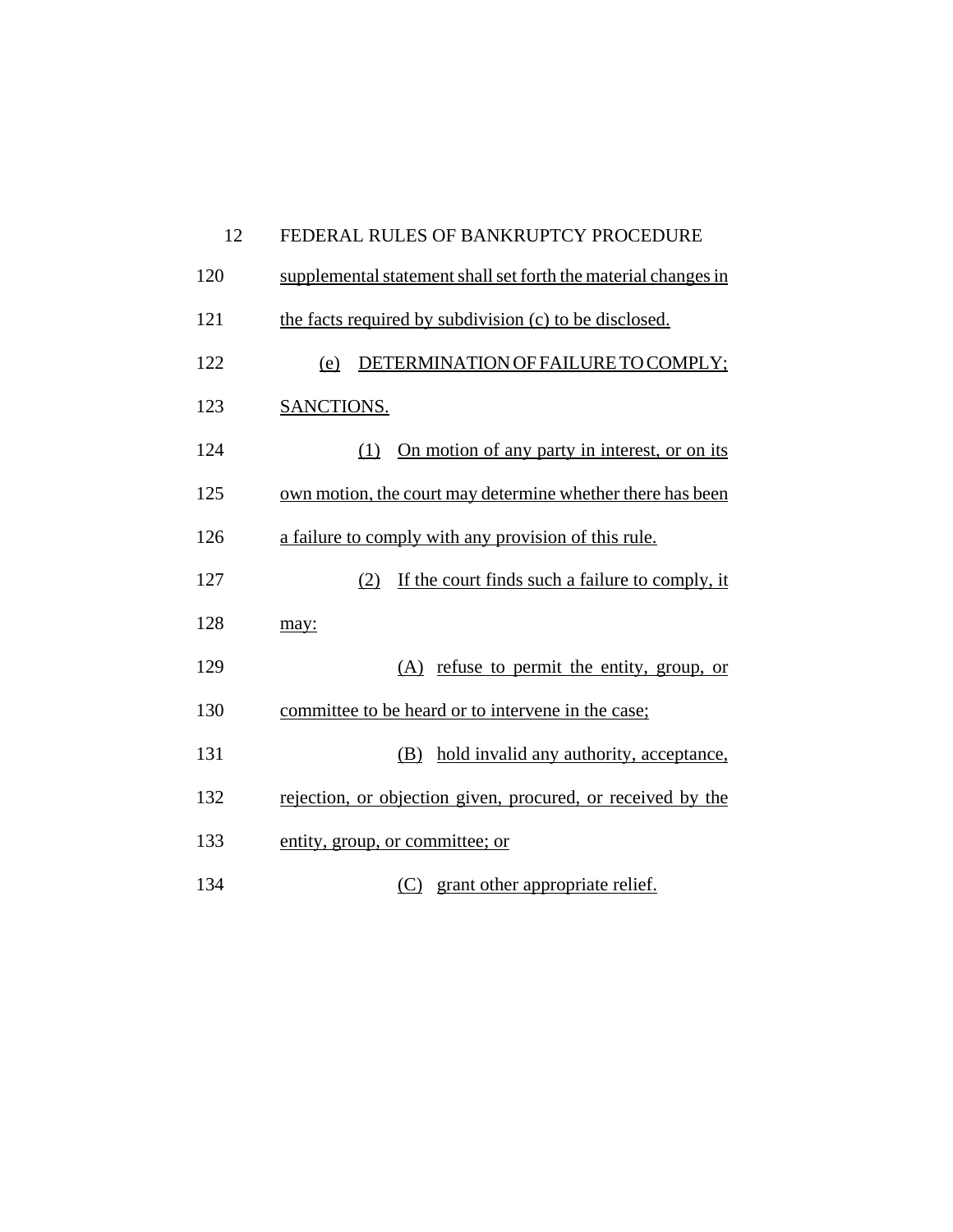#### **COMMITTEE NOTE**

The rule is substantially amended to expand the scope of its coverage and the content of its disclosure requirements. Stylistic and organizational changes are also made in order to provide greater clarity. Because the rule no longer applies only to representatives of creditors and equity security holders, the title of the rule has been changed to reflect its broadened focus on disclosure of financial information in chapter 9 and chapter 11 cases.

**Subdivision (a).** The content of subdivision (a) is new. It sets forth two definitions. The first is the definition of the term "disclosable economic interest," which is used in subdivisions (c)(2) and  $(c)(3)$ . The definition of the term is intended to be sufficiently broad to cover any economic interest that could affect the legal and strategic positions a stakeholder takes in a chapter 9 or chapter 11 case. A disclosable economic interest extends beyond claims and interests owned by a stakeholder and includes, among other types of holdings, short positions, credit default swaps, and total return swaps.

The second definition is of "represent" or "represents." The definition provides that representation requires active participation in the case or in a proceeding on behalf of another entity — either by taking a position on a matter before the court or by soliciting votes on the confirmation of a plan. Thus, for example, an attorney who is retained and consulted by a creditor or equity security holder to monitor the case, but who does not advocate any position before the court or engage in solicitation activities on behalf of that client, does not represent the creditor or equity security holder for purposes of this rule.

**Subdivision (b).** Subdivision (b)(1) specifies who is covered by the rule's disclosure requirements. In addition to an entity, group, or committee that *represents* more than one creditor or equity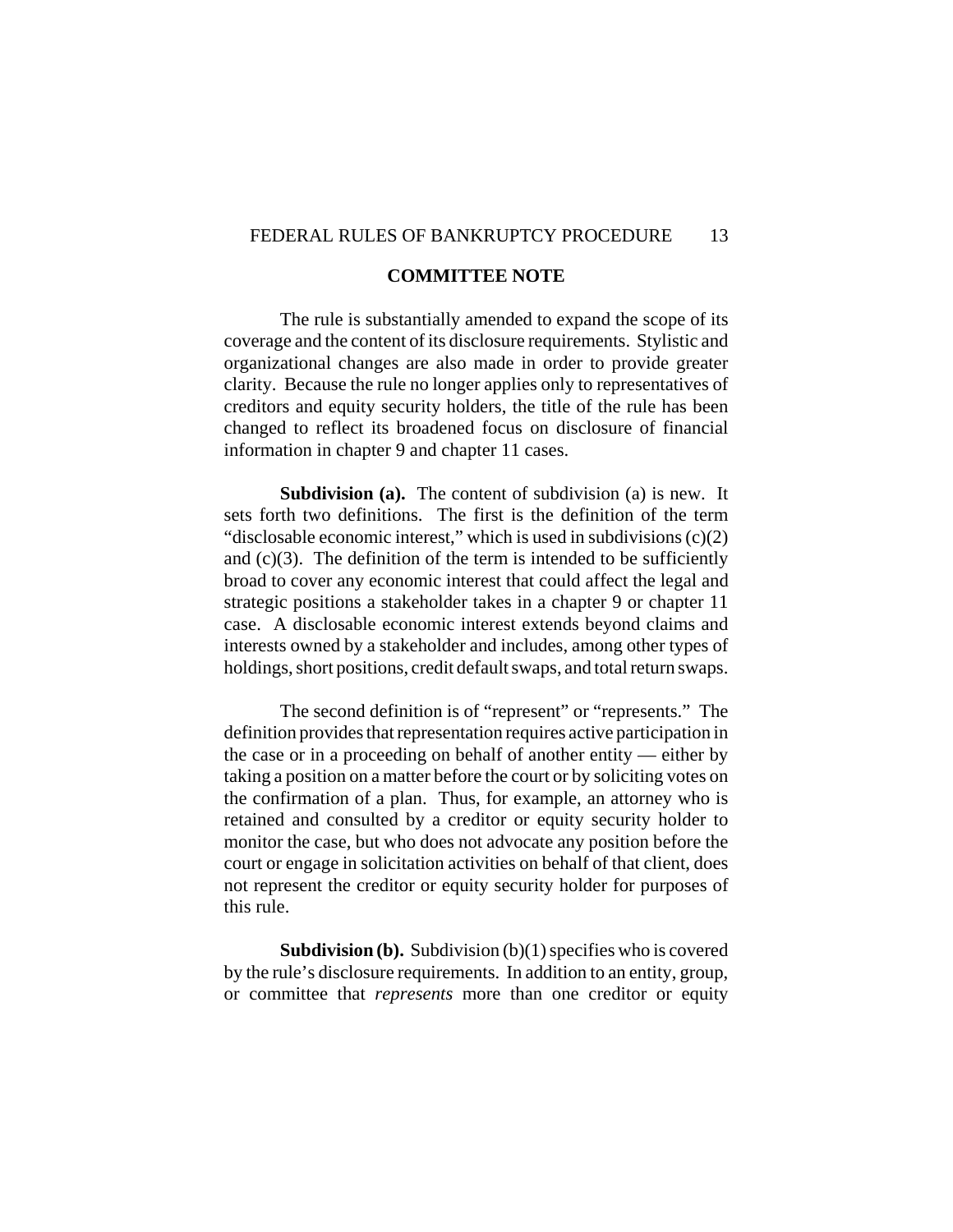security holder, the amendment extends the rule's coverage to groups or committees that *consist of* more than one creditor or equity security holder. The rule no longer excludes official committees, except as specifically indicated. The rule applies to a group of creditors or equity security holders that act in concert to advance common interests (except when the group consists exclusively of affiliates or insiders of one another), even if the group does not call itself a committee.

Subdivision (b)(2) excludes certain entities from the rule's coverage. Even though these entities may represent multiple creditors or equity security holders, they do so under formal legal arrangements of trust or contract law that preclude them from acting on the basis of conflicting economic interests. For example, an indenture trustee's responsibilities are defined by the indenture, and individual interests of bondholders would not affect the trustee's representation.

**Subdivision (c).** Subdivision (c) sets forth the information that must be included in a verified statement required to be filed under this rule. Subdivision  $(c)(1)$  continues to require disclosure concerning the formation of a committee or group, other than an official committee, and the employment of an entity.

Subdivision (c)(2) specifies information that must be disclosed with respect to the entity and each member of the committee and group filing the statement. In the case of a committee or group, the information about the nature and amount of a disclosable economic interest must be specifically provided on a member-by-member basis, and not in the aggregate. The quarter and year in which each disclosable economic interest was acquired by each member of a committee or group (other than an official committee) that claims to represent others must also be specifically provided, except for a disclosable economic interest acquired more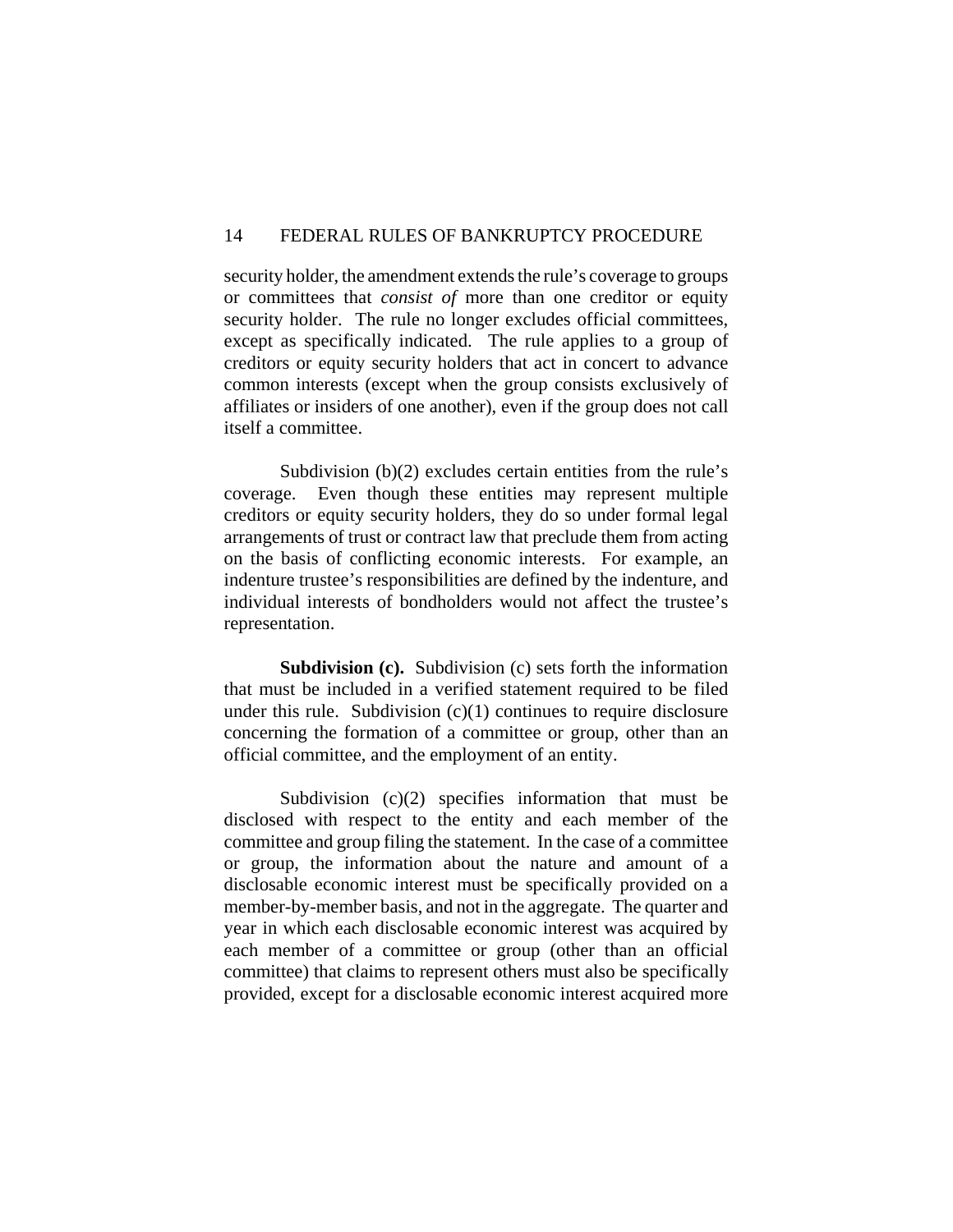than a year before the filing of the petition. Although the rule no longer requires the disclosure of the precise date of acquisition or the amount paid for disclosable economic interests, nothing in this rule precludes either the discovery of that information or its disclosure when ordered by the court pursuant to authority outside this rule.

Subdivision (c)(3) specifies information that must be disclosed with respect to creditors or equity security holders that are represented by an entity, group, or committee. This provision does not apply with respect to those represented by official committees. The information required to be disclosed under subdivision  $(c)(3)$ parallels that required to be disclosed under subdivision  $(c)(2)(A)$  and  $(B)$ . The amendment also clarifies that under  $(c)(3)$  the nature and amount of each disclosable economic interest of represented creditors and shareholders must be stated as of the date of the verified statement.

Subdivision  $(c)(4)$  requires the attachment of any instrument authorizing the filer of the verified statement to act on behalf of creditors or equity security holders.

**Subdivision (d).** Subdivision (d) requires the filing of a supplemental statement at the time an entity, group, or committee takes a position before the court or solicits votes on a plan if there has been a material change in any of the information contained in its last filed statement. The supplemental verified statement must set forth the material changes that have occurred regarding the information required to be disclosed by subdivision (c) of this rule.

**Subdivision (e).** Subdivision (e) addresses the court's authority to determine whether there has been a violation of this rule and to impose a sanction for any violation. It no longer addresses the court's authority to determine violations of other applicable laws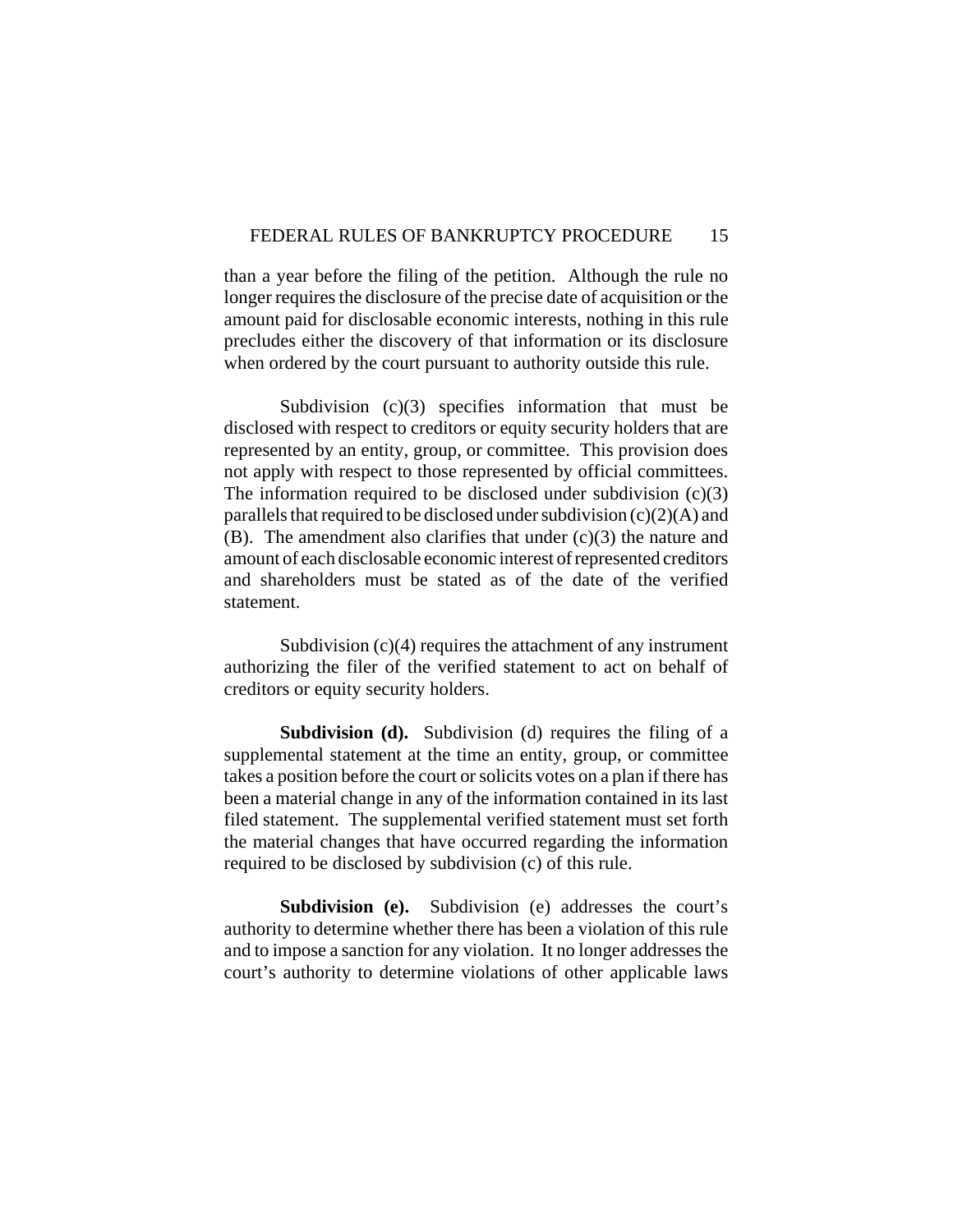regulating the activities and personnel of an entity, group, or committee.

#### **Changes Made After Publication**

Subdivision (a). A definition of "represent" or "represents" was added, and the subdivision was divided into paragraphs (1) and (2).

Subdivision (b). The provision authorizing the court to require disclosure by an entity that seeks or opposes the granting of relief was deleted.

In the paragraph now designated as (1), language was added providing that groups, committees, and entities are covered by the rule only if they consist of or represent multiple creditors or equity security holders "that are (A) acting in concert to advance their common interests, and (B) not composed entirely of affiliates or insiders of one another." The phrase "and, unless the court directs otherwise, every indenture trustee," was deleted.

Subdivision (b)(2) was added to specify entities that are not required to file a verified statement merely because they act in one of the designated capacities.

Subdivision (c). The authorization in subdivision  $(c)(2)(B)$ and  $(c)(3)(B)$  for the court to require the disclosure of the amount paid for a disclosable economic interest was deleted.

The requirement in subdivision  $(c)(2)(C)$  and  $(c)(3)(C)$  for disclosure of the acquisition date of each disclosable economic interest was modified. The requirement was made applicable only to members of an unofficial group or committee that claims to represent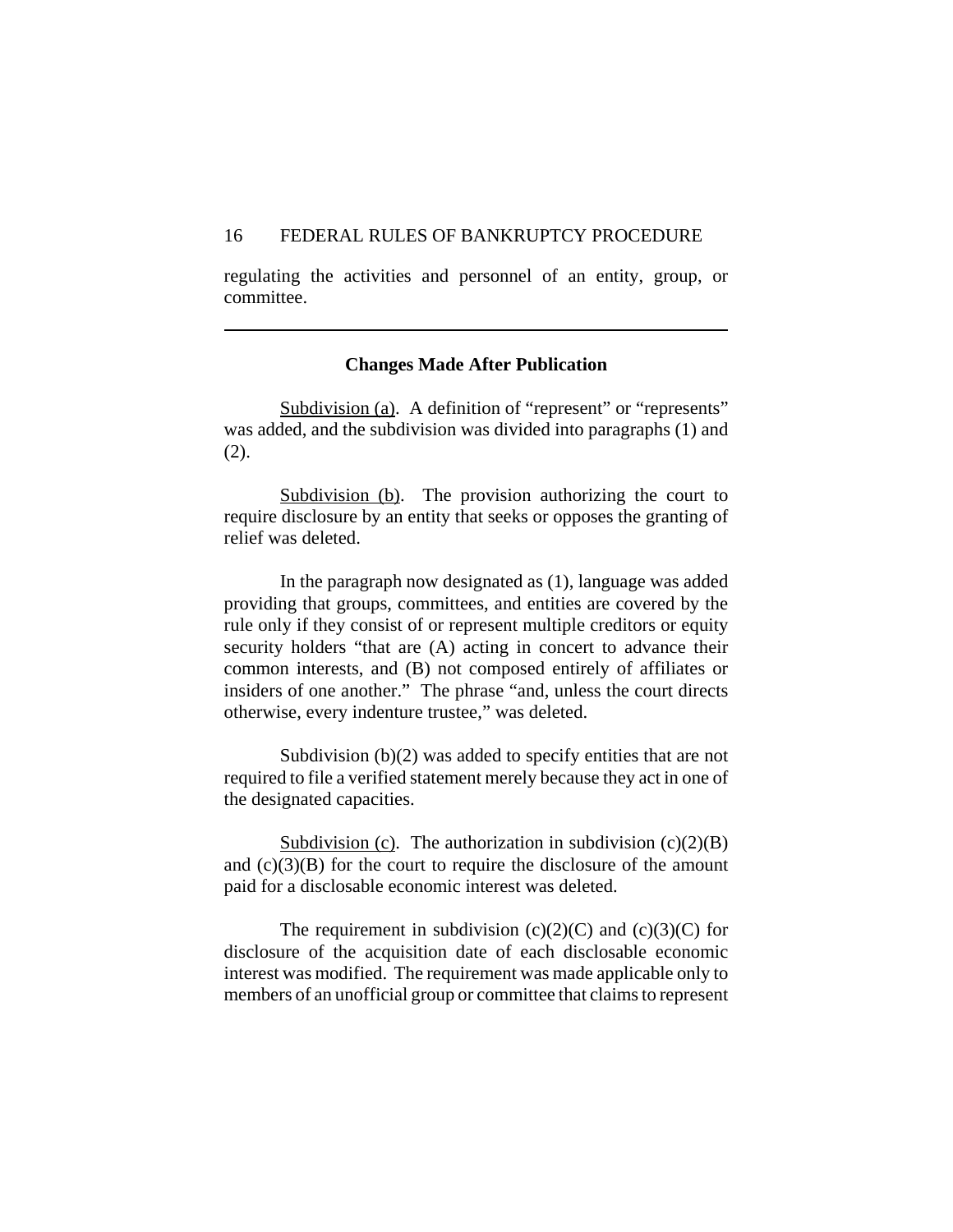any entity in addition to the members of the group or committee, and the date that must be disclosed was limited to the quarter and year of acquisition.

Subdivision (d). The requirement of monthly supplementation of a verified statement was modified to require supplementation whenever a covered group, committee, or entity takes a position before the court or solicits votes on the confirmation of a plan and there has been a material change in any fact disclosed in its most recently filed statement.

Subdivision (e). The provisions published as subdivision  $(e)(1)(B)$  and  $(C)$ , which authorized the court to determine failures to comply with legal requirements other than those imposed by Rule 2019, were deleted.

Subdivision (e)(2), which enumerated the materials the court could examine in making a determination of noncompliance, was deleted.

Committee Note. In the discussion of the definition of "disclosable economic interest," the specific examples of "short positions, credit default swaps, and total return swaps" were added to illustrate the breadth of the definition. A sentence was added to the discussion of subdivision (c)(2) that states that the rule does not affect the right of a party to obtain information by means of discovery or as ordered by the court under any authority outside the rule.

Other changes. Stylistic and organizational changes were made throughout the rule and Committee Note to reduce the length and clarify the meaning of the published proposal.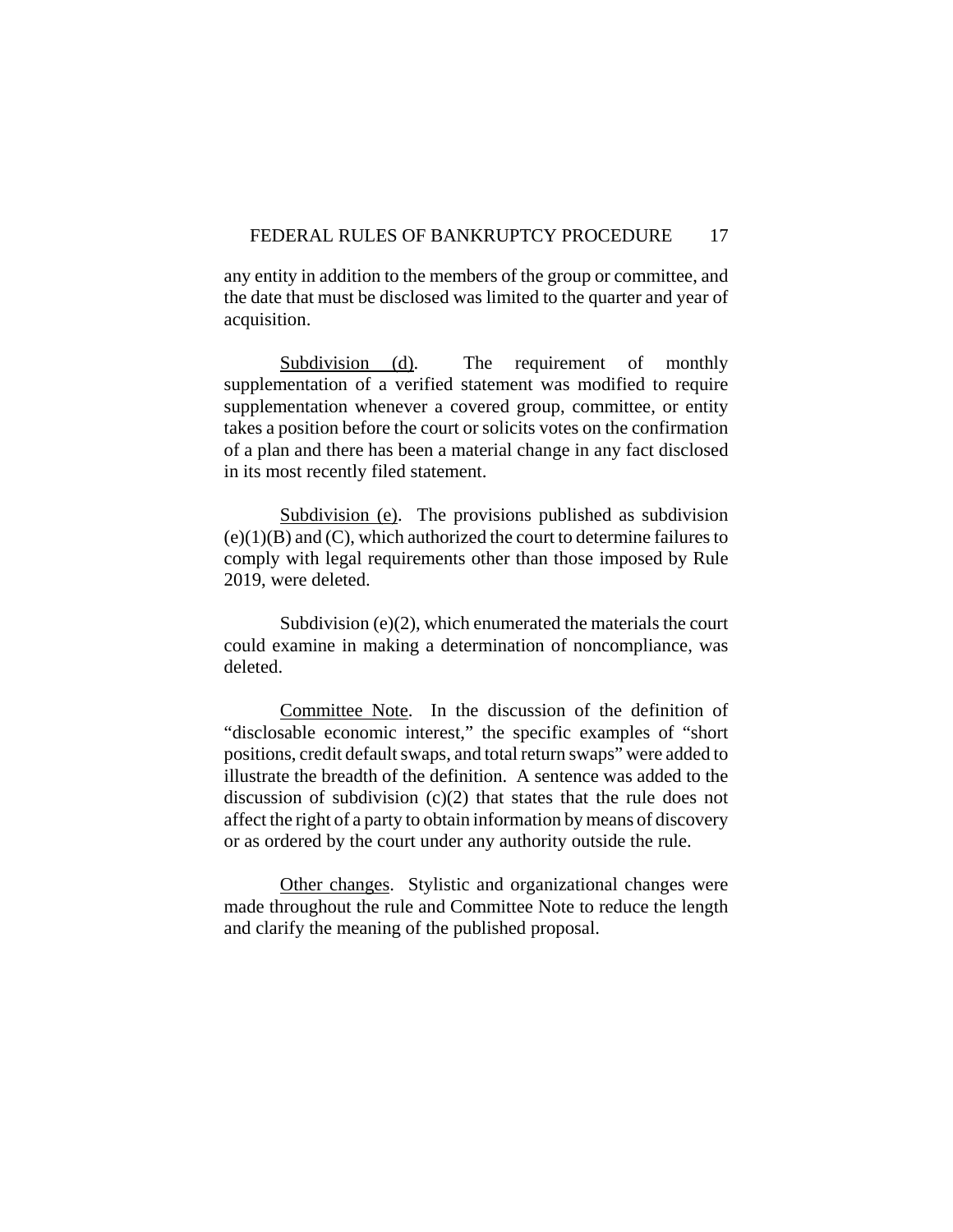|                | 18 | FEDERAL RULES OF BANKRUPTCY PROCEDURE                           |
|----------------|----|-----------------------------------------------------------------|
|                |    | Rule 3001. Proof of Claim                                       |
| 1              |    | * * * * *                                                       |
| $\overline{2}$ |    | SUPPORTING INFORMATION.<br>(c)                                  |
| 3              |    | Claim Based on a Writing. When a claim, or<br>(1)               |
| $\overline{4}$ |    | an interest in property of the debtor securing the claim, is    |
| 5              |    | based on a writing, the original or a duplicate shall be filed  |
| 6              |    | with the proof of claim. If the writing has been lost or        |
| 7              |    | destroyed, a statement of the circumstances of the loss or      |
| 8              |    | destruction shall be filed with the claim.                      |
| 9              |    | Additional Requirements in an Individual<br>(2)                 |
| 10             |    | Debtor Case; Sanctions for Failure to Comply. In a case in      |
| 11             |    | which the debtor is an individual:                              |
| 12             |    | (A) If, in addition to its principal amount, a                  |
| 13             |    | claim includes interest, fees, expenses, or other charges       |
| 14             |    | incurred before the petition was filed, an itemized statement   |
| 15             |    | of the interest, fees, expenses, or charges shall be filed with |
| 16             |    | the proof of claim.                                             |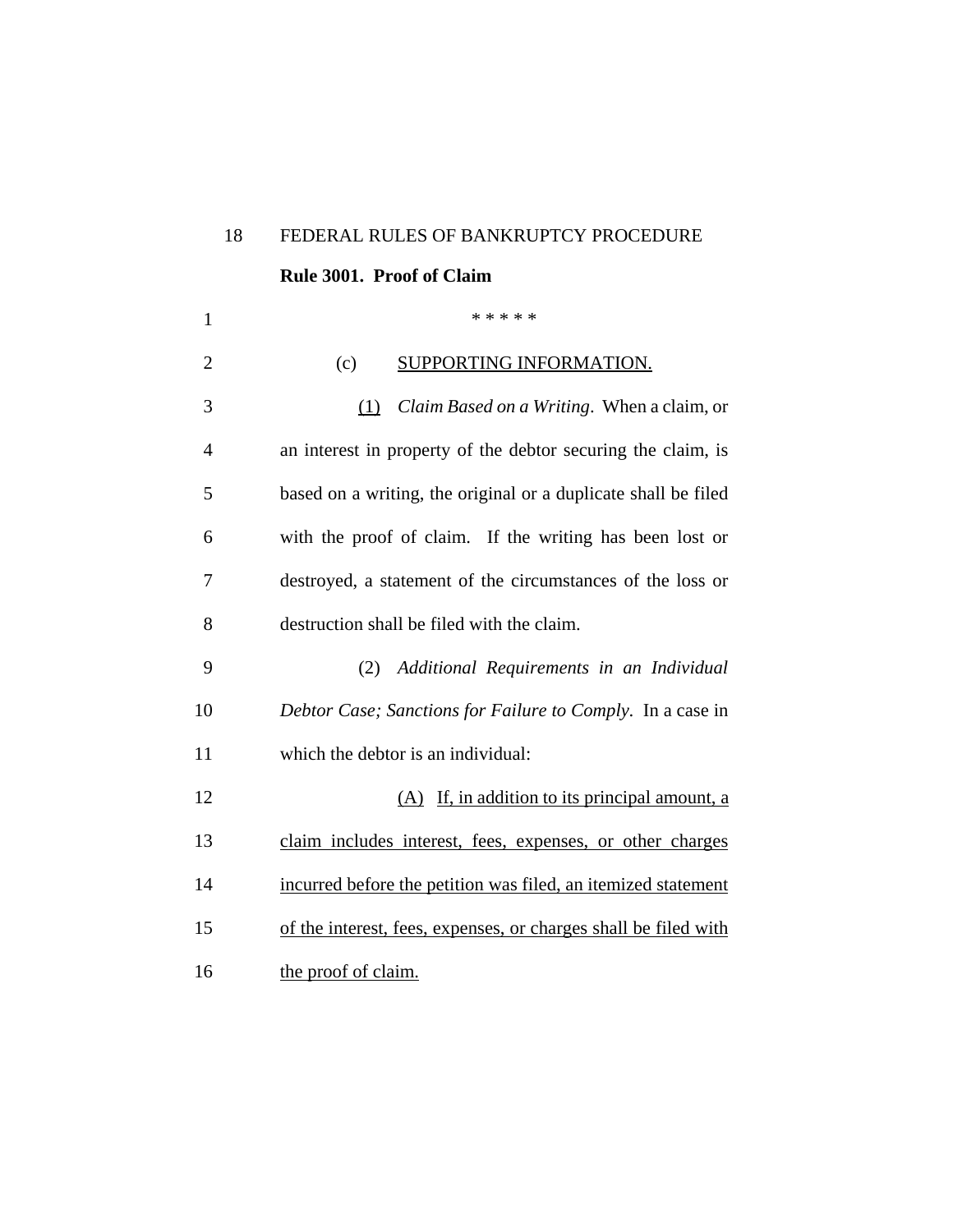|    | FEDERAL RULES OF BANKRUPTCY PROCEDURE<br>19                         |
|----|---------------------------------------------------------------------|
| 17 | (B) If a security interest is claimed in the                        |
| 18 | debtor's property, a statement of the amount necessary to cure      |
| 19 | any default as of the date of the petition shall be filed with the  |
| 20 | proof of claim.                                                     |
| 21 | <u>If a security interest is claimed in property</u><br>(C)         |
| 22 | that is the debtor's principal residence, the attachment prescribed |
| 23 | by the appropriate Official Form shall be filed with the proof of   |
| 24 | claim. If an escrow account has been established in connection      |
| 25 | with the claim, an escrow account statement prepared as of the      |
| 26 | date the petition was filed and in a form consistent with           |
| 27 | applicable nonbankruptcy law shall be filed with the attachment     |
| 28 | to the proof of claim.                                              |
| 29 | (D) If the holder of a claim fails to provide                       |
| 30 | any information required by this subdivision (c), the court         |
| 31 | may, after notice and hearing, take either or both of the           |
| 32 | following actions:                                                  |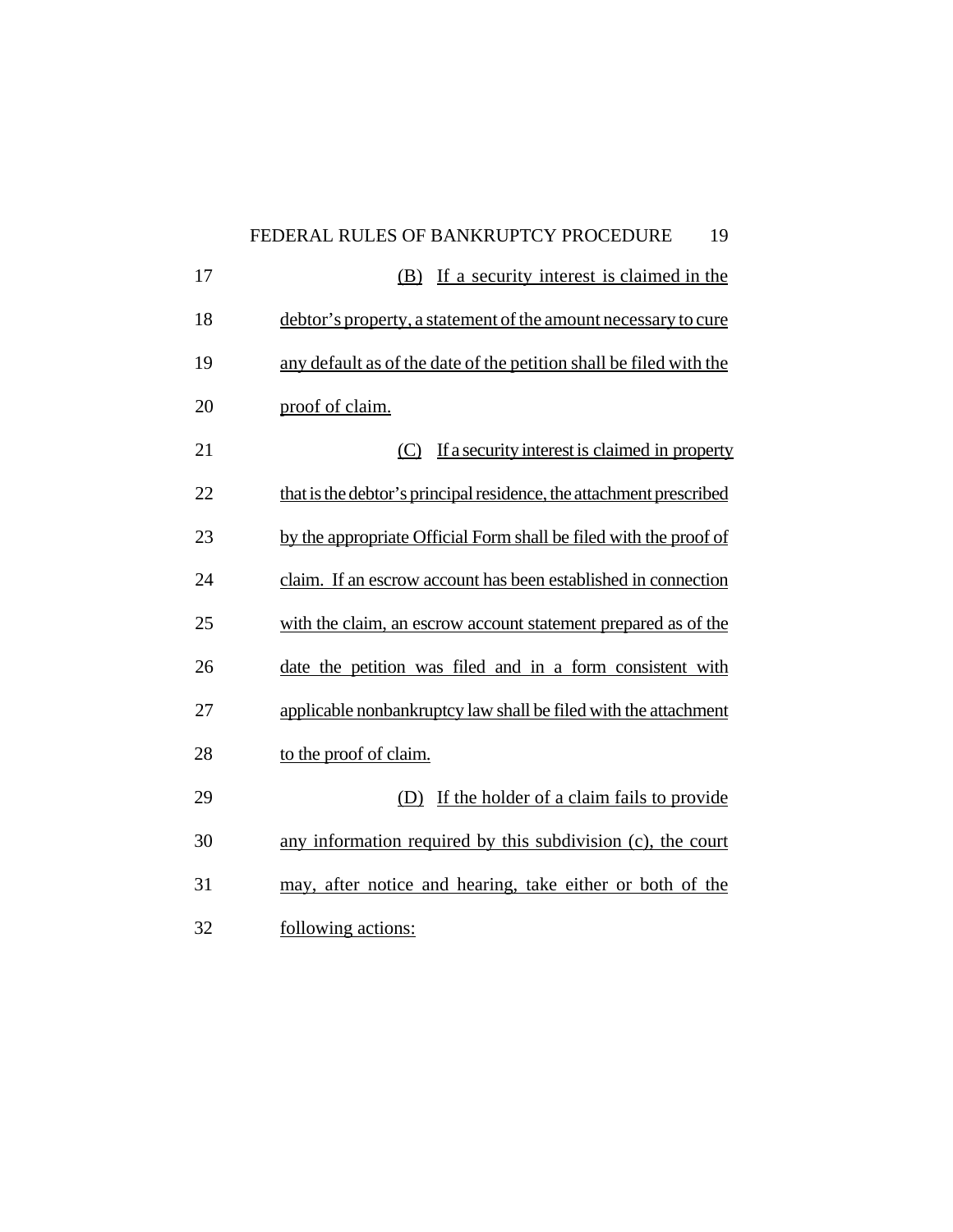| 20 | FEDERAL RULES OF BANKRUPTCY PROCEDURE                             |
|----|-------------------------------------------------------------------|
| 33 | preclude the holder from presenting<br>(i)                        |
| 34 | the omitted information, in any form, as evidence in any          |
| 35 | contested matter or adversary proceeding in the case, unless      |
| 36 | the court determines that the failure was substantially justified |
| 37 | or is harmless; or                                                |
| 38 | award other appropriate relief,<br>(i)                            |
| 39 | including reasonable expenses and attorney's fees caused by       |
| 40 | the failure.                                                      |
| 41 | * * * * *                                                         |

## **COMMITTEE NOTE**

**Subdivision (c).** Subdivision (c) is amended to prescribe with greater specificity the supporting information required to accompany certain proofs of claim and, in cases in which the debtor is an individual, the consequences of failing to provide the required information.

Existing subdivision  $(c)$  is redesignated as  $(c)(1)$ .

Subdivision  $(c)(2)$  is added to require additional information to accompany proofs of claim filed in cases in which the debtor is an individual. When the holder of a claim seeks to recover – in addition to the principal amount of a debt – interest, fees, expenses, or other charges, the proof of claim must be accompanied by a statement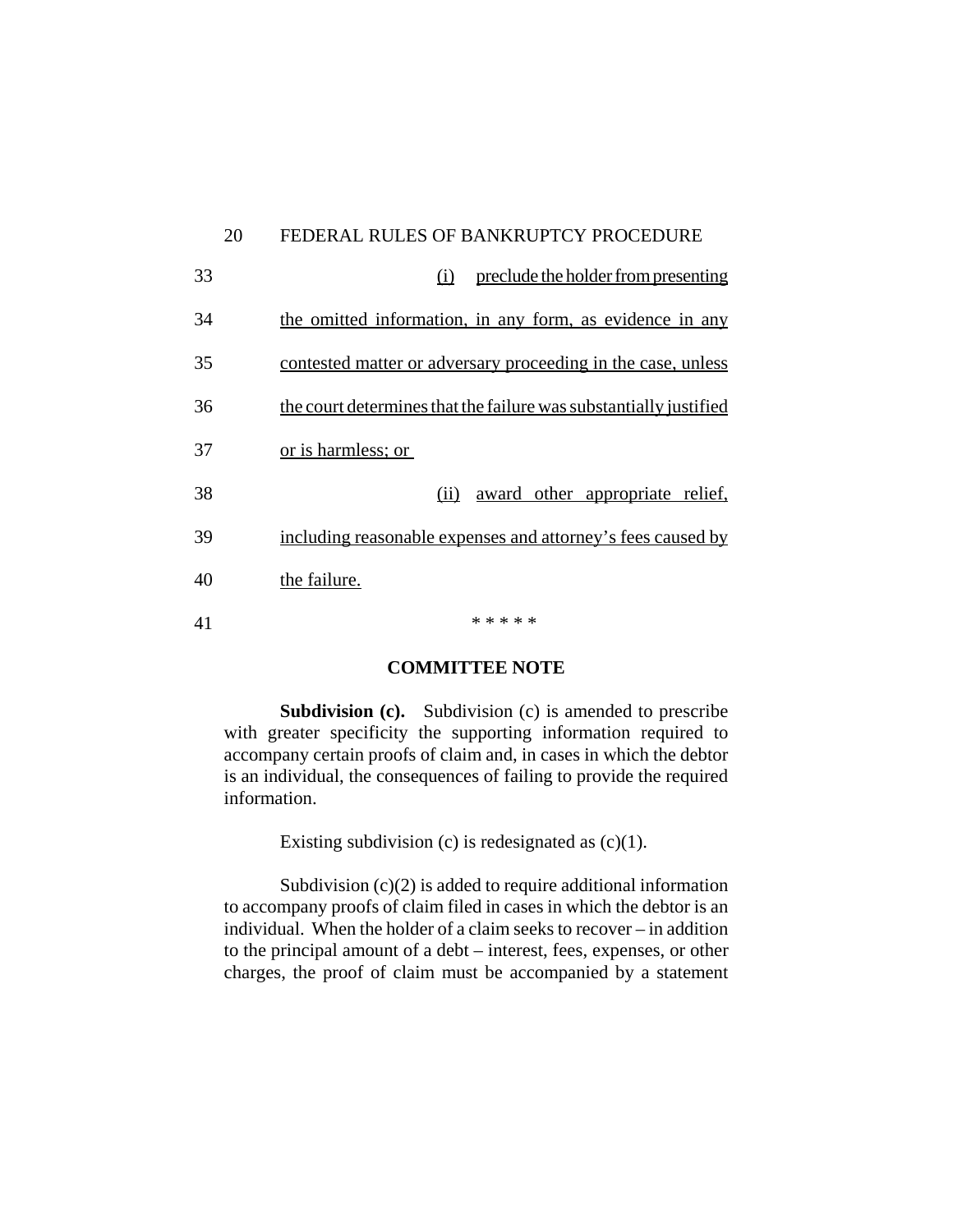itemizing these additional amounts with sufficient specificity to make clear the basis for the claimed amount.

If a claim is secured by a security interest in the property of the debtor and the debtor defaulted on the claim prior to the filing of the petition, the proof of claim must be accompanied by a statement of the amount required to cure the prepetition default.

If the claim is secured by a security interest in the debtor's principal residence, the proof of claim must be accompanied by the attachment prescribed by the appropriate Official Form. In that attachment, the holder of the claim must provide the information required by subparagraphs (A) and (B) of this paragraph (2). In addition, if an escrow account has been established in connection with the claim, an escrow account statement showing the account balance, and any amount owed, as of the date the petition was filed must be submitted in accordance with subparagraph (C). The statement must be prepared in a form consistent with the requirements of nonbankruptcy law. *See, e.g.,* 12 U.S.C. § 2601 *et seq.* (Real Estate Settlement Procedure Act). Thus the holder of the claim may provide the escrow account statement using the same form it uses outside of bankruptcy for this purpose.

Subparagraph  $(D)$  of subdivision  $(c)(2)$  sets forth sanctions that the court may impose on a creditor in an individual debtor case that fails to provide information required by subdivision (c). Failure to provide the required information does not itself constitute a ground for disallowance of a claim. *See* § 502(b) of the Code. But when an objection to the allowance of a claim is made or other litigation arises concerning the status or treatment of a claim, if the holder of that claim has not complied with the requirements of this subdivision, the court may preclude it from presenting as evidence any of the omitted information, unless the failure to comply with this subdivision was substantially justified or harmless. The court retains discretion to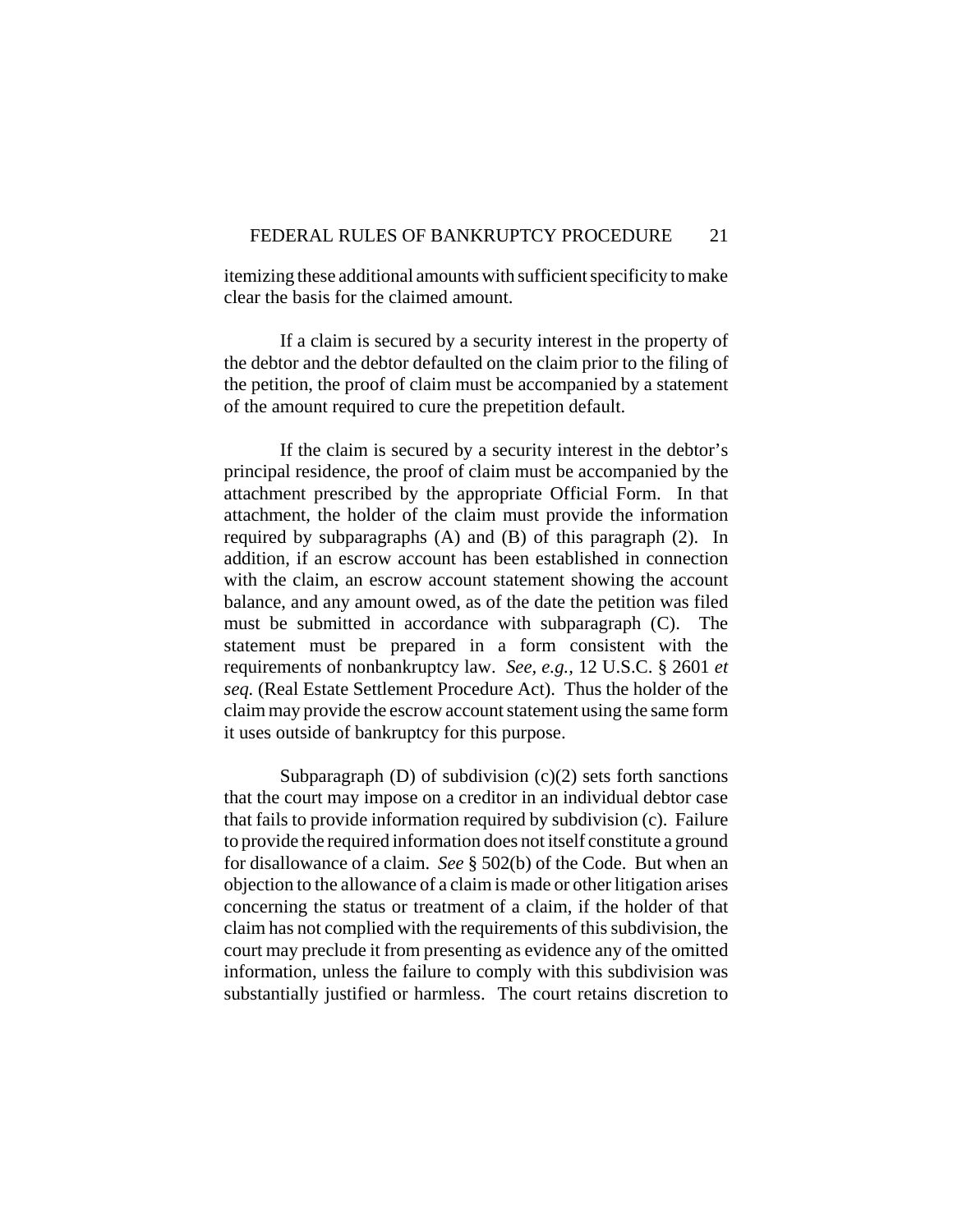allow an amendment to a proof of claim under appropriate circumstances or to impose a sanction different from or in addition to the preclusion of the introduction of evidence.

#### **Changes Made After Publication**

Subdivision  $(c)(1)$ . The requirement that the last account statement sent to the debtor be filed with the proof of claim was deleted.

Subdivision (c)(2). In subparagraph (C), a provision was added requiring the use of the appropriate Official Form for the attachment filed by a holder of a claim secured by a security interest in a debtor's principal residence.

In subdivision  $(c)(2)(D)$ , the clause "the holder shall be precluded" was deleted, and the provision was revised to state that "the court may, after notice and hearing, take either or both" of the specified actions.

Committee Note. In the discussion of subdivision  $(c)(2)$ , the term "security interest" was added to the sentence that discusses the required filing of a statement of the amount necessary to cure a prepetition default.

The discussion of subdivision  $(c)(2)(D)$  was expanded to clarify that failure to provide required documentation, by itself, is not a ground for disallowance of a claim and that the court has several options in responding to a creditor's failure to provide information required by subdivision (c).

Other changes. Stylistic changes were made to the rule and the Committee Note.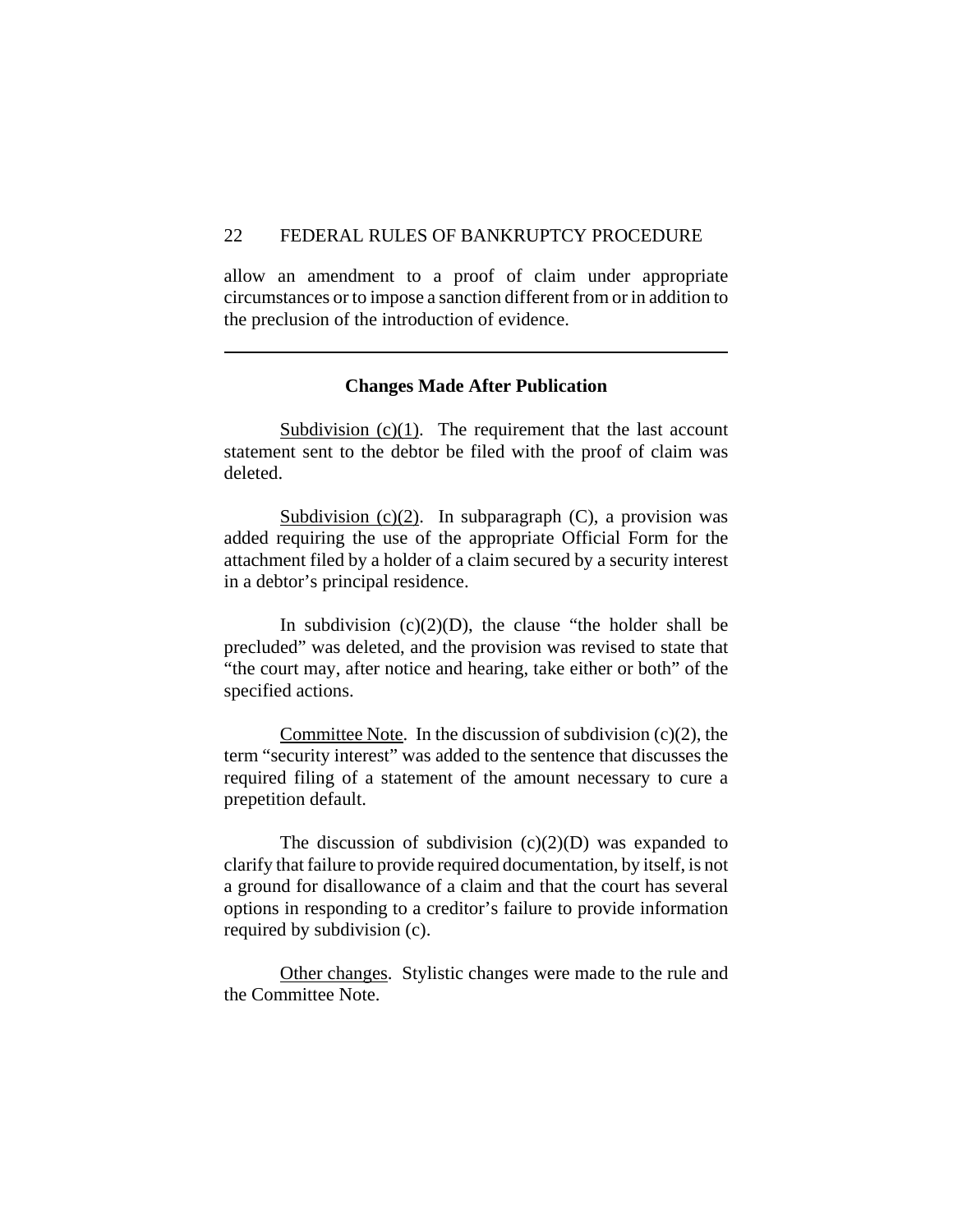# **Rule 3002.1. Notice Relating to Claims Secured by Security Interest in the Debtor's Principal Residence**

| $\mathbf{1}$   | IN GENERAL. This rule applies in a chapter<br>(a)                |
|----------------|------------------------------------------------------------------|
| $\overline{2}$ | 13 case to claims that are (1) secured by a security interest in |
| 3              | the debtor's principal residence, and (2) provided for under     |
| $\overline{4}$ | § 1322(b)(5) of the Code in the debtor's plan.                   |
| 5              | NOTICE OF PAYMENT CHANGES. The<br>(b)                            |
| 6              | holder of the claim shall file and serve on the debtor, debtor's |
| 7              | counsel, and the trustee a notice of any change in the payment   |
| 8              | amount, including any change that results from an interest       |
| 9              | rate or escrow account adjustment, no later than 21 days         |
| 10             | before a payment in the new amount is due.                       |
| 11             | NOTICE OF FEES, EXPENSES, AND<br>(c)                             |
| 12             | CHARGES. The holder of the claim shall file and serve on         |
| 13             | the debtor, debtor's counsel, and the trustee a notice itemizing |
| 14             | all fees, expenses, or charges (1) that were incurred in         |
| 15             | connection with the claim after the bankruptcy case was filed.   |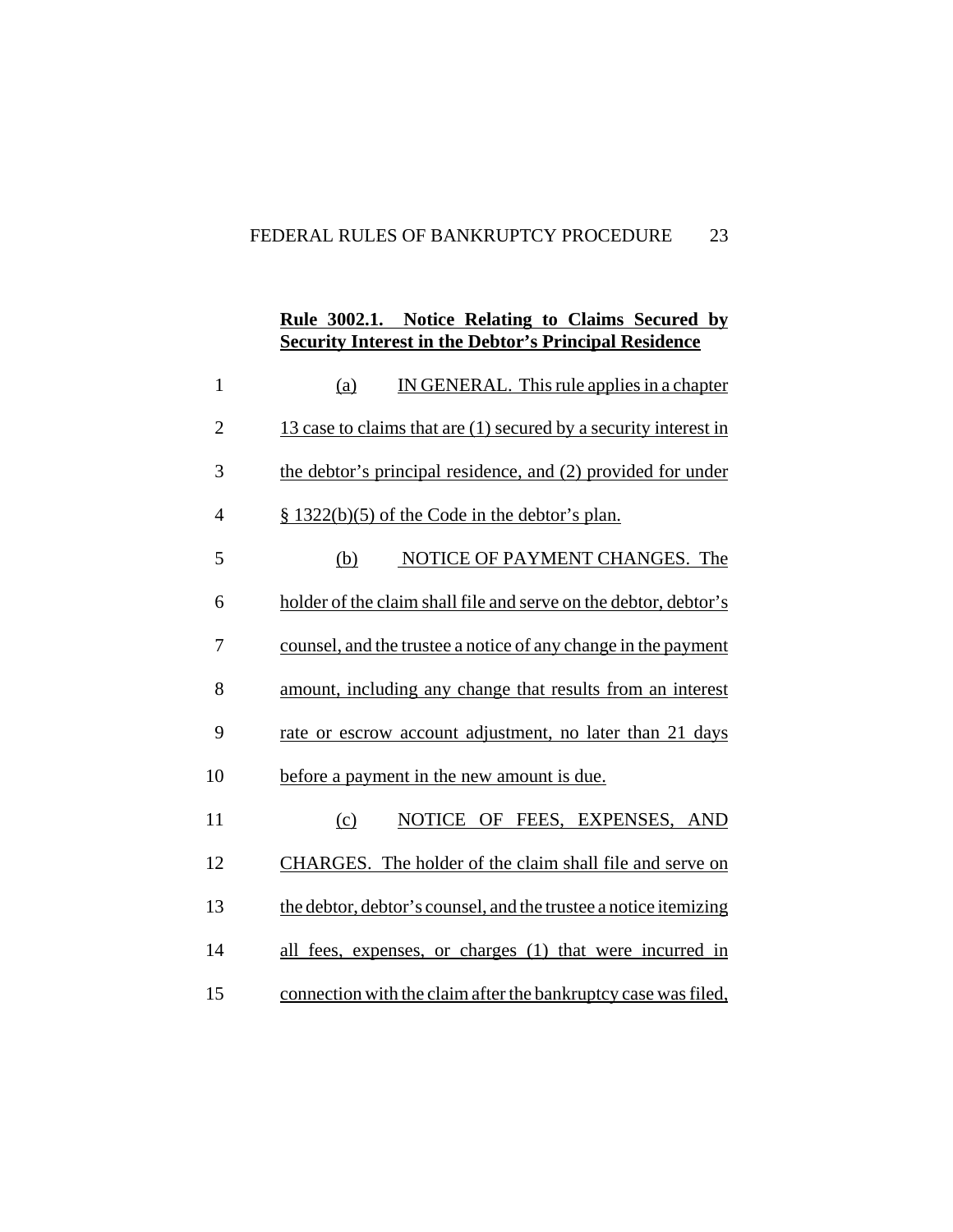| 24 | FEDERAL RULES OF BANKRUPTCY PROCEDURE                           |
|----|-----------------------------------------------------------------|
| 16 | and (2) that the holder asserts are recoverable against the     |
| 17 | debtor or against the debtor's principal residence. The notice  |
| 18 | shall be served within 180 days after the date on which the     |
| 19 | fees, expenses, or charges are incurred.                        |
| 20 | FORM AND CONTENT. A notice filed and<br>(d)                     |
| 21 | served under subdivision (b) or (c) of this rule shall be       |
| 22 | prepared as prescribed by the appropriate Official Form, and    |
| 23 | filed as a supplement to the holder's proof of claim. The       |
| 24 | notice is not subject to Rule 3001(f).                          |
| 25 | DETERMINATION OF FEES, EXPENSES,<br>(e)                         |
| 26 | OR CHARGES. On motion of the debtor or trustee filed            |
| 27 | within one year after service of a notice under subdivision (c) |
| 28 | of this rule, the court shall, after notice and hearing,        |
| 29 | determine whether payment of any claimed fee, expense, or       |
| 30 | charge is required by the underlying agreement and              |
| 31 | applicable nonbankruptcy law to cure a default or maintain      |
| 32 | payments in accordance with § 1322(b)(5) of the Code.           |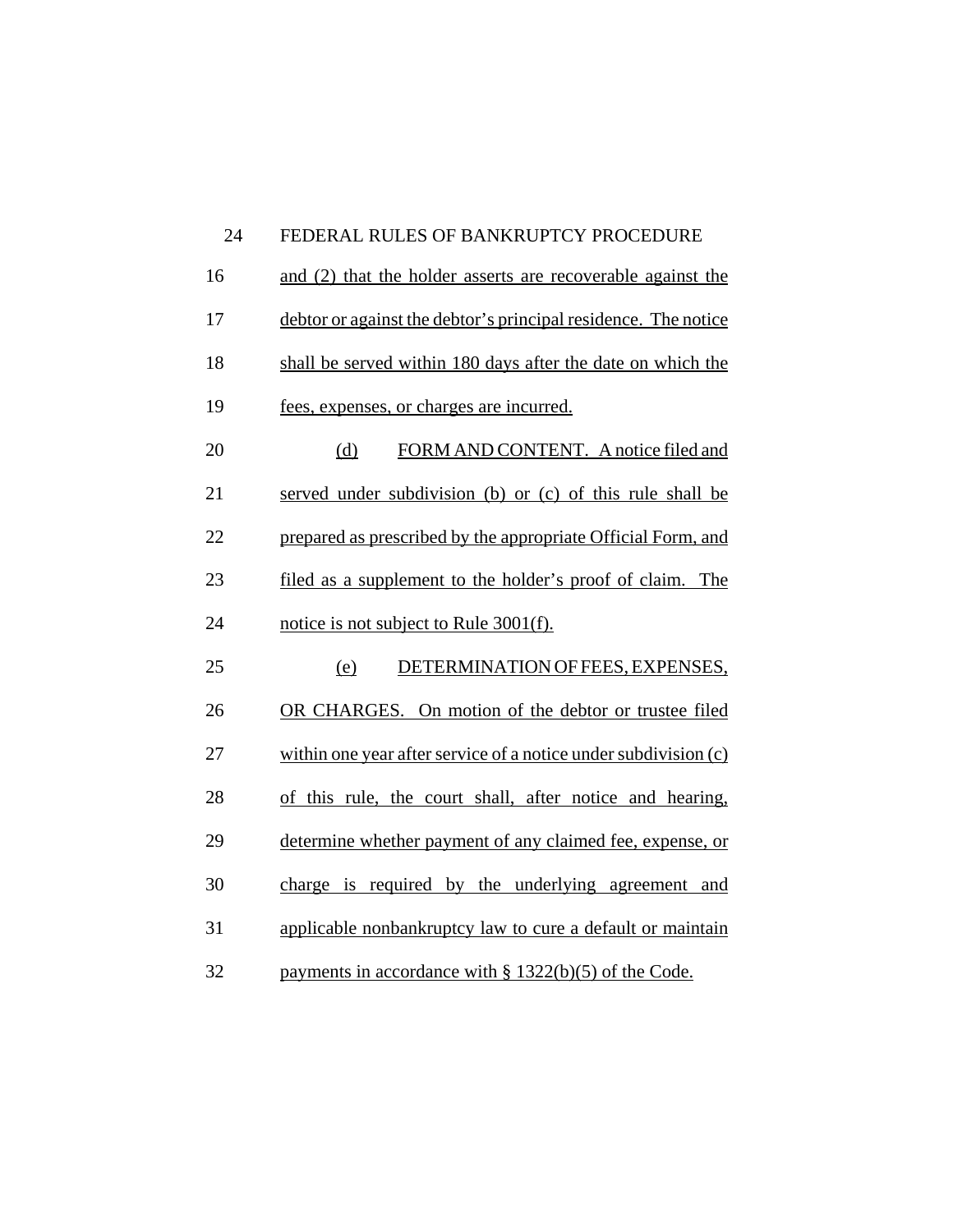| FEDERAL RULES OF BANKRUPTCY PROCEDURE |  |
|---------------------------------------|--|
|---------------------------------------|--|

| 33 | NOTICE OF FINAL CURE PAYMENT.<br>(f)                              |
|----|-------------------------------------------------------------------|
| 34 | Within 30 days after the debtor completes all payments under      |
| 35 | the plan, the trustee shall file and serve on the holder of the   |
| 36 | claim, the debtor, and debtor's counsel a notice stating that     |
| 37 | the debtor has paid in full the amount required to cure any       |
| 38 | default on the claim. The notice shall also inform the holder     |
| 39 | of its obligation to file and serve a response under subdivision  |
| 40 | (g). If the debtor contends that final cure payment has been      |
| 41 | made and all plan payments have been completed, and the           |
| 42 | trustee does not timely file and serve the notice required by     |
| 43 | this subdivision, the debtor may file and serve the notice.       |
| 44 | RESPONSE TO NOTICE OF FINAL CURE<br>(g)                           |
| 45 | <b>PAYMENT.</b> Within 21 days after service of the notice under  |
| 46 | subdivision (f) of this rule, the holder shall file and serve on  |
| 47 | the debtor, debtor's counsel, and the trustee a statement         |
| 48 | indicating (1) whether it agrees that the debtor has paid in full |
| 49 | the amount required to cure the default on the claim, and (2)     |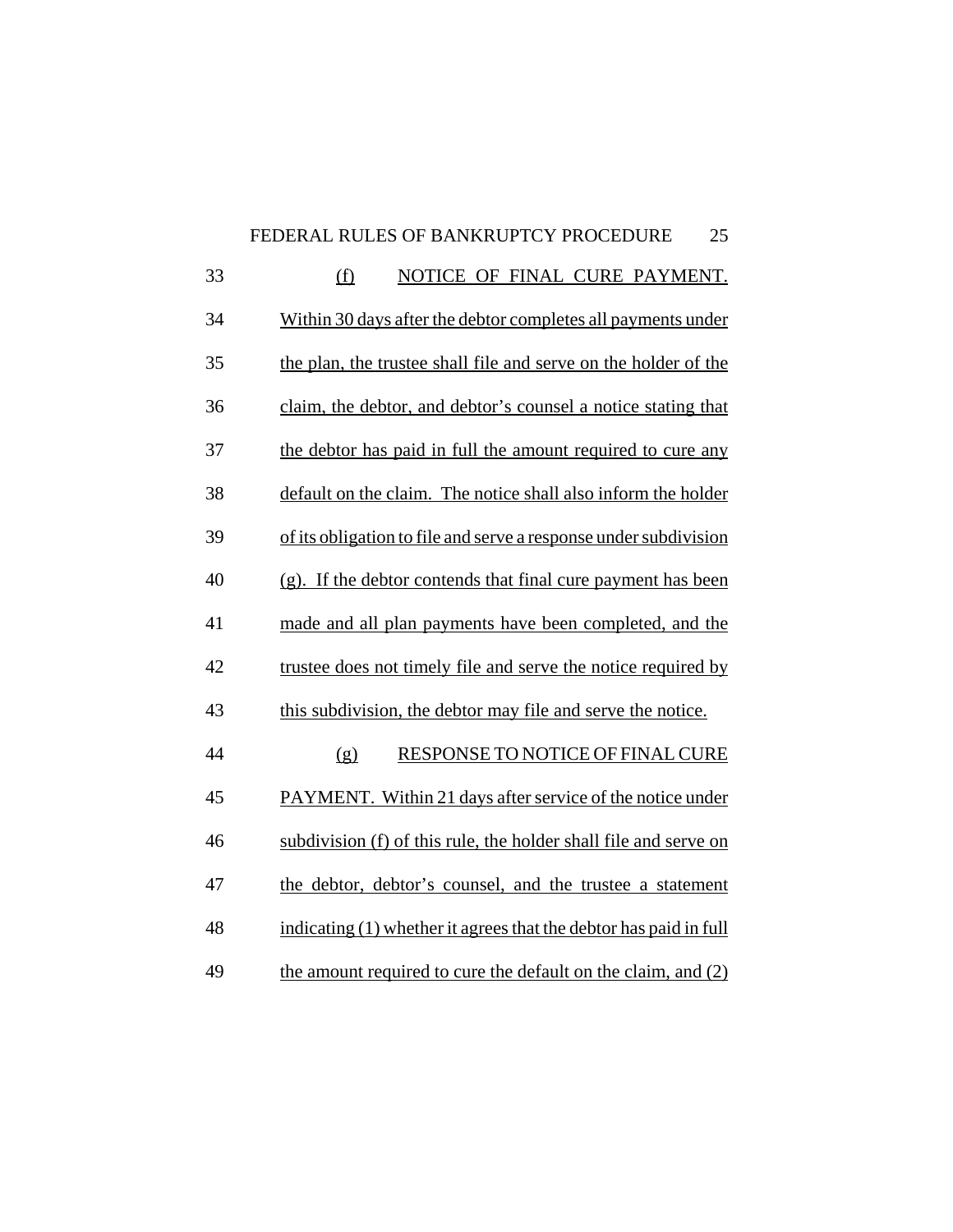| 26 | FEDERAL RULES OF BANKRUPTCY PROCEDURE                             |
|----|-------------------------------------------------------------------|
| 50 | whether the debtor is otherwise current on all payments           |
| 51 | consistent with $\S 1322(b)(5)$ of the Code. The statement shall  |
| 52 | itemize the required cure or postpetition amounts, if any, that   |
| 53 | the holder contends remain unpaid as of the date of the           |
| 54 | statement. The statement shall be filed as a supplement to the    |
| 55 | holder's proof of claim and is not subject to Rule 3001(f).       |
| 56 | (h) DETERMINATION OF FINAL CURE AND                               |
| 57 | PAYMENT. On motion of the debtor or trustee filed within          |
| 58 | $21$ days after service of the statement under subdivision (g) of |
| 59 | this rule, the court shall, after notice and hearing, determine   |
| 60 | whether the debtor has cured the default and paid all required    |
| 61 | postpetition amounts.                                             |
| 62 | (i) FAILURE TO NOTIFY. If the holder of a claim                   |
| 63 | fails to provide any information as required by subdivision       |
| 64 | (b), (c), or (g) of this rule, the court may, after notice and    |
| 65 | hearing, take either or both of the following actions:            |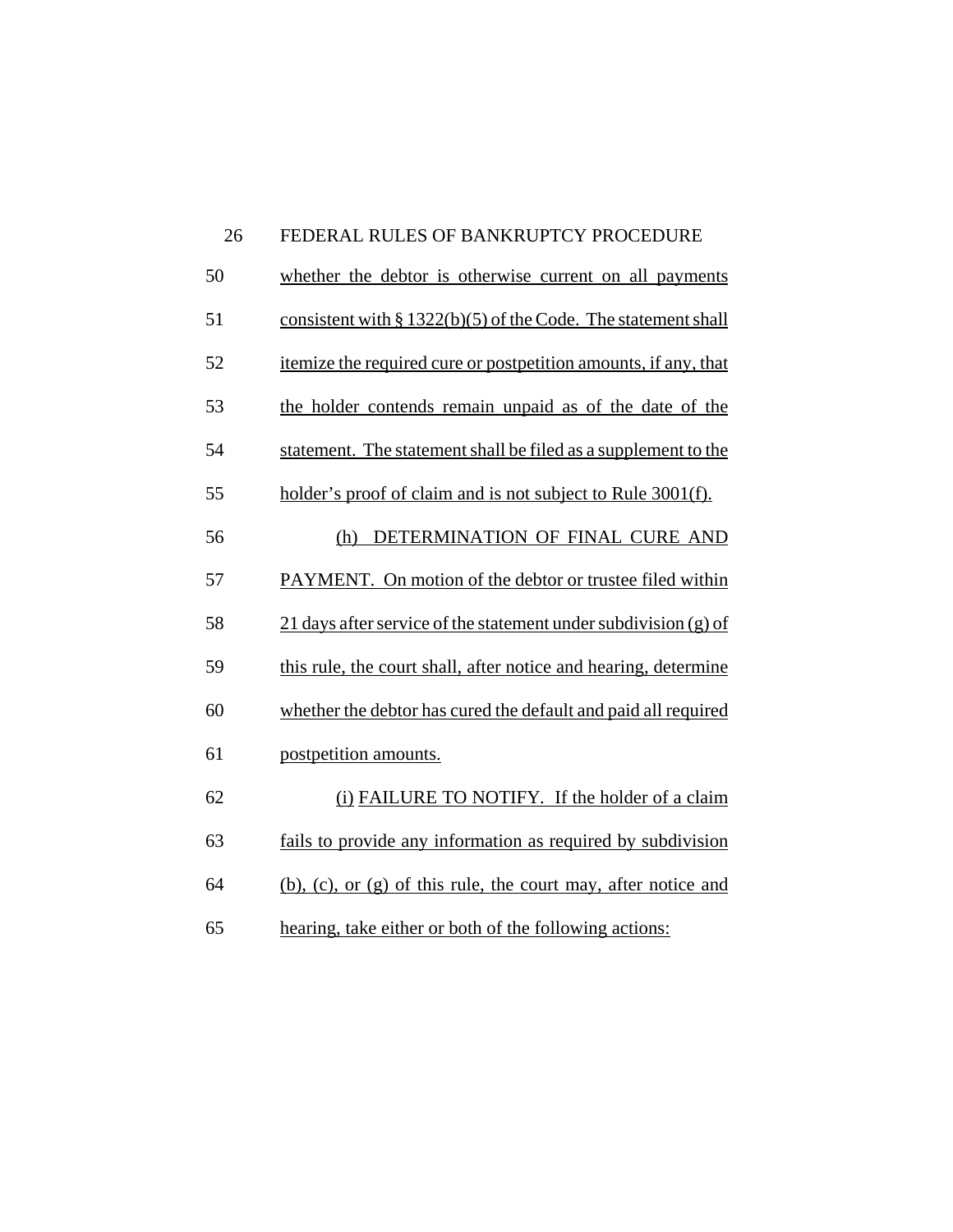| 66 | preclude the holder from presenting the<br>(1)                        |
|----|-----------------------------------------------------------------------|
| 67 | omitted information, in any form, as evidence in any                  |
| 68 | contested matter or adversary proceeding in the case, unless          |
| 69 | the court determines that the failure was substantially justified     |
| 70 | or is harmless; or                                                    |
| 71 | award other appropriate relief, including<br>(2)                      |
| 72 | <u>reasonable expenses and attorney's fees caused by the failure.</u> |

#### **COMMITTEE NOTE**

This rule is new. It is added to aid in the implementation of § 1322(b)(5), which permits a chapter 13 debtor to cure a default and maintain payments on a home mortgage over the course of the debtor's plan. It applies regardless of whether the trustee or the debtor is the disbursing agent for postpetition mortgage payments.

In order to be able to fulfill the obligations of  $\S$  1322(b)(5), a debtor and the trustee have to be informed of the exact amount needed to cure any prepetition arrearage, *see* Rule 3001(c)(2), and the amount of the postpetition payment obligations. If the latter amount changes over time, due to the adjustment of the interest rate, escrow account adjustments, or the assessment of fees, expenses, or other charges, notice of any change in payment amount needs to be conveyed to the debtor and trustee. Timely notice of these changes will permit the debtor or trustee to challenge the validity of any such charges, if appropriate, and to adjust postpetition mortgage payments to cover any undisputed claimed adjustment. Compliance with the notice provision of the rule should also eliminate any concern on the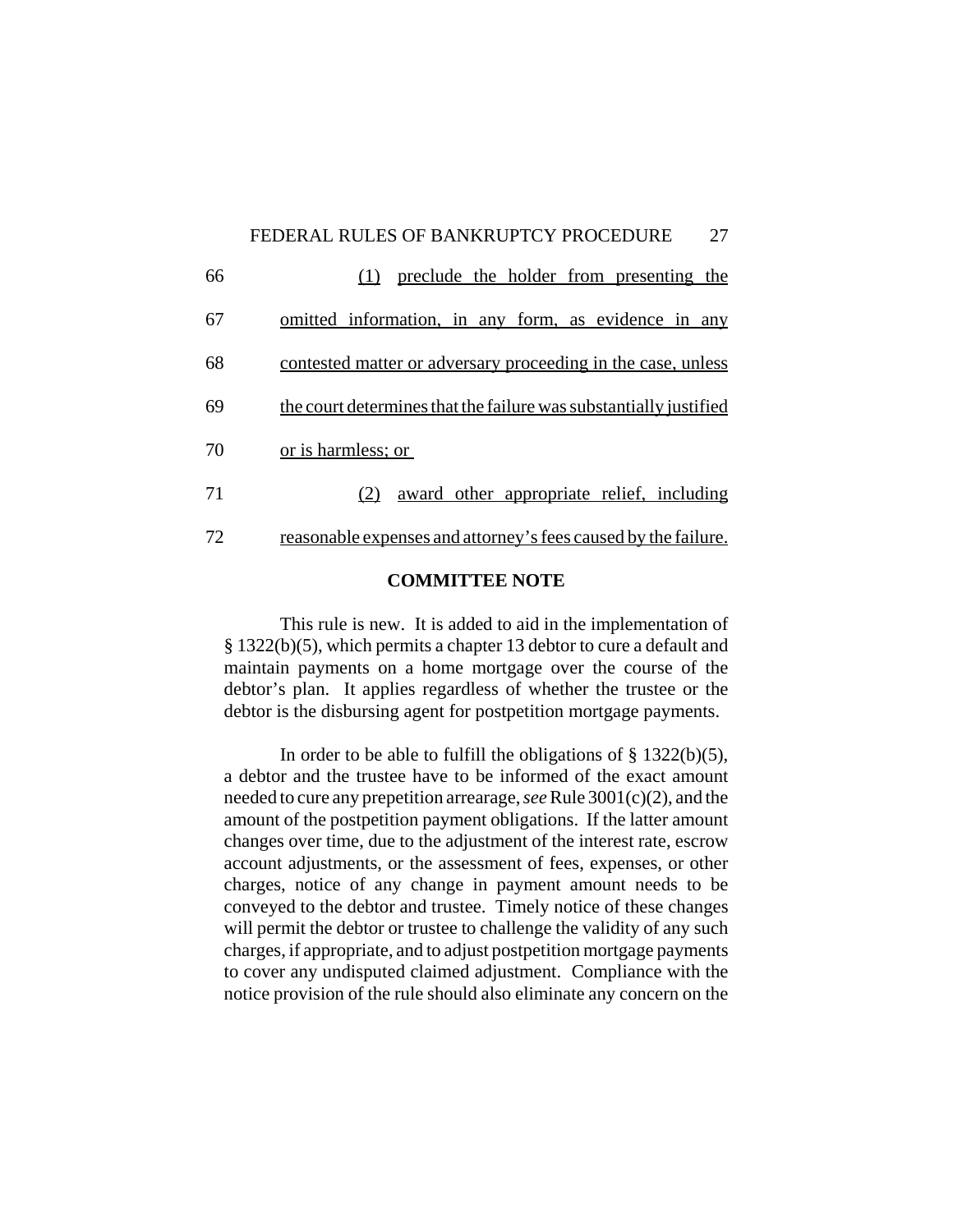part of the holder of the claim that informing a debtor of a change in postpetition payment obligations might violate the automatic stay.

**Subdivision (a).** Subdivision (a) specifies that this rule applies only in a chapter 13 case to claims secured by a security interest in the debtor's principal residence.

**Subdivision (b).** Subdivision (b) requires the holder of a claim to notify the debtor, debtor's counsel, and the trustee of any postpetition change in the mortgage payment amount at least 21 days before the new payment amount is due.

**Subdivision (c).** Subdivision (c) requires an itemized notice to be given, within 180 days of incurrence, of any postpetition fees, expenses, or charges that the holder of the claim asserts are recoverable from the debtor or against the debtor's principal residence. This might include, for example, inspection fees, late charges, or attorney's fees.

**Subdivision (d).** Subdivision (d) provides the method of giving the notice under subdivisions (b) and (c). In both instances, the holder of the claim must give notice of the change as prescribed by the appropriate Official Form. In addition to serving the debtor, debtor's counsel, and the trustee, the holder of the claim must also file the notice on the claims register in the case as a supplement to its proof of claim. Rule 3001(f) does not apply to any notice given under subdivision (b) or (c), and therefore the notice will not constitute prima facie evidence of the validity and amount of the payment change or of the fee, expense, or charge.

**Subdivision (e).** Subdivision (e) permits the debtor or trustee, within a year after service of a notice under subdivision (c), to seek a determination by the court as to whether the fees, expenses, or charges set forth in the notice are required by the underlying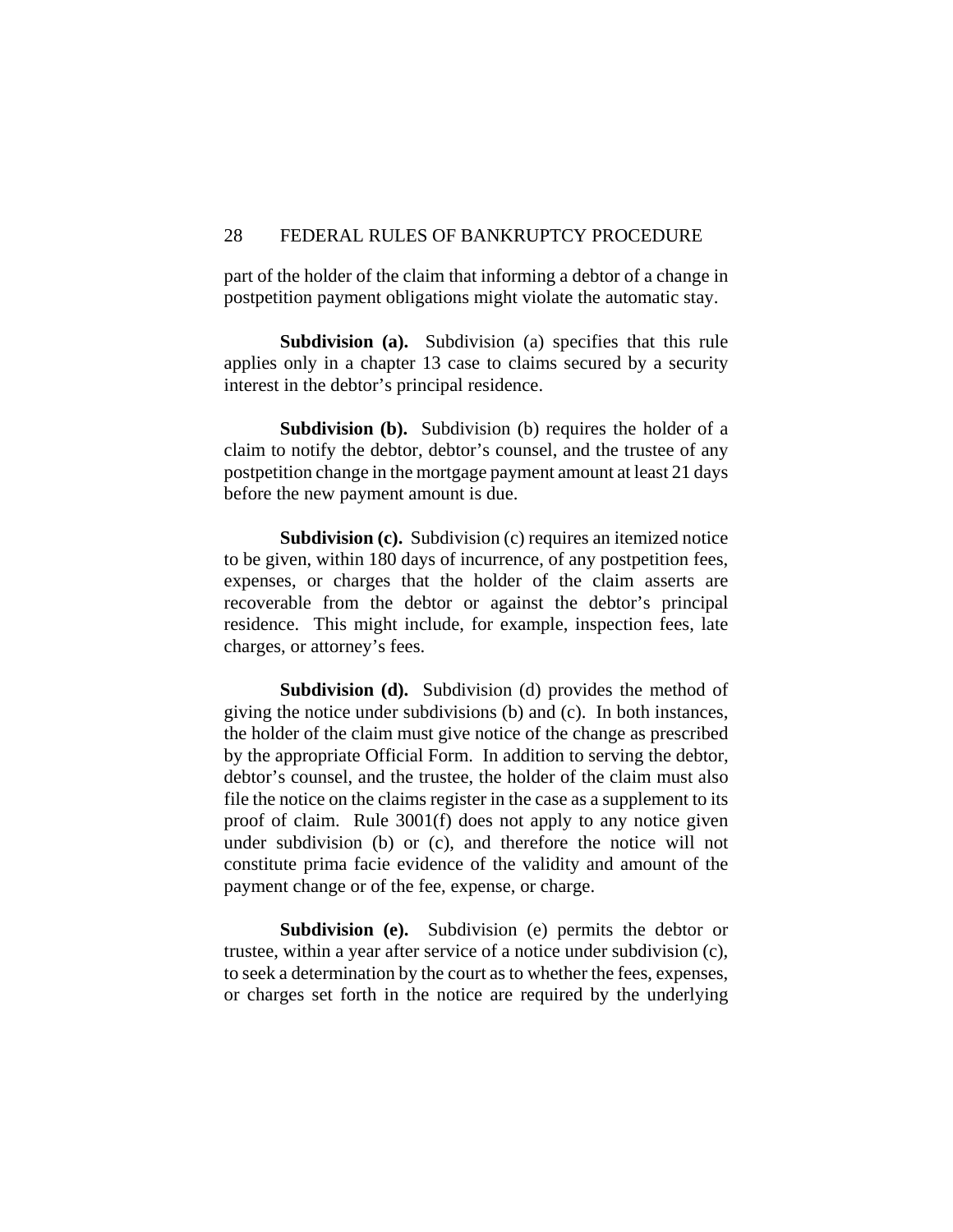agreement or applicable nonbankruptcy law to cure a default or maintain payments.

**Subdivision (f).** Subdivision (f) requires the trustee to issue a notice to the holder of the claim, the debtor, and the debtor's attorney within 30 days after completion of payments under the plan. The notice must (1) indicate that all amounts required to cure a default on a claim secured by the debtor's principal residence have been paid, and (2) direct the holder to comply with subdivision (g). If the trustee fails to file this notice within the required time, this subdivision also permits the debtor to file and serve the notice on the trustee and the holder of the claim.

**Subdivision (g).** Subdivision (g) governs the response of the holder of the claim to the trustee's or debtor's notice under subdivision (f). Within 21 days after service of notice of the final cure payment, the holder of the claim must file and serve a statement indicating whether the prepetition default has been fully cured and also whether the debtor is current on all payments in accordance with § 1322(b)(5) of the Code. If the holder of the claim contends that all cure payments have not been made or that the debtor is not current on other payments required by  $\S 1322(b)(5)$ , the response must itemize all amounts, other than regular future installment payments, that the holder contends are due.

**Subdivision (h).** Subdivision (h) provides a procedure for the judicial resolution of any disputes that may arise about payment of a claim secured by the debtor's principal residence. Within 21 days after the service of the statement under  $(g)$ , the trustee or debtor may move for a determination by the court of whether any default has been cured and whether any other non-current obligations remain outstanding.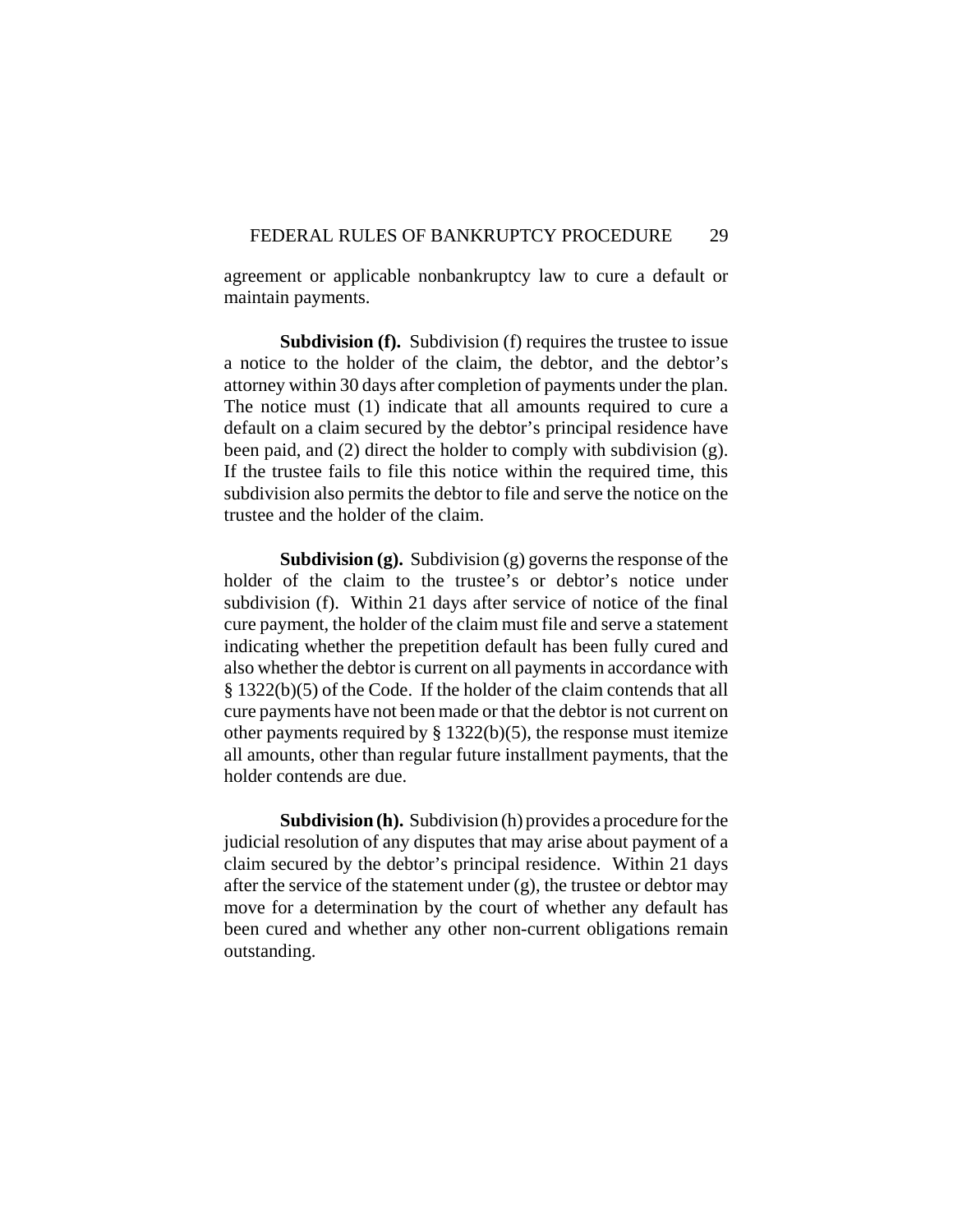**Subdivision (i).** Subdivision (i) specifies sanctions that may be imposed if the holder of a claim fails to provide any of the information as required by subdivisions (b), (c), or (g).

If, after the chapter 13 debtor has completed payments under the plan and the case has been closed, the holder of a claim secured by the debtor's principal residence seeks to recover amounts that should have been but were not disclosed under this rule, the debtor may move to have the case reopened in order to seek sanctions against the holder of the claim under subdivision (i).

## **Changes Made After Publication**

Subdivision (a). As part of organizational changes intended to make the rule shorter and clearer, a new subdivision (a) was inserted that specifies the applicability of the rule. Other subdivision designations were changed accordingly.

Subdivision (b). The timing of the notice of payment change, addressed in subdivision (a) of the published rule, was changed from 30 to 21 days before payment must be made in the new amount.

Subdivision (d). The provisions of the published rule prescribing the procedure for providing notice of payment changes and of fees, expenses, and charges were moved to subdivision (d).

Subdivision (e). As part of the organizational revision of the rule, the provision governing the resolution of disputes over claimed fees, expenses, or charges was moved to this subdivision.

Subdivision (f). The triggering event for the filing of the notice of final cure payment was changed to the debtor's completion of all payments required under the plan. A sentence was added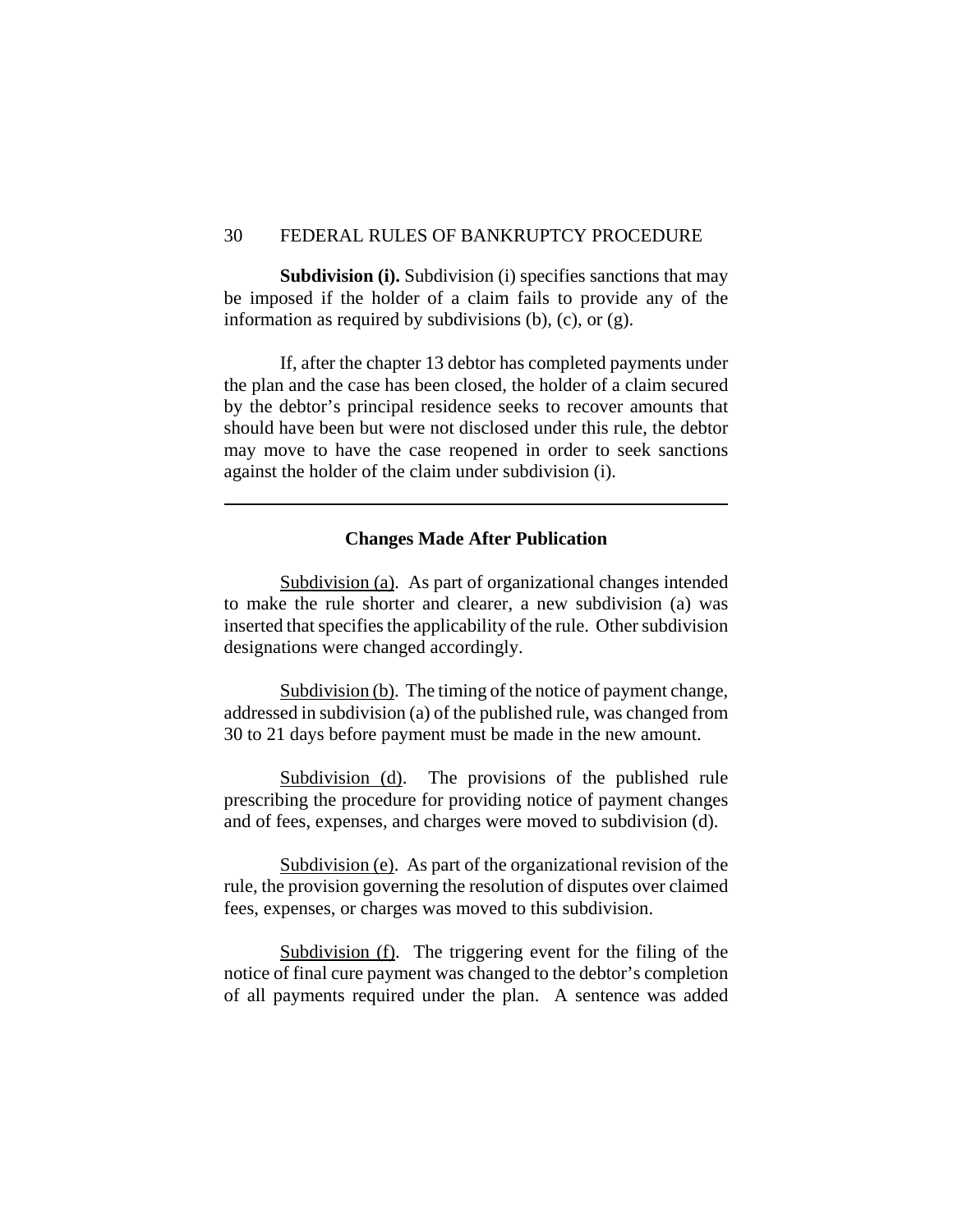requiring the notice to inform the holder of the mortgage claim of its obligation to file and serve a response under subdivision (g).

Subdivision (h). The caption of this subdivision (which was subdivision (f) as published), was changed to describe its content more precisely.

Subdivision (i). The clause "the holder shall be precluded" was deleted, and the provision was revised to state that "the court may, after notice and hearing, take either or both" of the specified actions.

Committee Note. A sentence was added to the first paragraph to clarify that the rule applies regardless of whether ongoing mortgage payments are made directly by the debtor or disbursed through the chapter 13 trustee. Other changes were made to the Committee Note to reflect the changes made to the rule.

Other changes. Stylistic changes were made throughout the rule and Committee Note.

## **Rule 4004. Grant or Denial of Discharge**

|   | * * * * *                                                      |
|---|----------------------------------------------------------------|
| 2 | <b>EXTENSION OF TIME.</b><br>(b)                               |
| 3 | $(1)$ On motion of any party in interest, after                |
| 4 | notice and hearing on notice, the court may for cause extend   |
| 5 | the time to file a complaint objecting to discharge. Except as |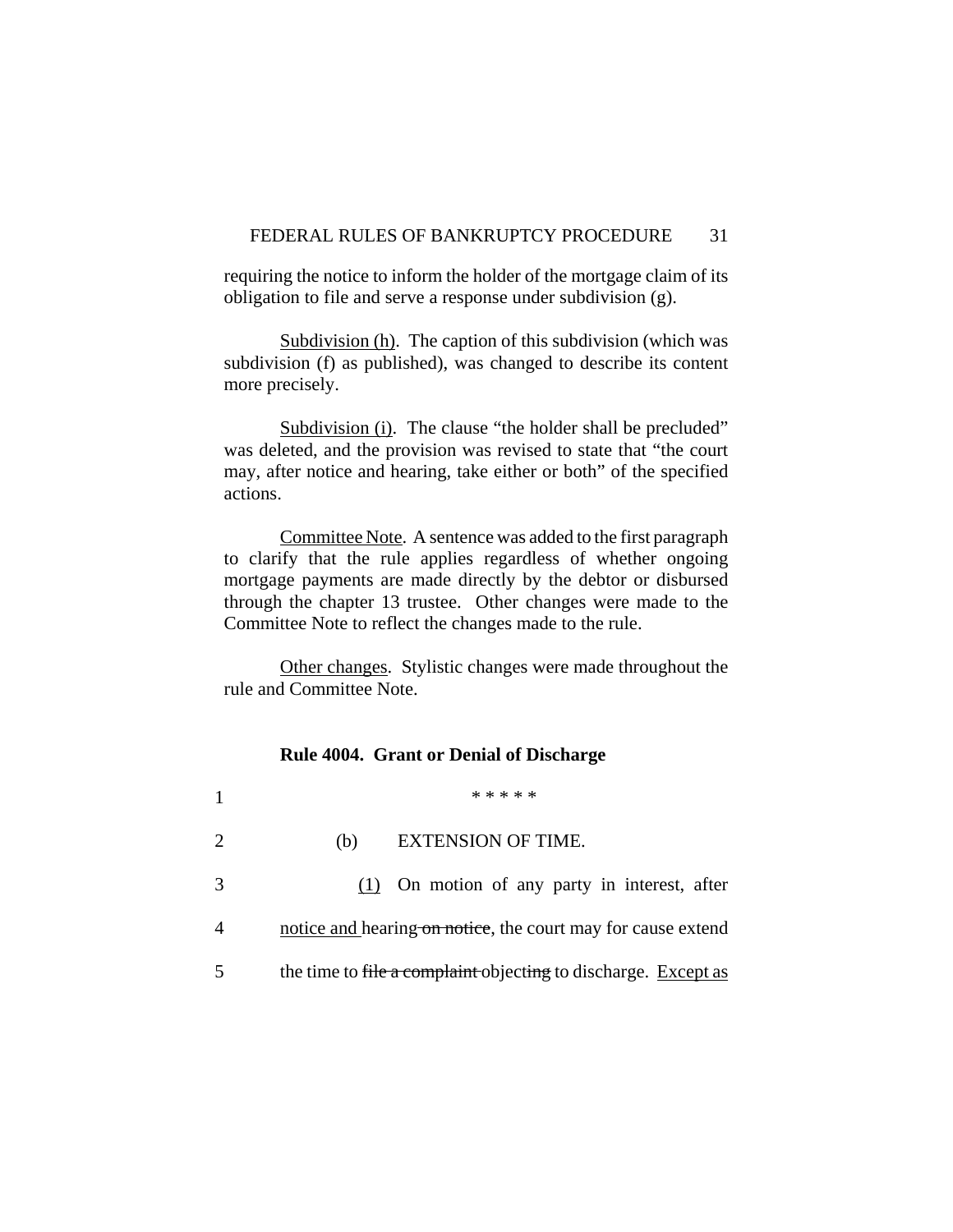| 32 | FEDERAL RULES OF BANKRUPTCY PROCEDURE                                             |
|----|-----------------------------------------------------------------------------------|
| 6  | provided in subdivision $(b)(2)$ . The motion shall be filed                      |
| 7  | before the time has expired.                                                      |
| 8  | A motion to extend the time to object to<br>(2)                                   |
| 9  | discharge may be filed after the time for objection has expired                   |
| 10 | and before discharge is granted if (A) the objection is based                     |
| 11 | on facts that, if learned after the discharge, would provide a                    |
| 12 | <u>basis for revocation under <math>\S</math> 727(d) of the Code, and (B) the</u> |
| 13 | <u>movant did not have knowledge of those facts in time to</u>                    |
| 14 | permit an objection. The motion shall be filed promptly after                     |
| 15 | the movant discovers the facts on which the objection is                          |
| 16 | based.                                                                            |
| 17 | * * * * *                                                                         |

## **COMMITTEE NOTE**

**Subdivision (b).** Subdivision (b) is amended to allow a party, under certain specified circumstances, to seek an extension of time to object to discharge after the time for filing has expired. This amendment addresses the situation in which there is a gap between the expiration of the time for objecting to discharge and the entry of the discharge order. If, during that period, a party discovers facts that would provide grounds for revocation of discharge, it may not be able to seek revocation under § 727(d) of the Code because the facts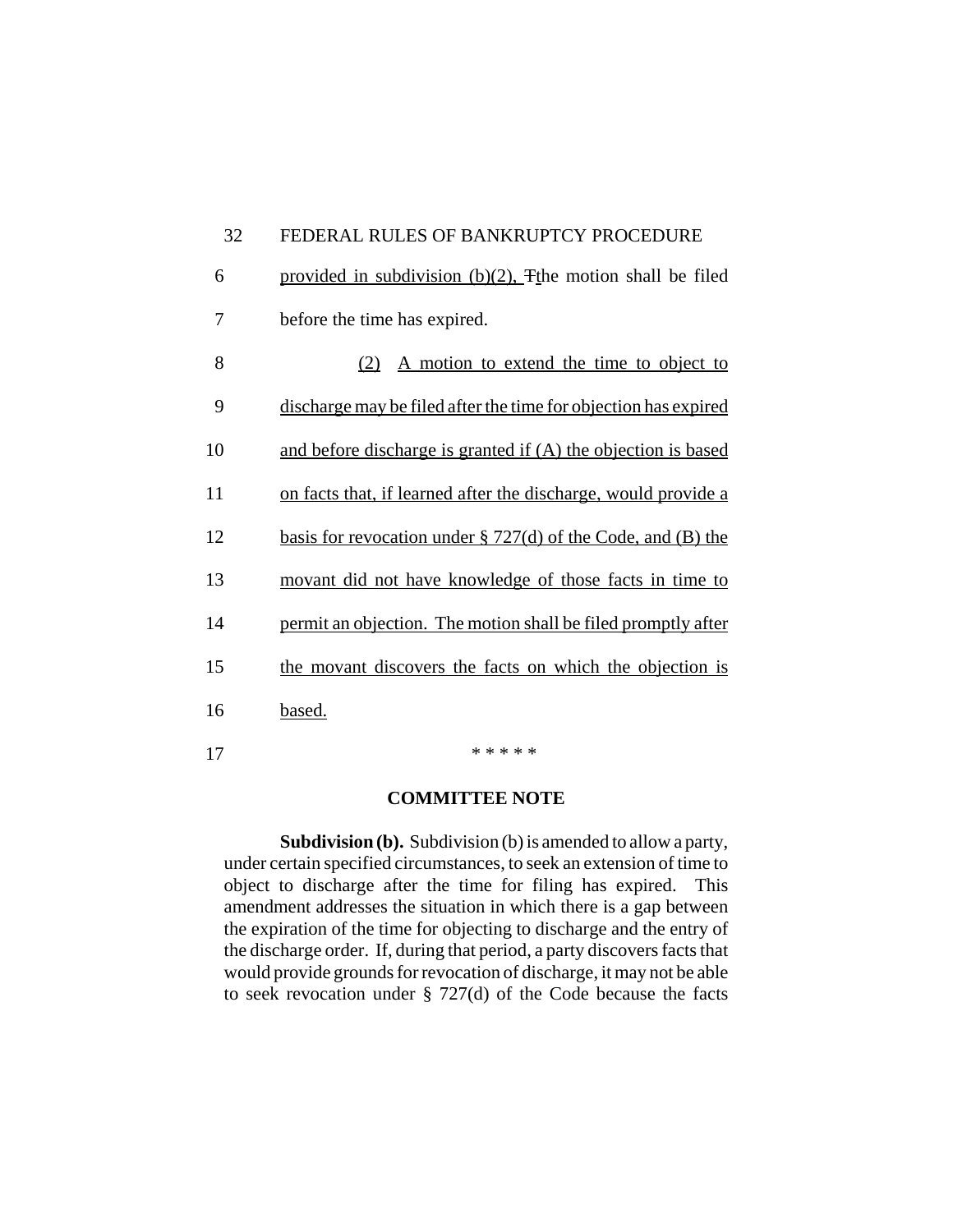would have been known prior to the granting of the discharge. Furthermore, during that period the debtor may commit an act that provides a basis for both denial and revocation of the discharge. In those situations, subdivision (b)(2) allows a party to file a motion for an extension of time to object to discharge based on those facts so long as they were not known to the party before expiration of the deadline for objecting. The motion must be filed promptly after discovery of those facts.

## **Changes Made After Publication**

Following publication minor stylistic changes were made to the language of the rule, and a sentence was added to the Committee Note to clarify that the rule applies whenever the debtor commits an act during the gap period that provides a basis for both denial and revocation of the discharge.

> **Rule 6003. Interim and Final Relief Immediately Following the Commencement of the Case – Applications for Employment; Motions for Use, Sale, or Lease of Property; and Motions for Assumption or Assignment of Executory Contracts**

- 1 Except to the extent that relief is necessary to avoid
- 2 immediate and irreparable harm, the court shall not, within 21
- 3 days after the filing of the petition, grant relief issue an order
- 4 granting regarding the following:
- 5 (a) an application under Rule 2014;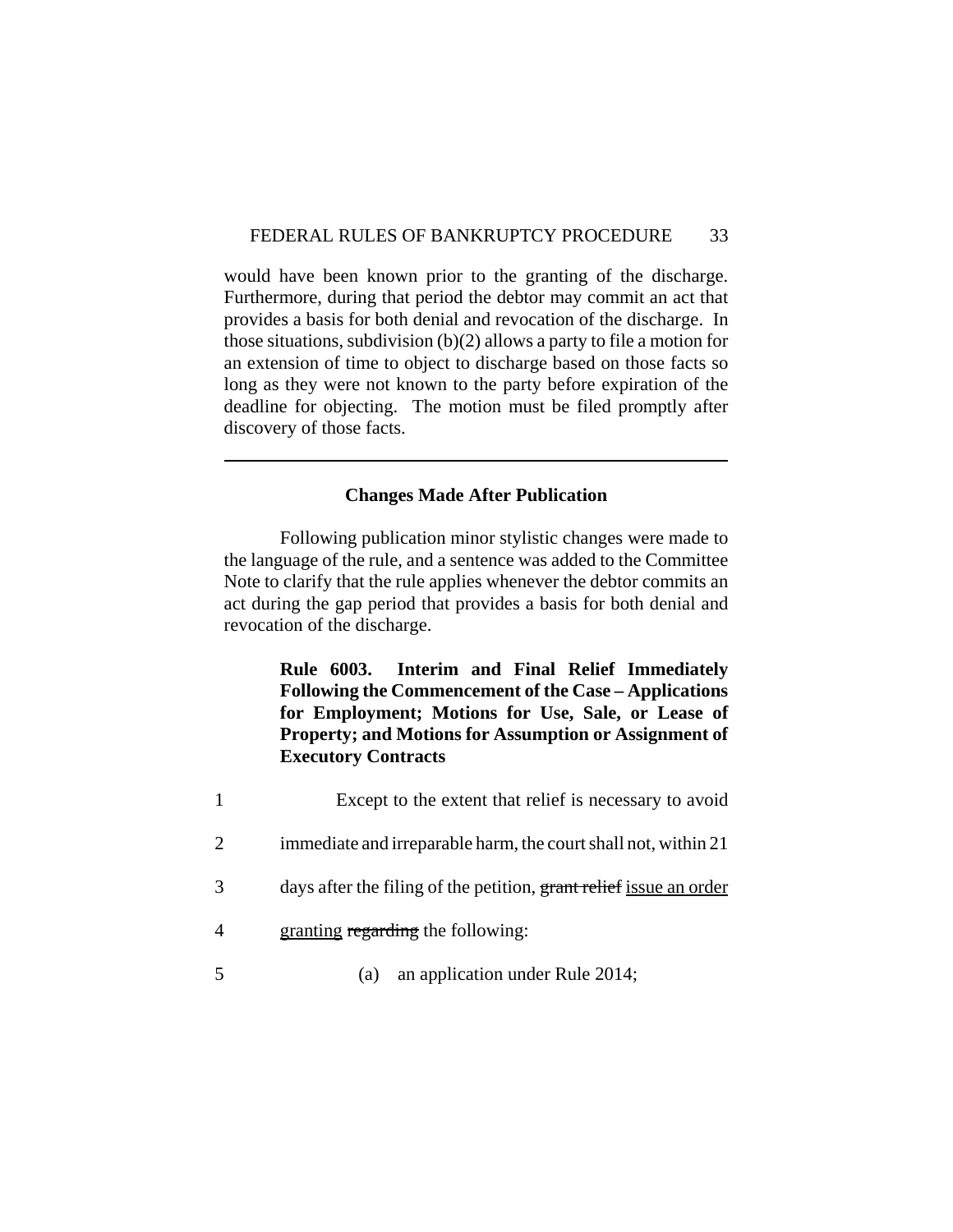| 34 | FEDERAL RULES OF BANKRUPTCY PROCEDURE                             |
|----|-------------------------------------------------------------------|
| 6  | a motion to use, sell, lease, or otherwise incur<br>(b)           |
|    | an obligation regarding property of the estate, including a       |
| 8  | motion to pay all or part of a claim that arose before the filing |
| 9  | of the petition, but not a motion under Rule $4001$ ; and or      |
| 10 | a motion to assume or assign an executory<br>(c)                  |
| 11 | contract or unexpired lease in accordance with § 365.             |

## **COMMITTEE NOTE**

The rule is amended to clarify that it limits the timing of the entry of certain orders, but does not prevent the court from providing an effective date for such an order that may relate back to the time of the filing of the application or motion, or to some other date. For example, while the rule prohibits, absent immediate and irreparable harm, the court from authorizing the employment of counsel during the first 21 days of a case, it does not prevent the court from providing in an order entered after expiration of the 21-day period that the relief requested in the motion or application is effective as of a date earlier than the issuance of the order. Nor does it prohibit the filing of an application or motion for relief prior to expiration of the 21-day period. Nothing in the rule prevents a professional from representing the trustee or a debtor in possession pending the approval of an application for the approval of the employment under Rule 2014.

The amendment also clarifies that the scope of the rule is limited to granting the specifically identified relief set out in the subdivisions of the rule. Deleting "regarding" from the rule clarifies that the rule does not prohibit the court from entering orders in the first 21 days of the case that may relate to the motions and